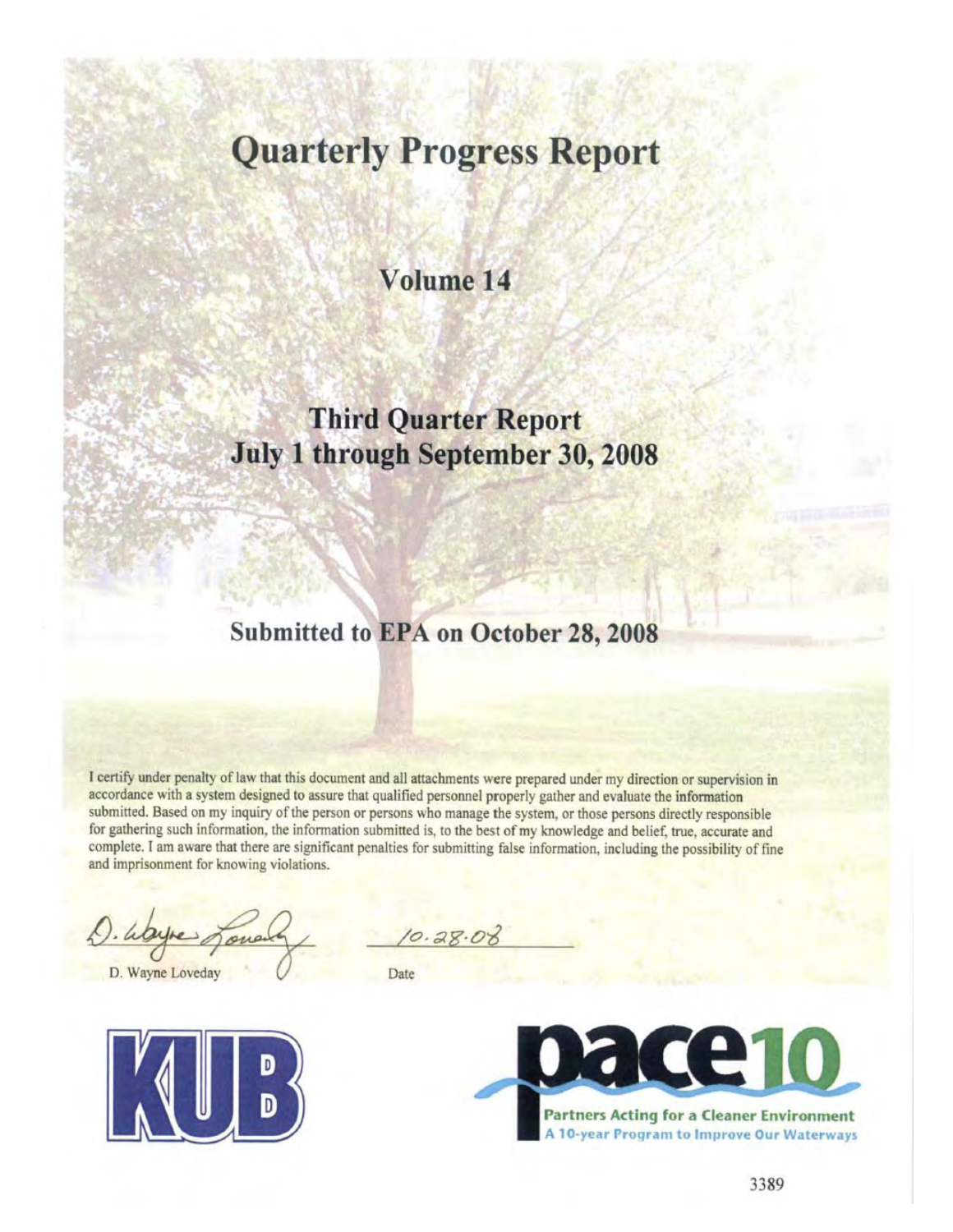# **Table of Contents**

| <b>Executive Summary</b>                                                                                 | i  |
|----------------------------------------------------------------------------------------------------------|----|
| Section 1 Phase 1 Corrective Action Plan/Engineering Report (CAP/ER) and Phase 2 CAP/ER                  | 1  |
|                                                                                                          |    |
| Section 2 Comprehensive Performance Evaluation Program and Composite Correction Plan                     | 7  |
|                                                                                                          |    |
| <b>Section 3 Process Controls Program</b>                                                                | 8  |
|                                                                                                          |    |
| <b>Section 4 Capacity Assurance Program</b>                                                              | 9  |
|                                                                                                          |    |
| <b>Section 5 Transfers of Ownership</b>                                                                  | 10 |
|                                                                                                          |    |
| Section 6 Compliance and Non-Compliance With the Consent Decree                                          | 11 |
| 6.1 Submission of Deliverables                                                                           | 11 |
| 6.2 Violations Subject to Stipulated Penalties                                                           | 12 |
|                                                                                                          |    |
| Section 7 Sanitary Sewer Overflows (SSOs), Bypasses, Diversions, and Effluent Limit<br><b>Violations</b> | 13 |
| 7.1 SSOs                                                                                                 | 13 |
| 7.2 Building Backups                                                                                     | 13 |
| 7.3 Bypasses                                                                                             | 13 |
| 7.4 Diversions                                                                                           | 13 |
| 7.5 Effluent Limit Violations                                                                            | 13 |
| <b>Section 8 Water Quality Monitoring Data</b>                                                           | 15 |
| 8.1 Sampling Conducted and Results                                                                       | 15 |
| 8.2 Projected Data Collection                                                                            | 16 |
|                                                                                                          |    |
| <b>Appendices</b>                                                                                        |    |
| Appendix A Capital Projects and Rehabilitation Credits                                                   |    |

Appendix B SSOs

Appendix C Building Backups

Appendix D Water Quality Monitoring Program Sampling Results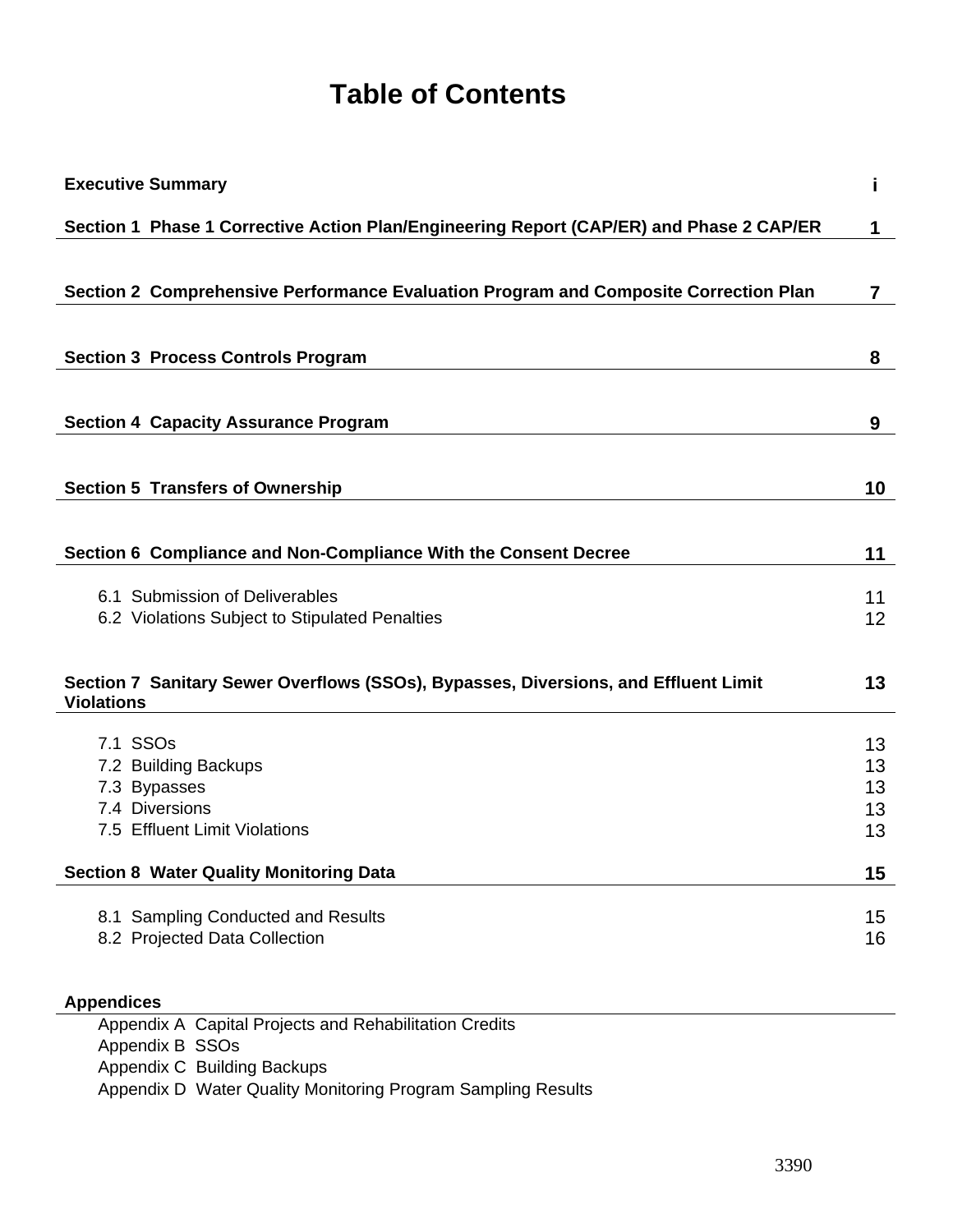# **Executive Summary**

On February 11, 2005, the Knoxville Utilities Board (KUB) entered into a Consent Decree with the United States, the State of Tennessee, the Tennessee Clean Water Network, and the City of Knoxville. The following Quarterly Progress Report is submitted to fulfill the reporting requirements described in Section XIX of the Consent Decree.

Consent Decree language, pages 82-83: *"Beginning thirty (30) Days after the first Calendar Quarter following the Date of Entry, and thirty (30) Days after each Calendar Quarter thereafter until termination of the Consent Decree, KUB shall submit to the Parties, and simultaneously place in the PDR, a Quarterly Progress Report. Quarterly Progress Reports shall not be subject to the Public Review Requirement of Section VI.A.2. However, KUB shall receive questions and comments from the public for KUB's review for a period of twenty (20) Days following placement in the PDR. Each Quarterly Progress Report shall contain:* 

- *1. A summary of compliance with and activities related to implementation of the Phase 1 CAP/ER and Phase 2 CAP/ER, including: the status of construction projects in comparison to the schedules that have been established pursuant to the Consent Decree for those projects; and schedule deadlines and milestones achieved during Calendar Quarter and expected during the next Calendar Quarter;*
- *2. A summary of compliance with and activities related to implementation of the CPE and CCP;*
- *3. A summary of implementation of and compliance with the Process Controls Program;*
- *4. A summary of the implementation of the Capacity Assurance Program for the Calendar Quarter, including the number of, and anticipated flow from, sewer connections that have been authorized, by Sewerbasin, a description of the projects that have been authorized and the number of credits earned and banked by KUB that will be expended for those projects, by Sewerbasin, and any exceptions granted for connections for essential services;*
- *5. Identification of any transfer of an ownership interest, operation, management, or other control of the Treatment Works, or any portion thereof.*
- *6. A description of the status of compliance or non-compliance with the requirements of this Decree and, if applicable, the reasons for non-compliance, including a list of all violations that are subject to stipulated penalties under Section X of this Decree.*
- *7. A spreadsheet and summary of all SSOs, Bypasses, Diversions and effluent limit violations that occurred during the previous Calendar Quarter. Information on Building Backups may be provided in separate spreadsheets and summaries from other SSOs. The spreadsheets and summaries shall identify:* 
	- *a. For all SSOs, the location, source, date, time, duration, pathway (if any), receiving water (if any), the reason for each SSO, the total SSO volume, the volume returned to the WCTS, and the volume not captured;*
	- *b. For all Bypasses and Diversions, the location, date, time, duration, volume and reason for each Bypass and Diversion; and the total Bypass and Diversion volumes;*
	- *c. For all effluent limit violations, all information required to be reported on KUB's Discharge Monitoring Reports.*
- *8. The water quality monitoring data and other information required pursuant to Section VII.D.1.(e).(v)."*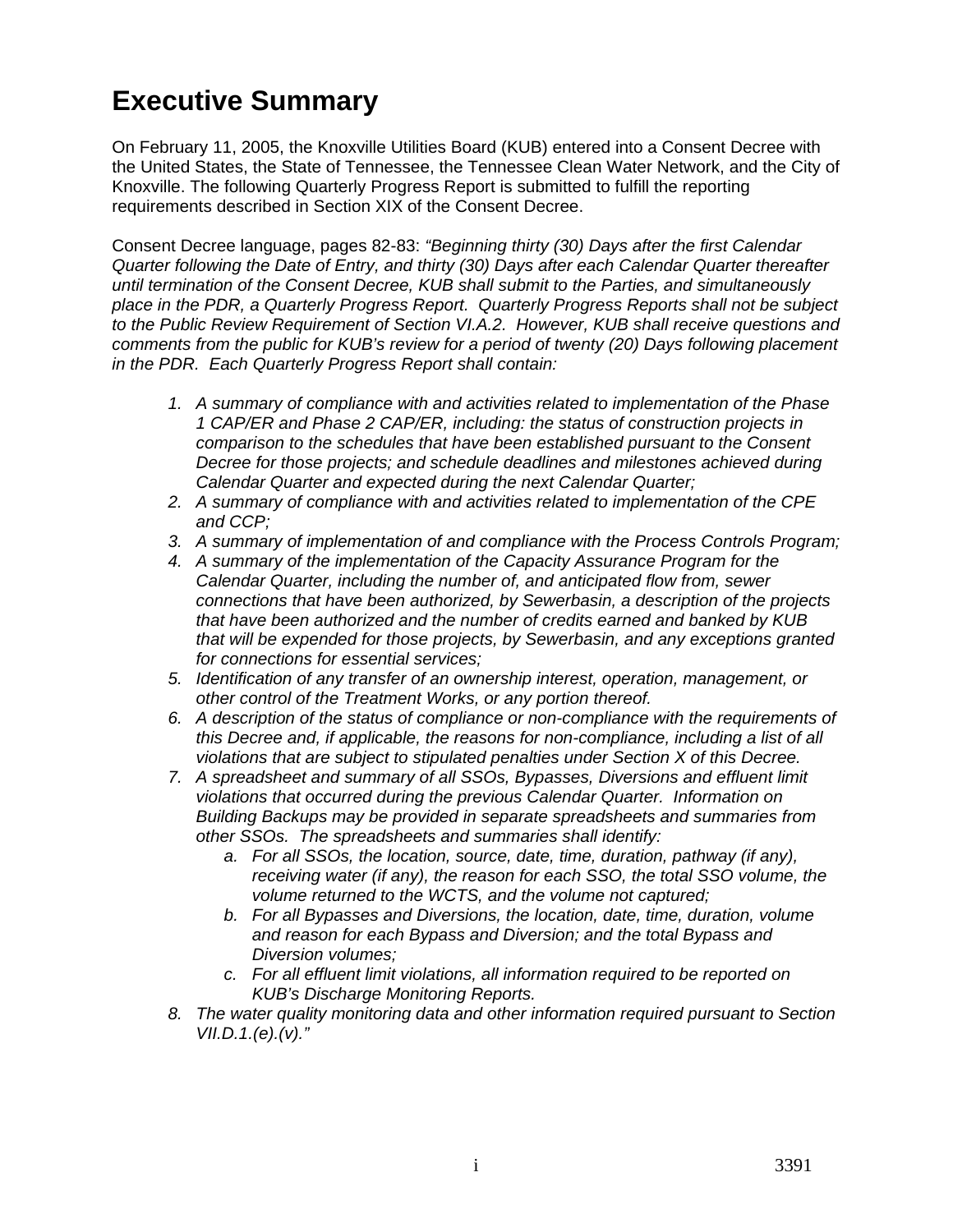KUB compiled this Quarterly Progress Report to detail the events that occurred during the third quarter of 2008 from July 1 through September 30. This is the fourteenth quarterly report required of KUB under this Consent Decree. The Consent Decree requirements pertaining to the Phase 2 CAP/ER will not be fulfilled in this report since it has not become due; rather, a description of the status of development for this program is given. The Consent Decree reporting requirements for this program will be met after EPA has provided approval.

#### **Report Organization**

*Section 1: Phase 1 CAP/ER and Phase 2 CAP/ER* – Summarizes the compliance with and activities related to implementation of the Phase 1 CAP/ER, including the status of construction projects in comparison to the schedules that have been established pursuant to the Consent Decree for those projects; and schedule deadlines and milestones achieved during the Calendar Quarter and expected during the next Calendar Quarter.

*Section 2: Comprehensive Performance Evaluation and Composite Correction Plan* – Summarizes the compliance with and activities related to the implementation of those deliverables.

*Section 3: Process Controls Program* – Summarizes the implementation of and compliance with the deliverable.

*Section 4: Capacity Assurance Program* – Summarizes the implementation of the Capacity Assurance Program for the Calendar Quarter, including the number of, and anticipated flow from, sewer connections that have been authorized, by sewerbasin, a description of the projects that have been authorized and the number of credits earned and banked by KUB that will be expended for those projects, by sewerbasin, and any exceptions granted for connections for essential services.

*Section 5: Transfers of Ownership* – Identifies any transfers of ownership interest, operation, management, or other control of the treatment works, or any portion thereof.

*Section 6: Compliance and Non-Compliance with the Consent Decree* – Describes the status of compliance or non-compliance with requirements of the Consent Decree.

*Section 7: SSOs, Bypasses, Diversions, and Effluent Limit Violations* – Provides a spreadsheet and summary of all SSOs, Bypasses, Diversions, and effluent limit violations.

*Section 8: Water Quality Monitoring Data* – Summarizes all sampling that was conducted, the results of the sampling, and the projected data collection for the reporting period.

#### **Status of Deliverables**

Below is a list of significant dates on which KUB submitted deliverables to EPA or received approval for deliverables. To date, KUB has submitted all deliverables in accordance with the schedule set forth in the Consent Decree.

### July 28, 2008

- Submitted to EPA Quarterly Progress Report 2nd quarter 2008
- Submitted to  $EPA SEP$  Periodic Report  $1<sup>st</sup>$  period 2008

#### July 30, 2008

Submitted to EPA – Phase 1 CAP/ER Annual Report 2008

#### August 15, 2008

Posted in PDR – Correction to 2001-2007 SSOER

#### August 28, 2008

 Submitted to EPA – Proposal to continue using the PCP as approved, make revisions if needed, and provide updates in the Quarterly Reports regarding initiations and any resulting Diversions.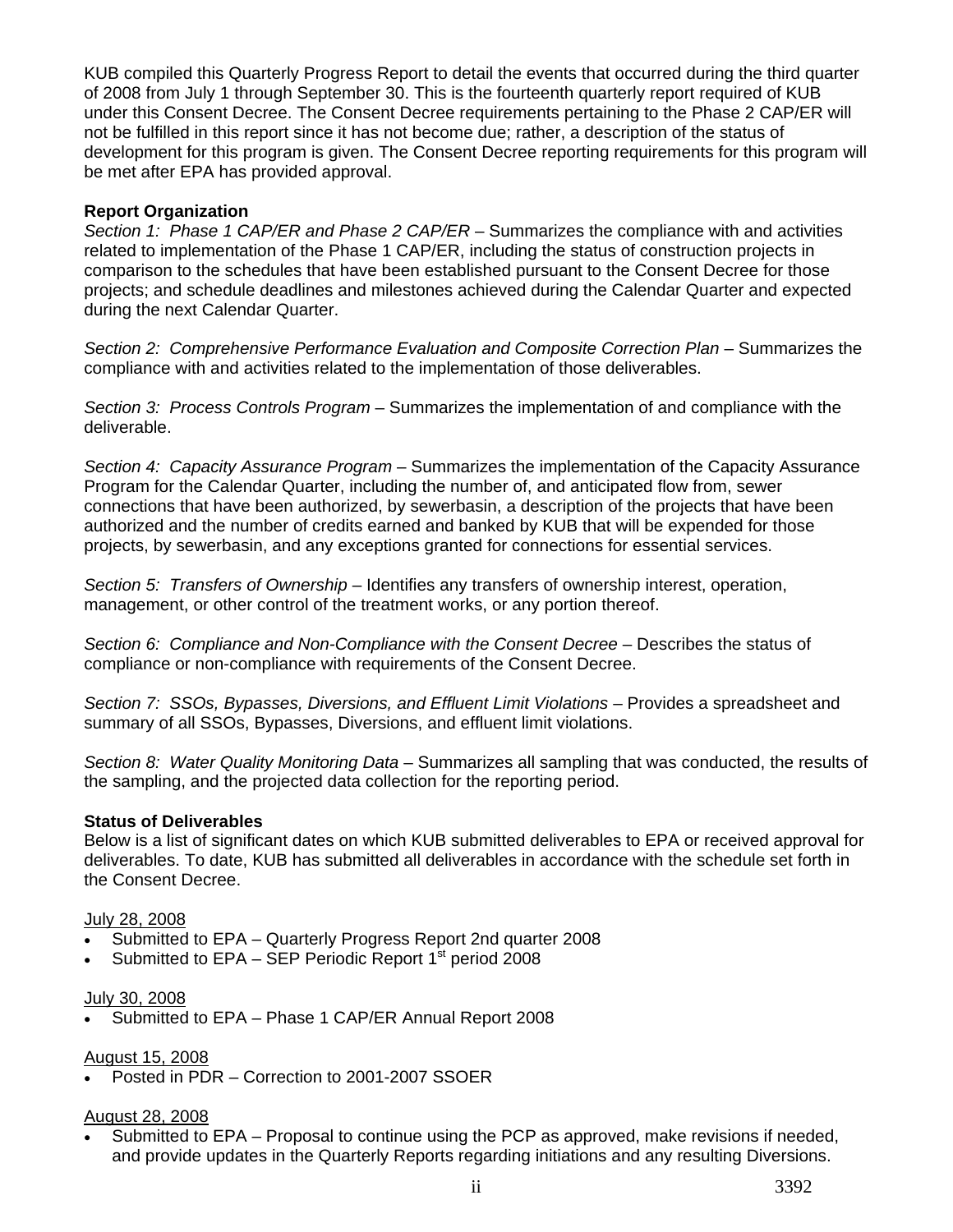# **Section 1 Phase 1 CAP/ER and Phase 2 CAP/ER**

Consent Decree language, pages 82-83: *"Each Quarterly Progress Report shall contain… A summary of compliance with and activities related to implementation of the Phase 1 CAP/ER and Phase 2 CAP/ER, including the status of construction projects in comparison to the schedules that have been established pursuant to the Consent Decree for those projects; and schedule deadlines and milestones achieved during Calendar Quarter and expected during next Calendar Quarter."*

KUB began developing a Corrective Action Plan/Engineering Report (CAP/ER) in January 2004, following the completion of the Phase I Sanitary Sewer Overflow Evaluation Report (SSOER) required by the Agreed Order with the Tennessee Department of Environment and Conservation (TDEC) and, subsequently, the Consent Decree. The objective of the Phase I CAP/ER is to identify facility improvements needed to address the conditions causing SSOs occurring in the collection system during the period of 2001-2004 with the goal of eliminating the SSO locations on the Long-Term List and to support future growth needs. KUB submitted the Phase 1 CAP/ER to EPA on October 28, 2005. Comments were received from EPA on February 23, 2006. Per EPA's letter, KUB submitted a 30-day response to EPA's comments on March 27, 2006. The Revised Phase 1 CAP/ER was submitted to EPA on May 22, 2006, and subsequently approved by EPA on June 30, 2006. All work necessary to meet the objectives of the Phase 1 CAP/ER will be completed by June 30, 2013. The Phase 2 CAP/ER will be submitted to EPA by September 11, 2009.

## **Requested Project Extensions and Changes**

| <b>Project and Reason</b>                                                                                                                                                                                                                                                                                                                                                                                                                                                                                                                                                                                                                                                                                                                                                                                                                   | Original<br><b>Completion</b><br><b>Date</b>            | <b>Revised</b><br><b>Completion</b><br><b>Date</b> |
|---------------------------------------------------------------------------------------------------------------------------------------------------------------------------------------------------------------------------------------------------------------------------------------------------------------------------------------------------------------------------------------------------------------------------------------------------------------------------------------------------------------------------------------------------------------------------------------------------------------------------------------------------------------------------------------------------------------------------------------------------------------------------------------------------------------------------------------------|---------------------------------------------------------|----------------------------------------------------|
| 1-1 Upper First Creek Collector Project (Mini-basin 1A1, 2A2, and<br>3D1) - End date was initially extended from FY 06/07 to FY 07/08. An<br>additional extension is being requested to allow for moving up the<br>investigative and rehab work in sub-basin 19 (Williams Creek), which<br>involved over 100,000 feet of investigative (TV, smoke test, and<br>manhole inspection) work. Design of corrective action projects are<br>underway and construction will begin in FY 08/09. Sub-basin 19 was<br>originally scheduled to be completed in FY 10/11. Approximately<br>55,000 feet of rehabilitation or replacement will be completed in this<br>basin by March 2009. Acceleration of this project will have an<br>immediate impact on peak flows at the Kuwahee WWTP in addition to<br>local improvements in the collection system. | FY 06/07<br>EPA<br>approved<br>extension to<br>FY 07/08 | FY 08/09                                           |
| 2-1 Lower Second Creek Replacement/Rehabilitation at I40/I275<br><b>Junction</b> – Project is being redefined to include additional capacity<br>created by CCP storage at Bernard Avenue, assuming CCP approval.<br>Project will also include downstream rehab.                                                                                                                                                                                                                                                                                                                                                                                                                                                                                                                                                                             | FY 08/09                                                | FY 09/10                                           |
| 2-2 Lower Second Creek Replacement/Rehabilitation at Woodland<br>- Preliminary phase was combined with project 2-1 to allow for<br>inspection of entire Sub-basin 23.                                                                                                                                                                                                                                                                                                                                                                                                                                                                                                                                                                                                                                                                       | FY 07/08                                                | FY 08/09                                           |

The initial scope of projects 2-1 and 2-2 were isolated to a portion of the trunk sewers flowing through Sub-basin 23. We have expanded the preliminary engineering phase of these two projects to include characterization of the entire sub-basin. This scope increase required additional time on both projects to complete the investigative work. Design of the 2-2 scope is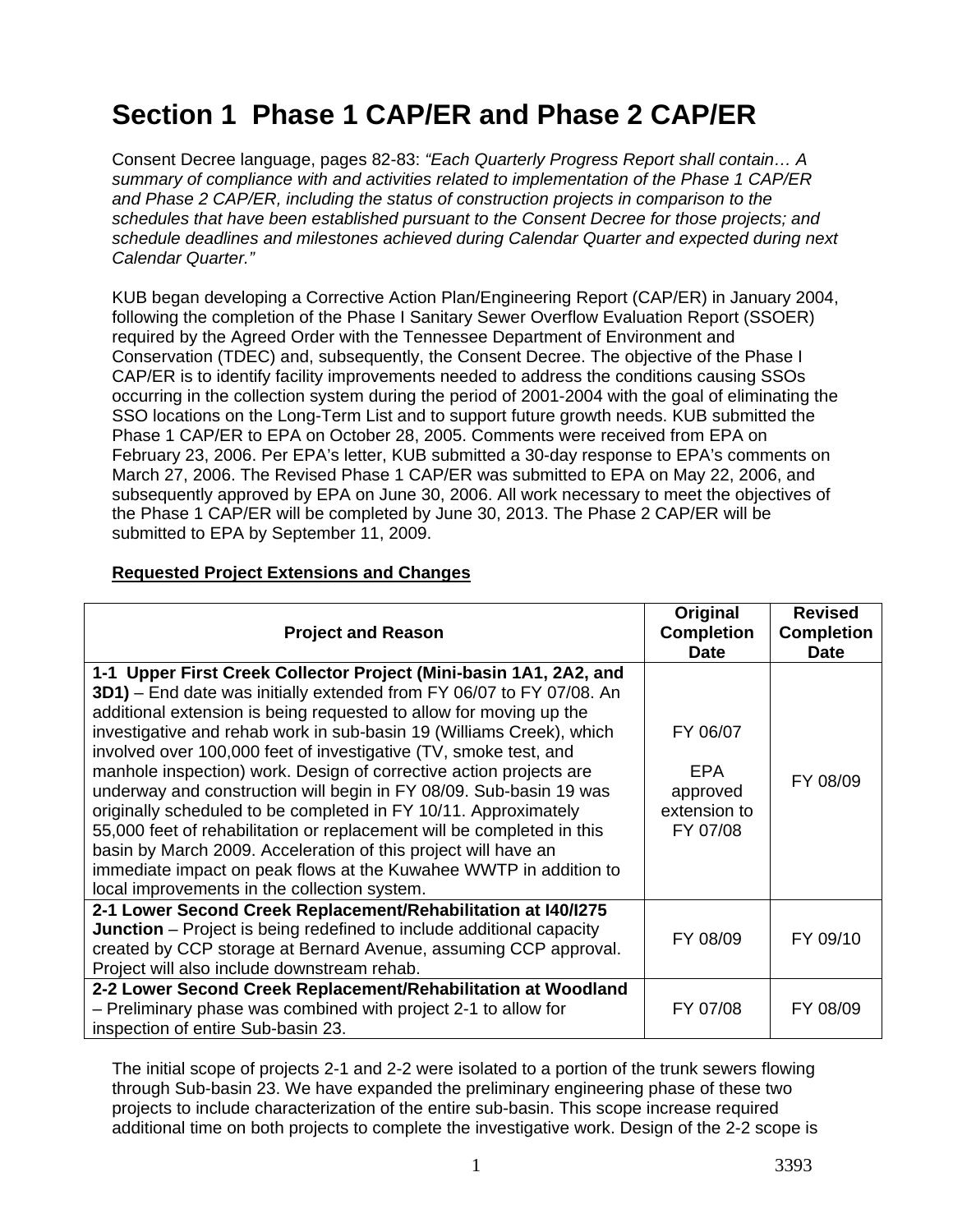nearing completion and construction will commence this fall. The scope of the 2-1 project will be reevaluated in lieu of CCP storage placed immediate upstream of this section of trunk sewer, assuming the CCP is approved. An update on both projects is below.

#### **EPA Approved Project Extensions and Changes**

All previously approved project extensions and changes are listed below.

- o **1-1 Upper First Creek Collector Project (Mini-basin 1A1, 2A2, and 3D1)** End date extended from FY 06/07 to FY 07/08. Due to the expanded scope, an additional extension was requested in the Phase I CAP/ER Annual Report 2008.
- o **1-20 Vine Middle School Rehabilitation Project** End date extended from FY 06/07 to FY 07/08 and was completed as scheduled.
- o **2-4 Dutch Valley Collector Rehabilitation (Sewershed 10B1)** End date was extended to September 2007 and was completed as scheduled.
- o **2-5 Rickard and Wilson Collector Rehabilitation (Sewershed 10C1)** End date was extended to September 2007 and was completed as scheduled.
- o **S-1 Ginnbrook Pump Station Rehabilitation** End date was extended from FY 06/07 to FY 08/09 and was completed on schedule.
- o **S-5 South Knoxville/Knob Creek Storage Facility** Project was removed from CAP/ER and replaced with the project below.
- o **Revised S-5 Neubert Springs Collector and West Ford Valley Trunk Rehabilitation** End date scheduled as FY 08/09 and is on schedule.

#### **Current Capital Improvement Plan for FY 04/05 - FY 08/09**

The following is a list of facility improvement projects included in the Capital Improvement Plan for fiscal years 04/05 to 08/09. These projects were in various stages during the reporting period, including preliminary engineering, design, construction, and completion. Many of these projects are "find and fix" rehabilitation projects. Find work is defined as the inspection (i.e. flow monitoring, CCTV, manhole inspections, smoke testing, etc.) and design phase of the project. Fix is defined as the construction phase that may include manhole rehabilitation/replacement, main line rehabilitation/replacement, and lower lateral rehabilitation/replacement. Other projects are trunkline capacity improvements or wet-weather storage. Each of these projects is considered part of the overall Phase 1 CAP/ER.

## **Ongoing Projects**

#### **First Creek**

**1. 1-1 Upper First Creek Collector Project (Mini-basin 1A1, 2A2, and 3D1)** – Find and fix work to identify and address cause of overflow in the vicinity of 4811 Beverly Road, 4144 Oakland Drive, and 5511 Dogwood Road. Project scope was expanded to include comprehensive assessment of the entire sub-basin (approximately 105,000 ft). An extension for this project was approved in August 2006. Due to the expanded scope, an additional extension was requested in the Phase I CAP/ER Annual Report 2008. Design of projects in the vicinity of overflow locations is underway.

#### **Second Creek**

**1. Lower Second Creek Replacement/Rehabilitation at I40/I275 Junction** – Perform sewer system assessment and design rehabilitation and replacement of various trunk and collector lines located in sub-basin 23 near the intersection of interstates 40 and 275. Sewer assessment and design is underway. Project scope will be redefined in lieu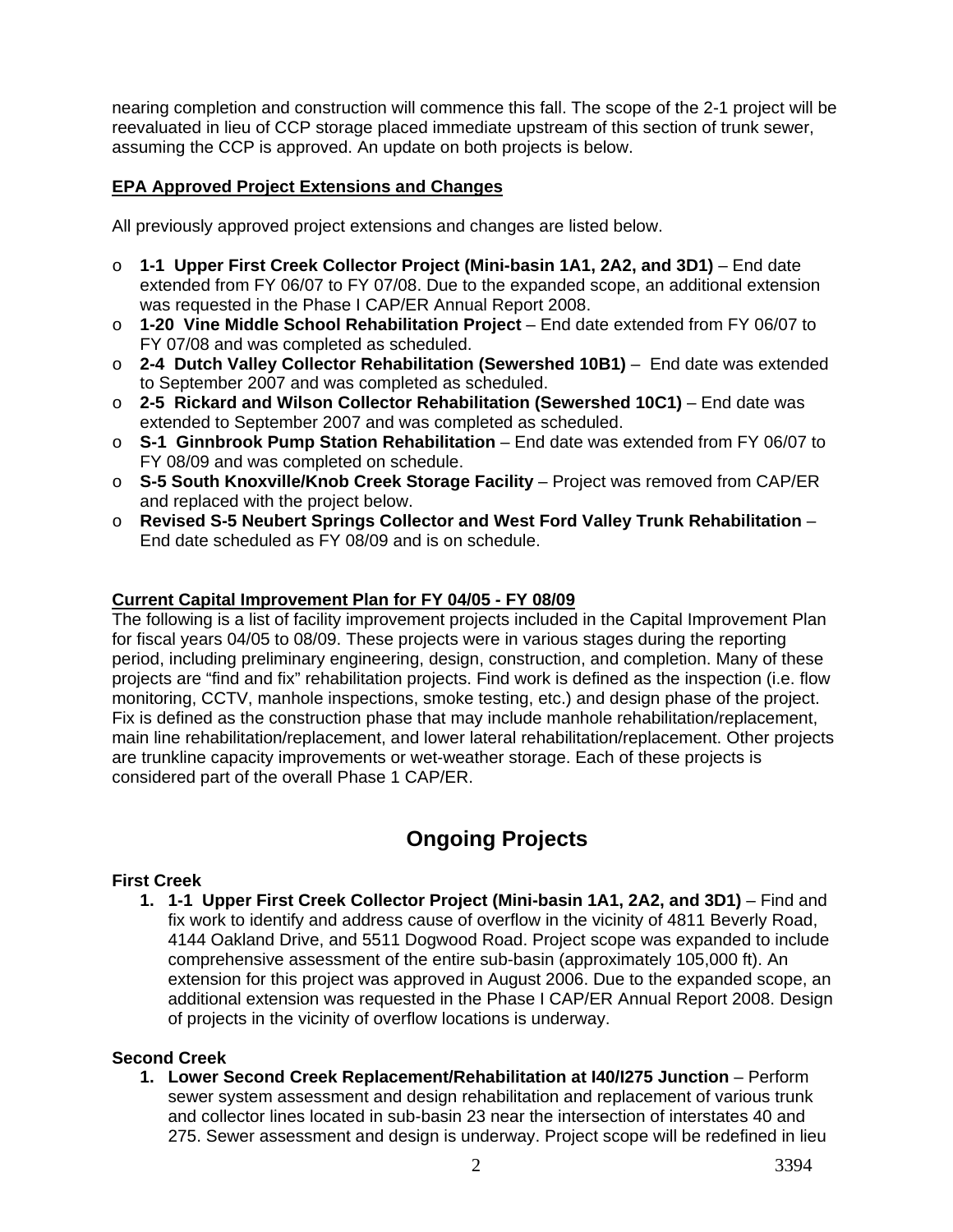of storage placement upstream of the Second Creek trunk sewer running from Dameron south to I40. Original scope was to upsize this portion of trunkline; however, peak shaving at the Bernard Avenue storage tank will offset the need for additional trunkline capacity. Construction of other rehabilitation is scheduled to begin immediately in FY 08/09. Schedule may be adjusted for new project definition. Evaluation of project scope is underway. Construction of CCP storage at Bernard Avenue is underway.

**2. Lower Second Creek Replacement/Rehabilitation at Woodland** – Perform sewer system assessment and design rehabilitation and replacement of various trunk and collector lines located in sub-basin 23 near Woodland Avenue. Sewer assessment is underway. Design is nearing completion. Construction will begin in January 2009.

## **Third Creek**

- **1. 3-6 I40 and Middlebrook Pike Trunk Sewer Replacement** Preliminary engineering is underway.
- **2. 3-7 Neyland Drive Trunk Replacement** Project is in preliminary engineering as part of the CCP storage being evaluated at the Kuwahee WWTP.
- **3. 3-8 Third Creek Bike Trail Trunk Replacement** Project is in preliminary engineering as part of the CCP storage being evaluated at the Kuwahee WWTP.

#### **Fourth Creek**

- **1. 4-1 Chukar Road Rehabilitation** Design is underway. Construction will commence in  $1<sup>st</sup>$  quarter 2009.
- **2. 4-2 Gleason Road Rehabilitation** Design is underway. Construction will commence in 1<sup>st</sup> quarter 2009.
- **3. 4-3 Middlebrook Pike Rehabilitation** Design is underway. Construction will commence in 1<sup>st</sup> quarter 2009.
- **4. 4-4 Northshore Drive Trunk Sewer Replacement** Replace approximately 3600 ft of existing trunk sewer with 36 inch. The trunkline is scheduled to be designed in the  $4<sup>th</sup>$ quarter 2008. Construction should commence in the  $2^{nd}$  quarter 2009. A schedule extension will be requested in the 2009 Annual CAP/ER Report to complete the Phase II portion of work.
- **5. 4-6 Shadyland Drive Rehabilitation** Design is underway. Construction will commence in 1<sup>st</sup> quarter 2009.

#### **South Knox**

- **1. Blount Avenue Trunkline (Goose Creek)**  Project will examine major trunkline along Blount Avenue in South Knoxville. It will include field survey, line cleaning, and CCTV inspection. Design report has been prepared and presents recommendation on needed improvements. Phase I construction is complete. Phase II construction has been initiated and will be completed in January 2009. Design of the Goose Creek siphon upgrade is underway and is expected to be complete by January 2009. Construction will commence in the  $1<sup>st</sup>$  quarter 2009.
- **2. Neubert Springs Collector and West Ford Valley Trunk Rehabilitation** The project to rehabilitate 10000 ft of 15- to 18-inch trunk sewer along West Ford Valley Road is complete. Find work in sub-basins 41C1, 41C2, and 41A2 is complete and detailed design is complete. Trunkline rehabilitation on West Ford Valley is complete. Collector line rehabilitation in sub-basin 41C1, C2, and A2 will be complete by December 2009.

#### **Williams Creek**

**1. Williams Creek Sub-basin 19 Rehabilitation** – The project is to perform rehabilitation in sub-basin 19A2 to reduce R-value to 2%. Investigative work has been performed on the approximately 105,000 ft in the entire sub-basin 19 area. Rehabilitation projects in 19A1 and 19B1 are substantially complete. Rehabilitation in 19A2/A3 is underway and is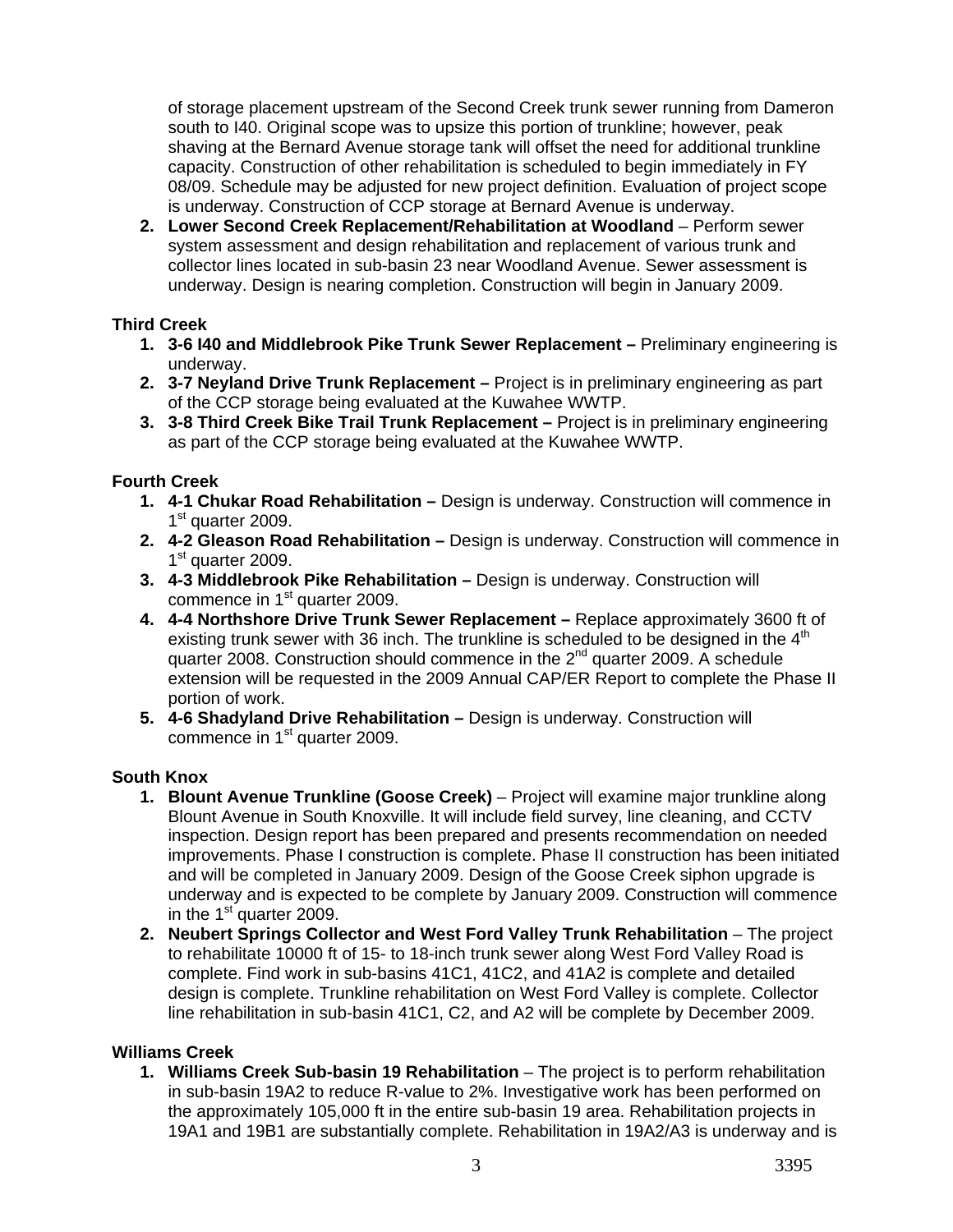projected to be complete in November 2008. The original CAP/ER completion date for the 19A2 project was in FY 10/11. This project was shifted to higher priority due to the large number of private lateral problems and CSSAP rating. Project also coincides with water quality monitoring program work in Williams Creek. All rehabilitation projects in sub-basin 19 will be completed by April 2009.

## **Completed Projects**

### **First Creek**

- **1. Fountain Road** Upsized 3700 ft of gravity sewer using open cut and pipe bursting methods. Replaced manholes and services.
- **2. Fair Drive Phase II** Rehabilitated 3691 ft and replaced 2458 ft of existing 8-12 inch gravity sewer along Fair Drive.
- **3. Greenfield Lane** Replaced approximately 3300 ft of existing sewer with 8-inch and 12 inch PVC and ductile iron pipe.
- **4. Whites Creek Phase III** Replaced 300 ft of 12-inch, 300 ft of 16-inch, 2700 ft of 24 inch, and 5000 ft of 36-inch sewer.
- **5. First Creek Sub-basins 3 and 4 Rehabilitation** Rehabilitated 26,500 ft of line and replaced 10,500 ft. Project included CCTV, smoke testing, and manhole inspections.
- **6. Lower First Creek Storage** Designed and built 5 million gallon (MG) wet-weather storage tank to control sewer overflows near North Hoitt Avenue during rain events.
- **7. Upper First Creek Storage** Designed and built 9 MG wet-weather storage tank to control sewer overflows near Old Broadway during rain events.
- **8. Fountain City Trunkline Replacement**  Replaced and upgraded approximately 6000 ft of trunk sewer connecting lines in upper Fountain City to Upper First Creek storage tank. The project addressed SSOs along Broadway, Cedar Lane, and Fountain Road.
- **9. Sub-Basin 8B2** Characterized the condition of 24,900 ft of pipe to determine rehabilitation needs.
- **10. 1-20 Vine Middle School Rehabilitation Project** Completed find and fix work to identify cause of overflow in the vicinity of 214 Bertrand Street.
- **11. First Creek 8A1 -** Rehabilitated approximately 21,067 ft, and replaced approximately 10,273 ft of sewer.

#### **Second Creek**

- **1. Second Creek Pilleaux PS Collector** Rehabilitated 19,600 ft of collection system piping in mini-basin 05A4. Project included inspection (CCTV, smoke test, manhole inspections), design, and rehabilitation of lines requiring repair.
- **2. Second Creek Sub-basin 15 Rehabilitation** Rehabilitated approximately 23,500 ft of pipe in mini-basin 15D2. Project included inspection (CCTV, smoke test, manhole inspections), design, and rehabilitation of lines requiring repair.
- **3. Second Creek 23E1 -** Inspected a total of 28,067 ft of pipe for find and design rehabilitation needs for Mini-basin 23E1. Project included inspection (CCTV, smoke test, manhole inspections), design, and rehabilitation of lines requiring repair.
- **4. Dutch Valley Collector Rehab (Mini-basin 10B1)** Assessed and rehabilitated, where needed, approximately 16,400 ft of collector pipe. This project was combined with the Rickard and Wilson Collector Rehab project below.
- **5. Rickard and Wilson Collector Rehab (Mini-basin 10C1)** Assessed and rehabilitated, where needed, approximately 19,000 ft of collector pipe. Project was combined with Mini-basin 10B1.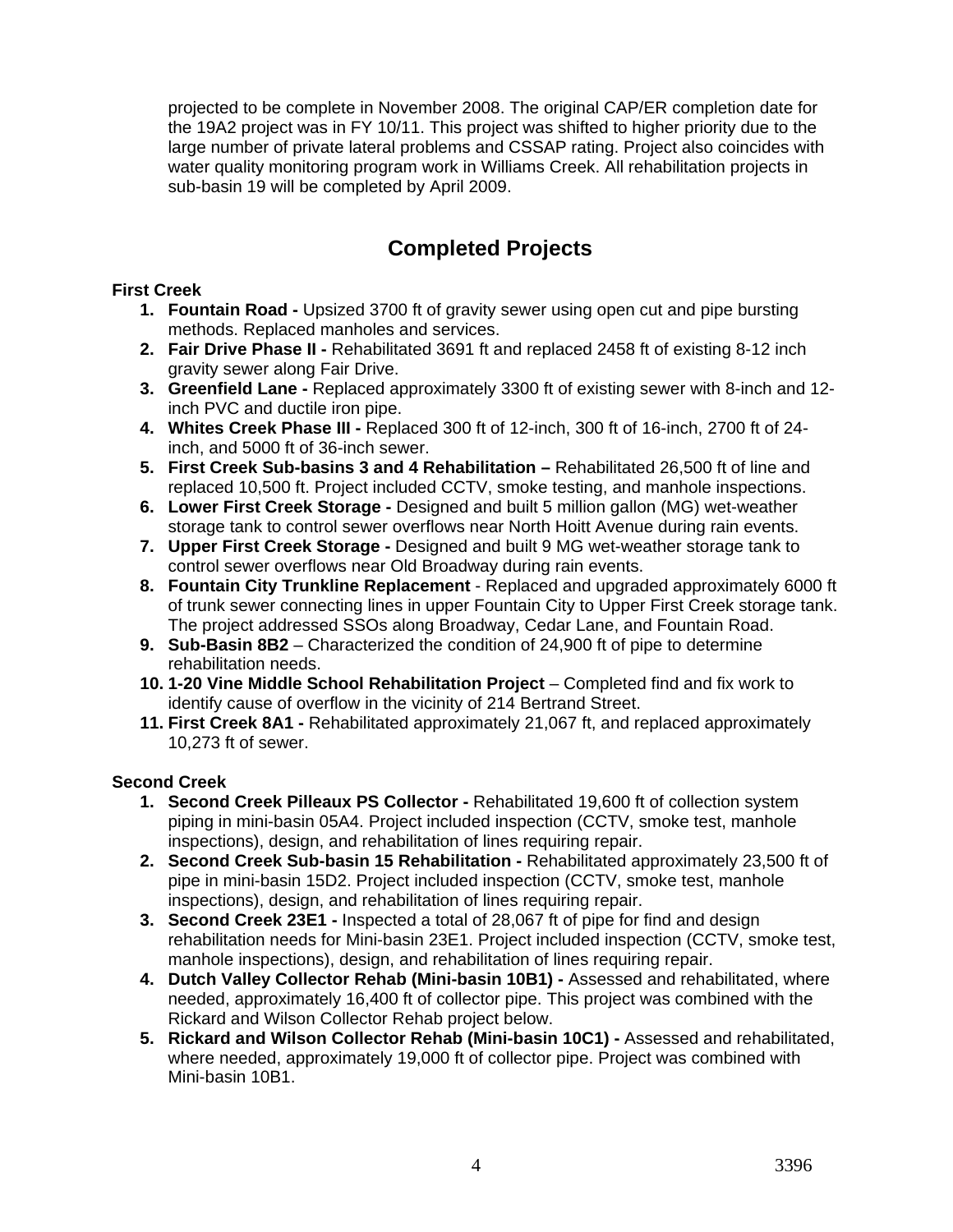## **Third Creek**

- **1. Mynderse, Western, and Canna** Replaced approximately 1700 ft of 8-inch sewer and pipe-burst approximately 3400 ft of 8-inch up to 10-inch and 12-inch pipe to address wetweather capacity restrictions resulting in overflows near Pleasant Ridge Road.
- **2. Third Creek 28B1\*** Investigated rehabilitation needs for collectors in mini-basin 28B1 (approximately 7900 ft of pipe). Project included inspection (CCTV, smoke test, manhole inspections), design, and rehabilitation of lines requiring repair. Plans are being developed for a future rehabilitation project. No construction is planned in the short-term. \*The project named Third Creek 28B1 replaces Third Creek 28C1 that appeared in the Quarterly Progress Report for the Second Quarter 2005. After additional studies, it was determined that flows from 28B1 more likely contributed to overflows along Sutherland Avenue and North Bellemeade, as listed in the SSOER.
- **3. Third Creek Storage** Designed and constructed 4.5 MG wet-weather storage tank to control sewer overflows near Western Avenue and Third Creek Road during rain events.
- **4. Upper McKamey Trunk Sewer Replacement**  Project replaced approximately 1600 ft of 12-inch and 15-inch trunk sewer. This project further enhanced improvements already made in Third Creek to address overflows along McKamey Road.
- **5. Third Creek Basin 11** Assessed and rehabilitated approximately 129,657 ft in subbasin 11. Project included inspection (CCTV, smoke test, manhole inspections), design, and rehabilitation of lines requiring repair.
- **6. Third Creek Road Trunk Sewer Replacement**  Project included approximately 3100 ft of 24-inch and 30-inch trunkline. The project replaced and upgraded the trunkline from Western Avenue along Third Creek to the Third Creek storage facility. It addressed overflows occurring at 5600 Western Avenue. Project was extended approximately 2000 ft to reach the new location of the Third Creek Storage Facility at the KUB Hoskins Center.
- **7. Third Creek Basin 9 Phase I** Assessed and rehabilitated collector sewer in 9A1, 9A2, 9A4, and 9D1 (CAP/ER Scope).
- **8. Third Creek Basin 9 Phase II** Designed rehabilitation methods for collectors in Subbasin 9 (approximately 177,900 ft). Project included inspection (CCTV, smoke test, manhole inspections), design, and rehabilitation of lines requiring repair.

## **Fourth Creek**

- **1. Pinebrook Drive Sewer Replacement** Replaced 330 ft of 8-inch gravity sewer partially exposed by erosion of the bank of the adjacent drainage channel.
- **2. Walker Springs Rehabilitation (Mini-Basin 32A4)** Performed find, and design work in Mini-basin 32A4 in the Walker Springs area. Inspection included 43,000 ft of smoke testing, 43,000 ft of CCTV, and 228 manhole inspections. Plans will be developed for future rehabilitation work.
- **3. Walker Springs Storage** Designed and constructed 3.25 MG wet-weather storage tank to control sewer overflows near Walker Springs Pump Station during rain events.
- **4. Papermill Drive Phases I, II, and III** Designed and constructed replacement of approximately 4000 ft of 15-inch, 18-inch, and 2100 ft of 36-inch sewer in the Papermill Drive area to increase conveyance capacity and reduce sewer overflows.

## **South Knox**

- **1. Maryville Pike** Designed and replaced 800–1,200 ft of 24-inch sewer located in Witherspoon Superfund site. Design rerouted sewer around site.
- **2. South Haven Phase I and Phase II** Relocated, rehabilitated, and upsized approximately 4700 ft of existing collector sewers to increase conveyance capacity and reduce inflow and infiltration (I/I).
- **3. Island Home Rehabilitation** Rehabilitated 9400 ft and replaced 1200 ft of collector sewers to reduce I/I.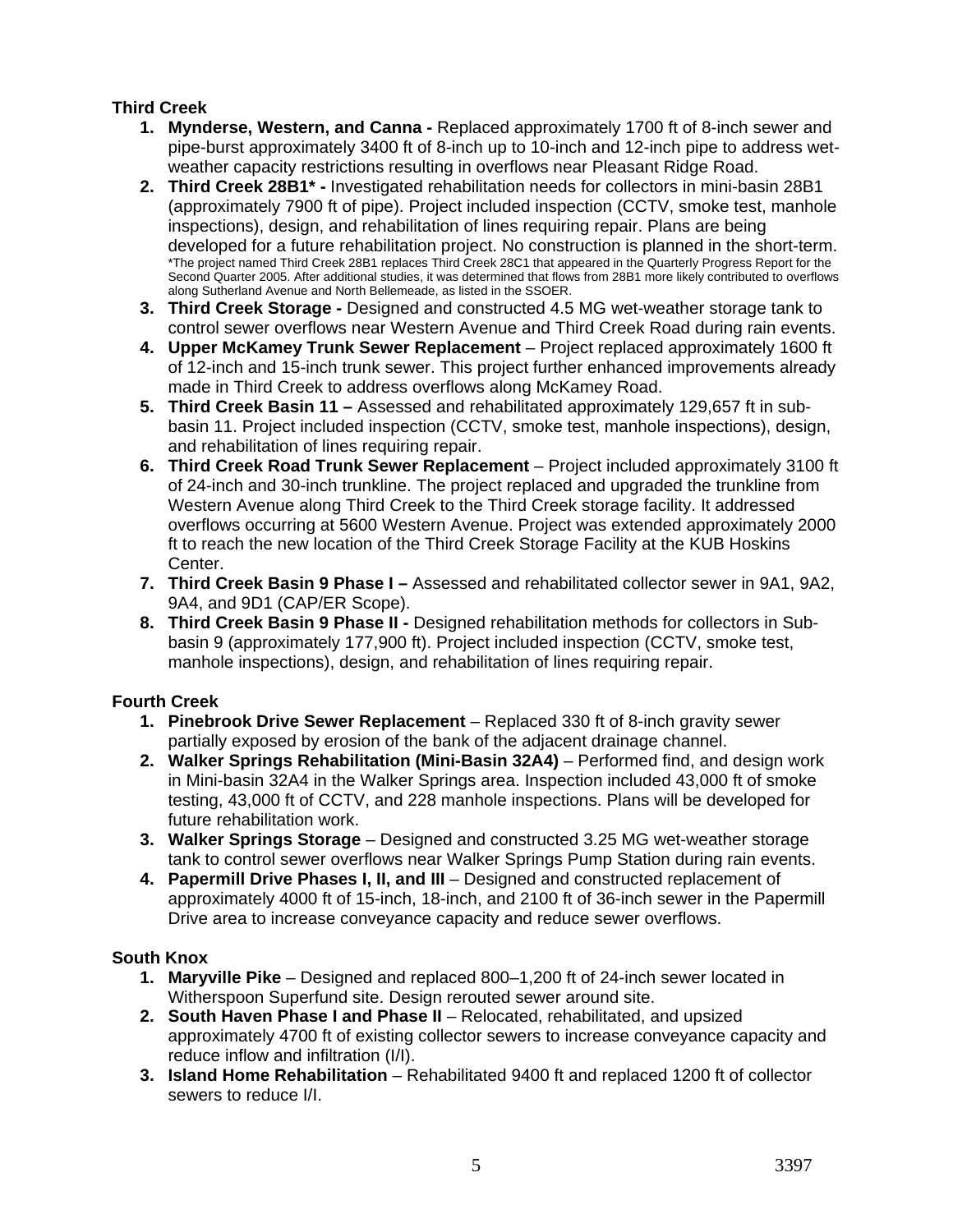- **4. East Ford Valley Rehabilitation** Rehabilitated approximately 16,000 ft of sewers in Mini-basin 41A4. Project included inspection (CCTV, smoke test, manhole inspections), design, and rehabilitation of lines requiring repair.
- **5. Stone Road Rehabilitation** Rehabilitated approximately 13,500 ft of sewers in Minibasin 41B1. Project included inspection (CCTV, smoke test, manhole inspections), design, and rehabilitation of lines requiring repair.
- **6. South Haven Rehabilitation Phase III** Rehabilitated approximately 21,700 ft of sewers in Mini-basin 40F1. Project included inspection (CCTV, smoke test, manhole inspections), design, and rehabilitation of lines requiring repair.
- **7. Ginnbrook Pump Station** Evaluated pump station and force main to ensure adequate capacity. Also included improvements to wet-well, pump system, and valve vault. The force main was re-routed.

#### **Williams Creek**

- **1. Delrose Force Main Replacement** Designed and replaced approximately 5,000 ft of 16-inch ductile iron pipe force main that had severe structural problems.
- **2. Williams Creek Trunk Line Replacement** Designed and replaced approximately 3,700 ft of 24-inch sewer to correct structural problems.

#### **Loves Creek**

**1. Shelbourne Road Rehabilitation –** 26,900 ft of gravity sewer was rehabilitated along with 30 manholes in sub-basins 6A4 and 6A5. This work addressed the SSO located on Shelbourne Road.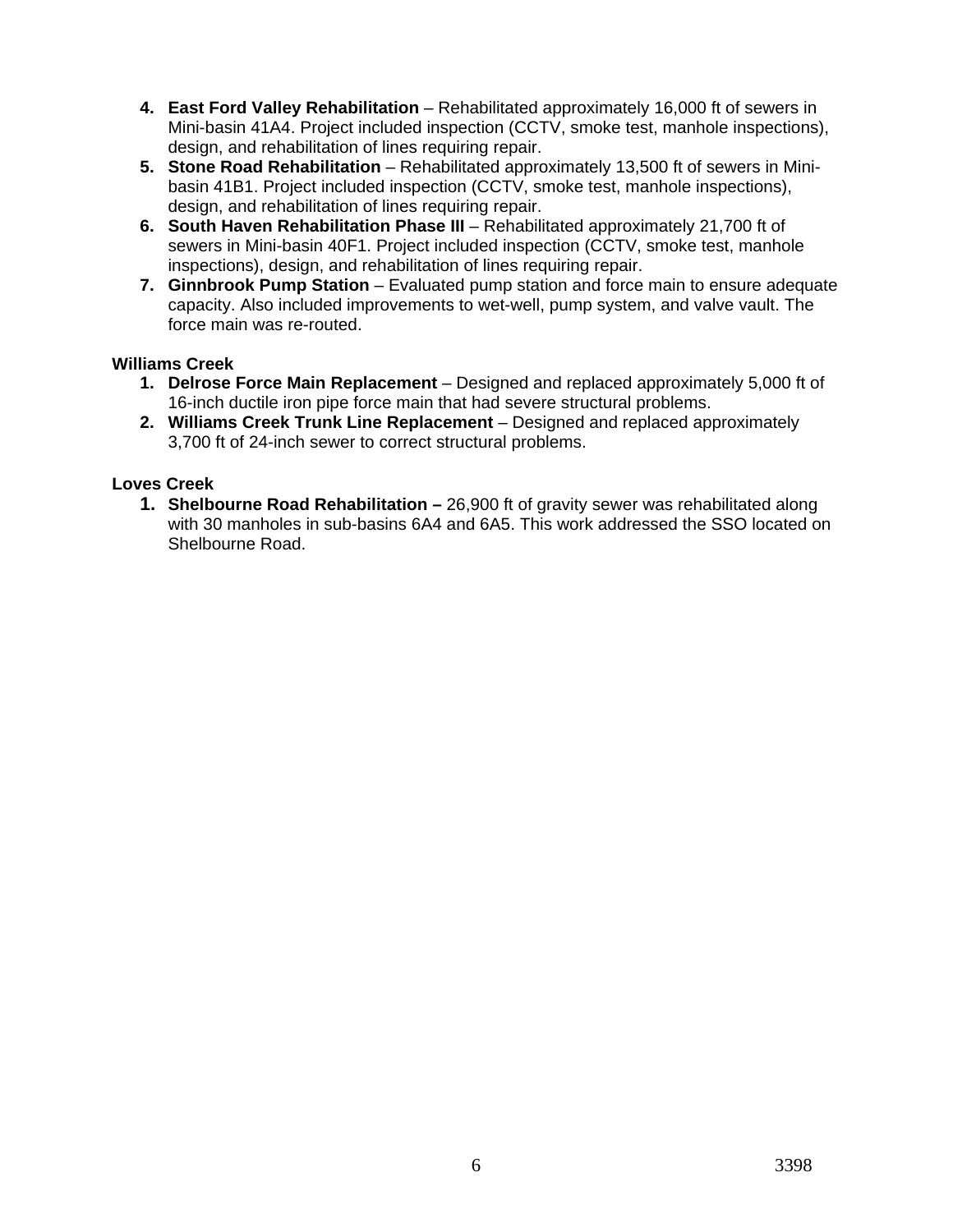# **Section 2 Comprehensive Performance Evaluation Program (CPE) and Composite Correction Plan (CCP)**

Consent Decree language, pages 82-83: *"Each Quarterly Progress Report shall contain… A summary of compliance with and activities related to implementation of the CPE and CCP."*

The CPE was submitted to EPA on February 24, 2006, and was approved on July 24, 2006.

The CCP was posted in the public document repository on June 19, 2007, and comments were accepted until July 18, 2007. The CCP was submitted to the EPA on July 23,2007.

On November 19, 2007, KUB received notice from EPA extending their review period of the CCP until December 22, 2007. On January 4, 2008, KUB received a letter from EPA disapproving the CCP. In a letter dated February 20, 2008, KUB requested to extend the deadline for responding to EPA's comments until March 25, 2008, which was approved by EPA.

KUB submitted the Revised CCP to EPA on March 21, 2008.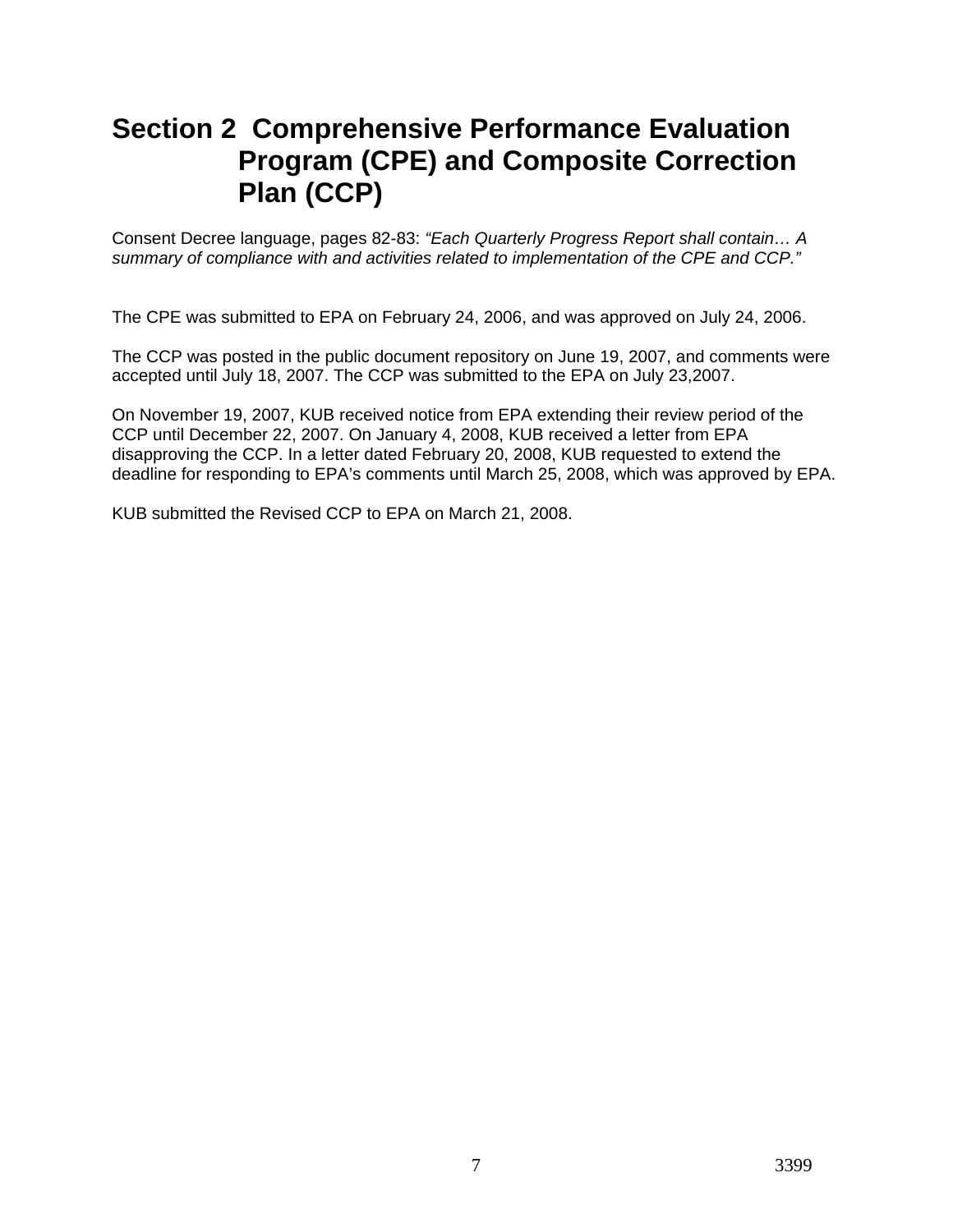# **Section 3 Process Controls Program**

Consent Decree language, pages 82-83: *"Each Quarterly Progress Report shall contain… A summary of implementation of and compliance with the Process Controls Program."*

The Process Controls Program (PCP) was not implemented during this reporting period because of low rainfall.

The Revised PCP was scheduled to be submitted by September 30, 2007. Due to an insufficient number of high-flow events, KUB submitted a request to EPA on August 8, 2007, to extend the deadline for submission of the Revised PCP until September 30, 2008. EPA approved the extension in a letter dated September 27, 2007.

In a letter to EPA dated August 28, 2008, KUB concluded that the PCP needed no modifications or revisions and proposed continuing to use the PCP as previously approved. KUB committed to make revisions to the PCP as upgrades required by the CCP are made to Kuwahee and Fourth Creek WWTPs in the future. Until then, KUB agreed to provide updates regarding the number of initiations and any resulting Diversions in the Quarterly Progress Report.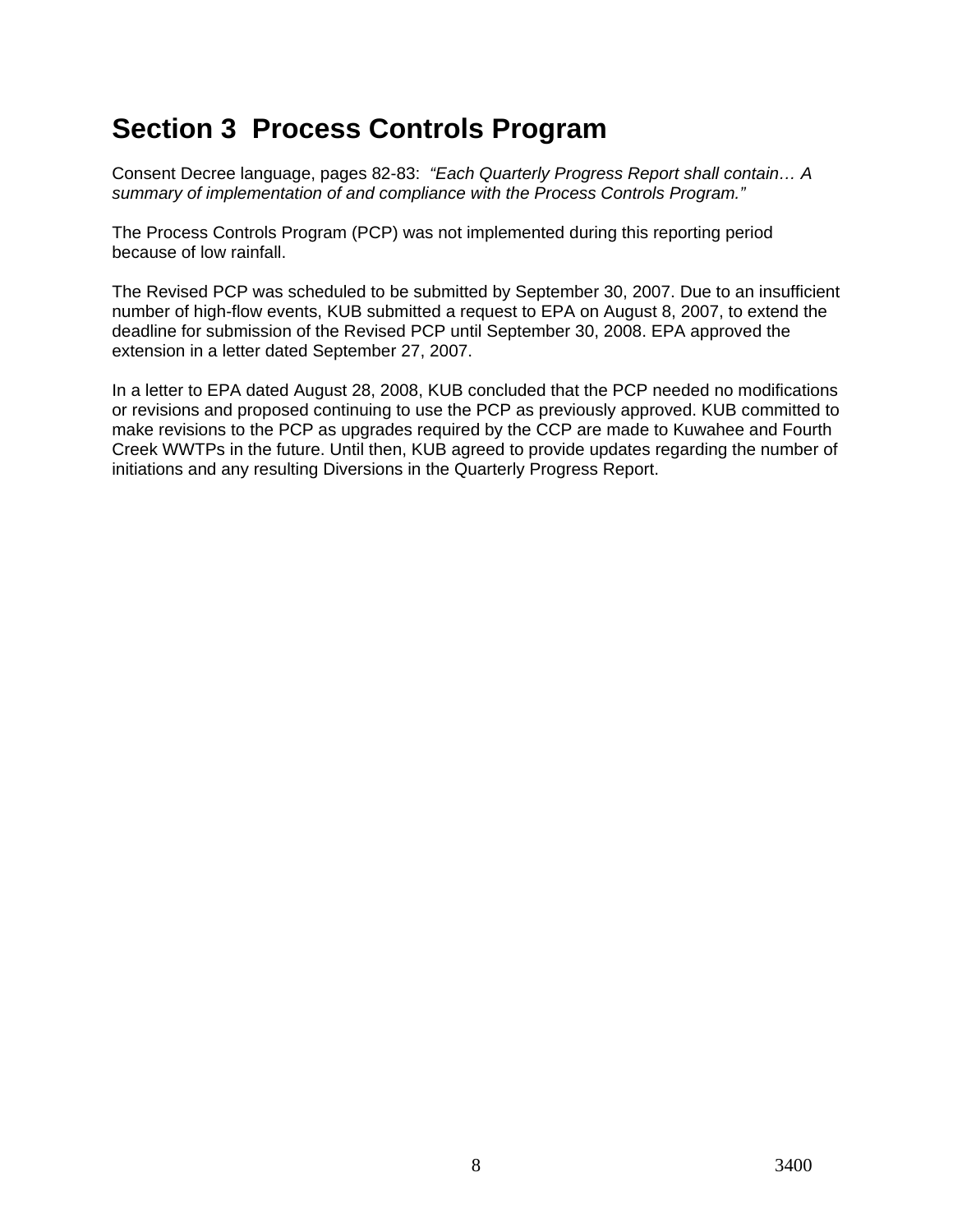# **Section 4 Capacity Assurance Program**

Consent Decree language, pages 82-83: *"Each Quarterly Progress Report shall contain… A summary of the implementation of the Capacity Assurance Program for that Calendar Quarter, including the number of, and anticipated flow from, sewer connections that have been authorized, by Sewerbasin, a description of the projects that have been authorized and the number of credits earned and banked by KUB that will be expended for those projects, by Sewerbasin, and any exceptions granted for connections for essential services."*

The Capacity Assurance Program (CAP) was submitted to EPA for review on February 8, 2006. EPA reviewed and approved the program on April 7, 2006. KUB started reviewing building permits based on the approved CAP on June 6, 2006, which was within the 60-day timeframe for implementing the program after receiving EPA approval.

To review building permits more efficiently using the CAP criteria agreed on with the EPA, KUB worked with a consultant, Camp, Dresser, & McKee, to develop an Information Management System (IMS). The IMS assists KUB in managing the CAP program by determining the amount of wastewater each proposed building would add to KUB's wastewater system based on its location. The IMS also helps track rehabilitation credits that KUB earns through its CAP/ER and MOM programs.

Appendix A includes a list of capital projects that KUB performed to gain rehabilitation credit in its sewer system. As stated in the Consent Decree, the list of authorized sewer connections was maintained and updated as necessary until full implementation of the CAP as approved by EPA. Therefore, the list will no longer be included as part of this quarterly report.

There were no exceptions granted for connections for essential services during this reporting period.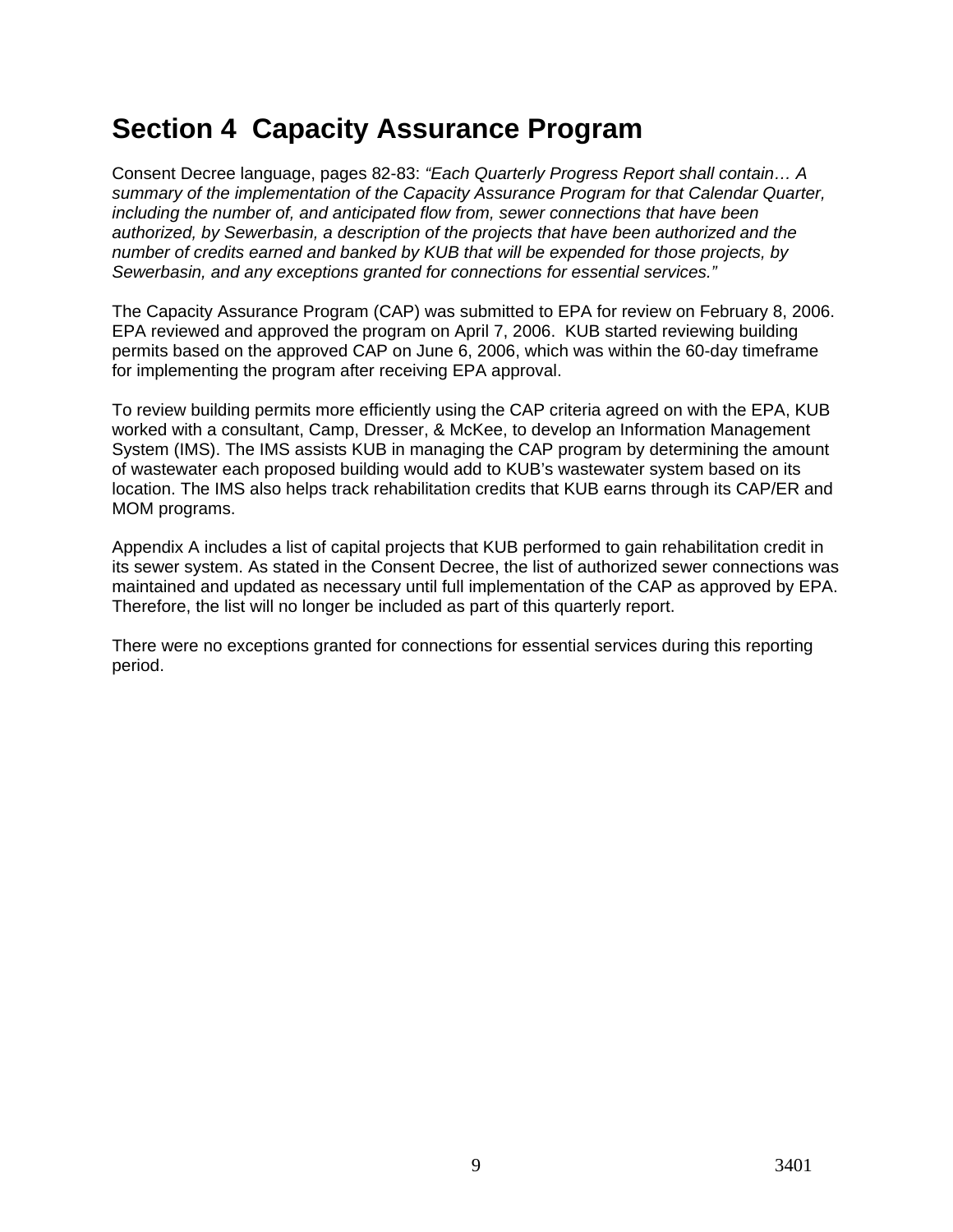# **Section 5 Transfers of Ownership**

Consent Decree language, pages 82-83: *"Each Quarterly Progress Report shall contain… Identification of any transfer of an ownership interest, operation, management, or other control of the Treatment Works, or any portion thereof."* 

There has been no transfer of an ownership interest, operation, management, or other control of the Treatment Works, or any portion thereof, during this reporting period.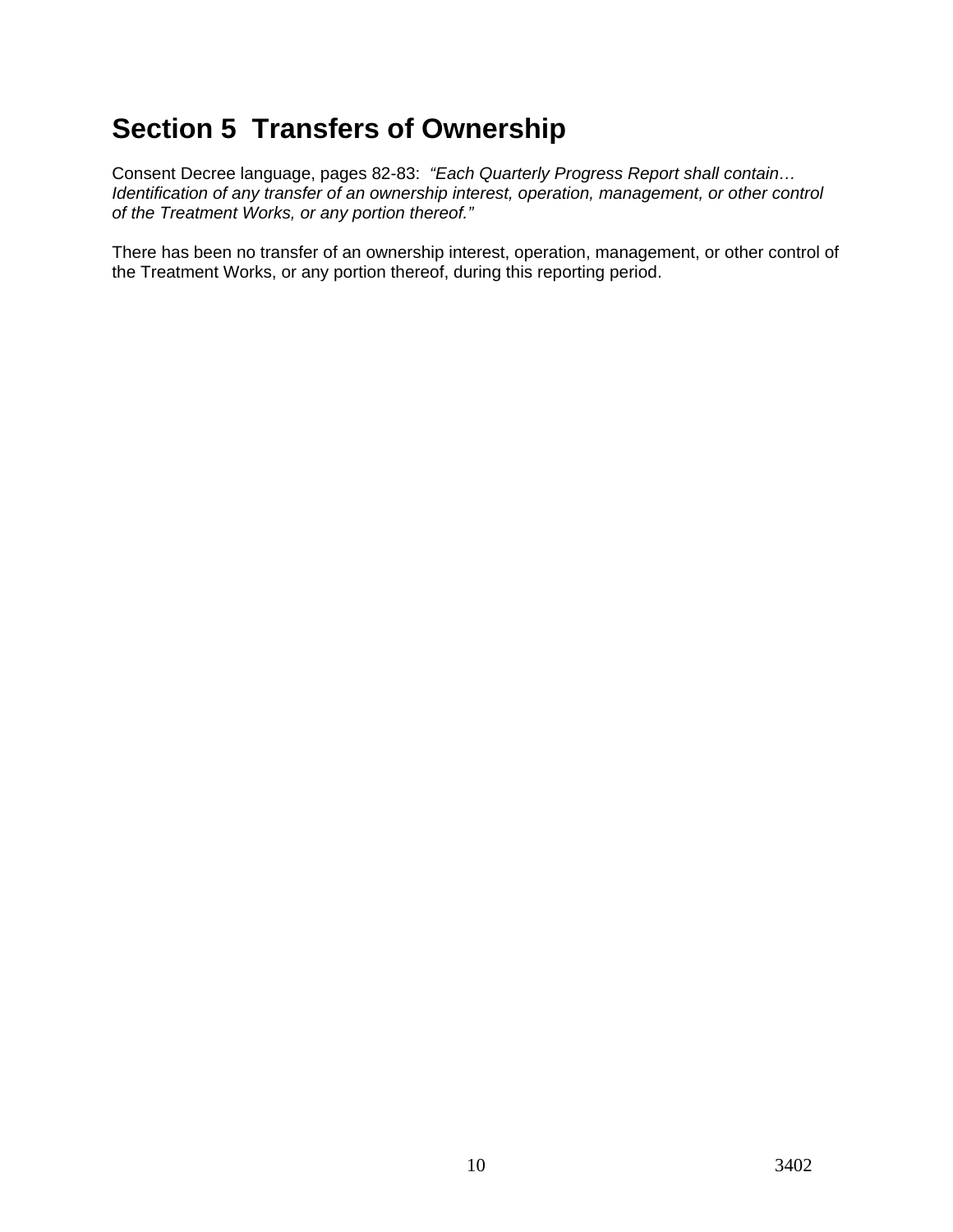## **Section 6 Compliance and Non-Compliance With the Consent Decree**

Consent Decree language, pages 82-83: *"Each Quarterly Progress Report shall contain…A description of the status of compliance or non-compliance with the requirements of this Decree and, if applicable, the reasons for non-compliance, including a list of all violations that are subject to stipulated penalties under Section X of this Consent Decree."*

#### **6.1 Submission of Deliverables**

To date, KUB has submitted all deliverables in accordance with the schedule set forth in the Consent Decree. The following sections detail all activity related to deliverables that occurred during the past quarter. Also noted are the dates each submittal was available for public comment in the Public Document Repository (PDR), when the deliverable was submitted to EPA, when EPA responded with comments, when KUB responded to those comments, and when EPA approval was received.

#### **6.1.1 Quarterly Progress Report Second Quarter 2008**

Consent Decree language, pages 82-83: *"Beginning thirty (30) Days after the first Calendar Quarter following the Date of Entry, and thirty (30) Days after each Calendar Quarter thereafter until termination of the Consent Decree, KUB shall submit to the Parties, and simultaneously place in the PDR, a Quarterly Progress Report.*

On July 28, 2008, KUB submitted to EPA and placed in the PDR the Quarterly Progress Report for the second quarter 2008. This deliverable was not subject to the Public Review Requirement of Section VI.A.2, but was available for public comment from July 28, 2008, until August 16, 2008. No comments were received during that period.

## **6.1.2 SEP Periodic Report First Period 2008**

Consent Decree language, page 61: *"While the SEP is being planned and implemented, KUB shall submit semiannual reports to the Parties describing the progress of the SEP up to and during the most recent Calendar Quarter within one (1) Month after the end of the second and fourth Calendar Quarters following the Date of Entry."*

On July 28, 2008, KUB submitted the SEP Periodic Report for the first period 2008 to EPA. This deliverable was not subject to public review but was posted in the PDR at the time of submission.

#### **6.1.3 Phase 1 CAP/ER Annual Report 2008**

Consent Decree language, page 24: *"On an annual basis, beginning on July 30, 2006, KUB shall submit a report which shall include specific dates for beginning and completing all work identified in both the Phase 1 CAP/ER and Phase 2 CAP/ER for the upcoming twelve (12)-month period."*

On July 30, 2008, KUB submitted the Phase 1 CAP/ER Annual Report 2008 to EPA. This deliverable was not subject to the Public Review Requirement of Section VI.A.2, but was available for public comment from July 30, 2008, until August 18,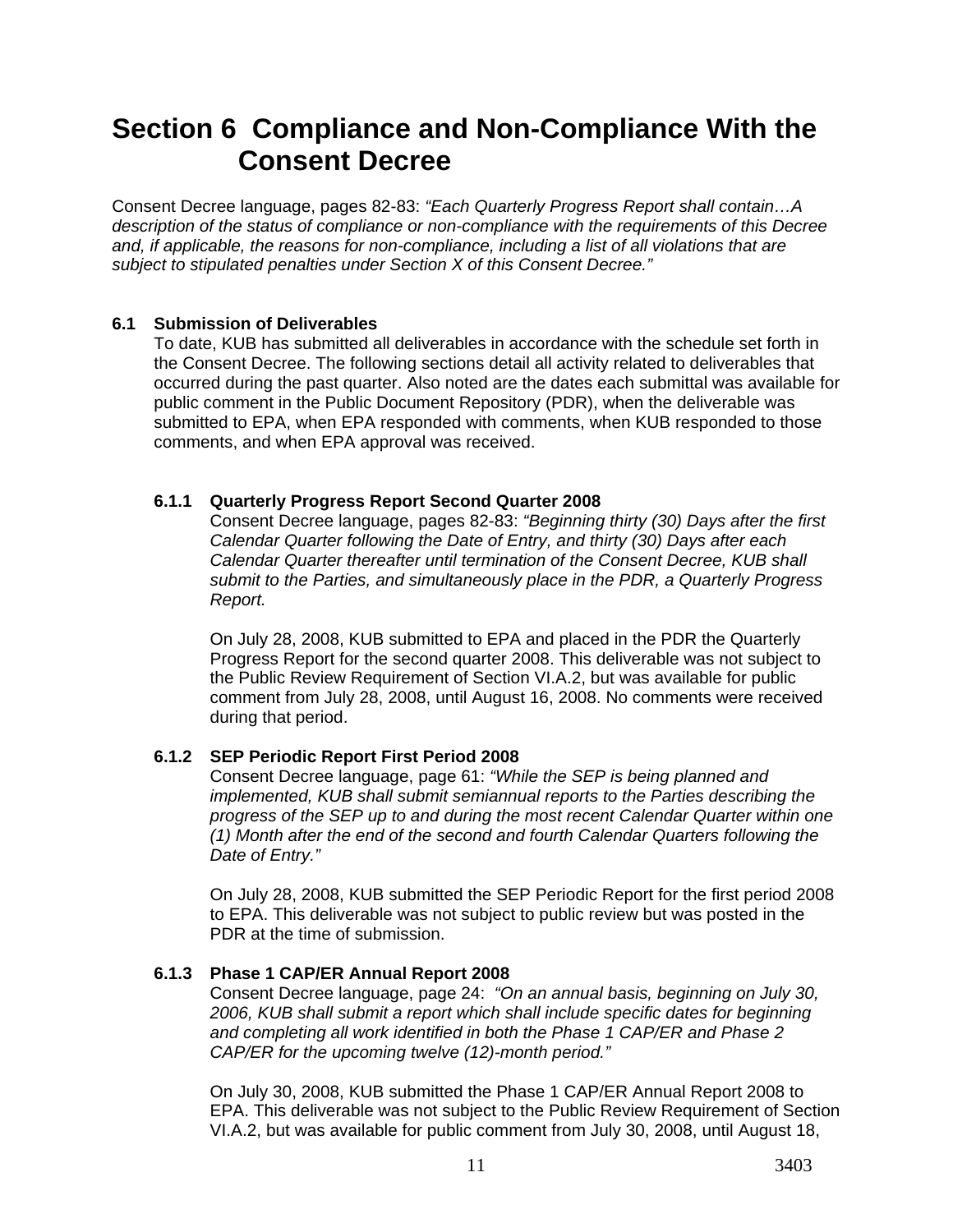2008. No comments were received during that period. Accompanying the submission was the request to extend the schedules for the following projects; 1-1 Upper First Creek Collector Project, 2-1 Lower Second Creek Replacement/Rehabilitation at I40/I275 Junction, and 2-2 Lower Second Creek Replacement/Rehabilitation at Woodland.

#### **6.2 Violations Subject to Stipulated Penalties**

During this reporting period, KUB incurred two Unpermitted Discharges. Table 1 below lists all violations subject to stipulated penalties as outlined in the Consent Decree.

| <b>Violation</b>      | Date     | <b>Address</b>                  | <b>Cause</b>                |
|-----------------------|----------|---------------------------------|-----------------------------|
| Unpermitted Discharge |          | 9/6/2008   301 E. Church Avenue | <b>Blockage</b>             |
| Unpermitted Discharge | 9/8/2008 | 738 Maryville Pike              | <b>Construction Failure</b> |

### **Table 1. Violations Subject to Stipulated Penalties**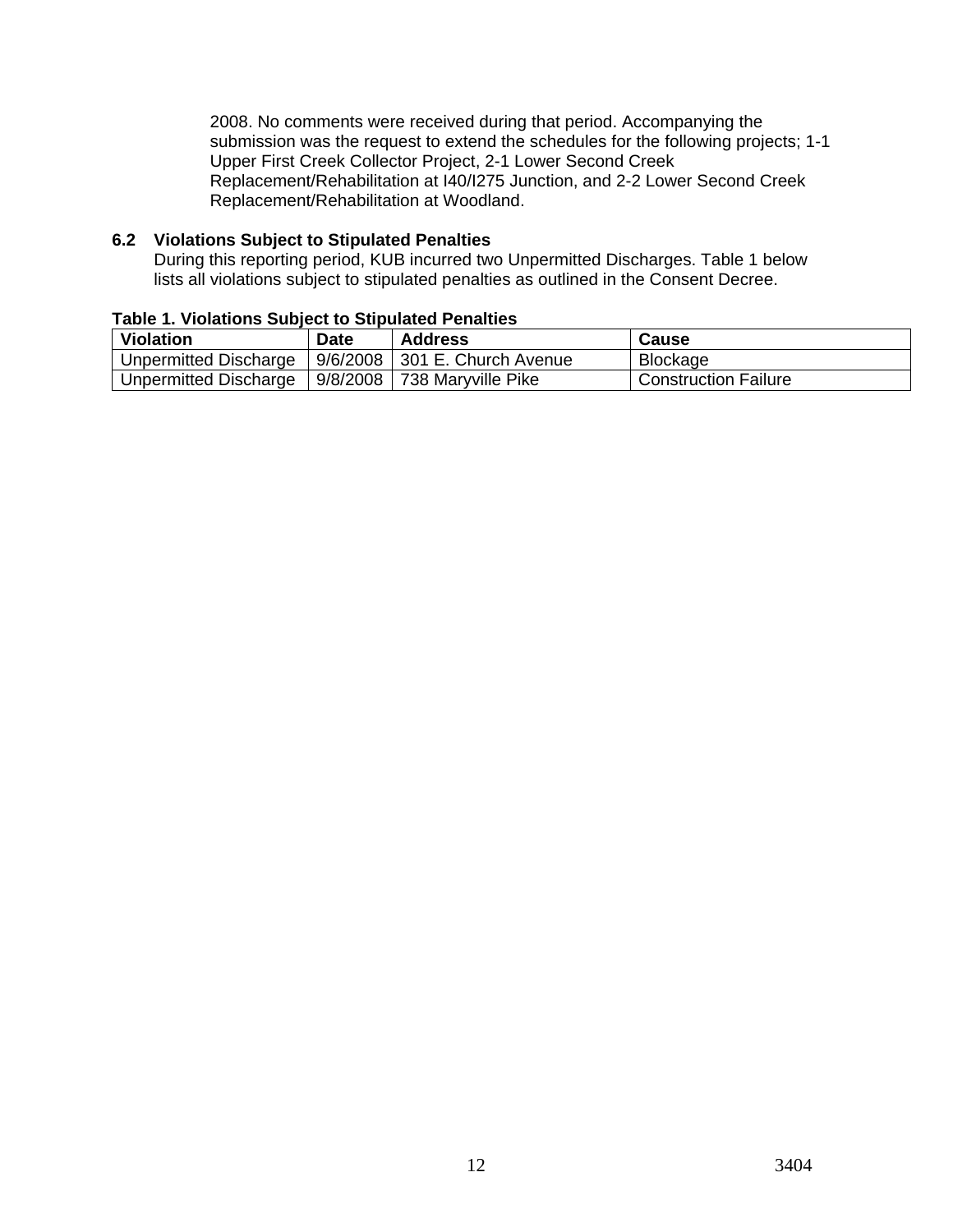# **Section 7 SSOs, Bypasses, Diversions, and Effluent Limit Violations**

Consent Decree language, pages 82-83: *"Each Quarterly Progress Report shall contain… A spreadsheet and summary of all SSOs, Bypasses, Diversions, and effluent limit violations that occurred during the previous Calendar Quarter. Information on Building Backups may be provided in separate spreadsheets and summaries from other SSOs. The spreadsheets and summaries shall identify:* 

- *a. For all SSOs, the location, source, date, time, duration, pathway (if any), receiving water (if any), the reason for each SSO, the total SSO volume, the volume returned to the WCTS, and the volume not captured;*
- *b. For all Bypasses and Diversions, the location, date, time, duration, volume and reason for each Bypass and Diversion; and the total Bypass or Diversion volumes;*
- *c. For all effluent limit violations, all information required to be reported on KUB's Discharge Monitoring Reports."*

#### **7.1 SSOs**

Appendix B lists all SSOs that occurred during this reporting period. During this period, there were 17 SSO events. Of that number, six were due to blockages by either grease, debris, roots, or a combination thereof; four were due to electrical failure; four were due to construction failure; two were due to mechanical failure; and one was due to heavy rainfall. Of the 17 SSO events, 13 were in the  $0 - 1000$  gallons volume range, four were in the 1001 – 10,000 range, and no events totaled greater than 10,000 gallons. Durations for events during this period are as follows: seven ranged from  $0 - 2$  hours, seven ranged from 2.1 - 5 hours, and three were greater than 5 hours.

#### **7.2 Building Backups**

Appendix C lists all Building Backups that occurred during this reporting period. During this period, there were two Building Backups. Both were due to construction failure.

#### **7.3 Bypasses**

No Bypasses occurred during this reporting period.

#### **7.4 Diversions**

Table 2 contains all Diversion event information that occurred during this reporting period. During this reporting period, there were no Diversions at Kuwahee, Fourth Creek, Loves Creek, or Eastbridge WWTPs.

#### **7.5 Effluent Limit Violations**

Table 3 contains all effluent limit violations that occurred during this reporting period. The table contains the information as it is reported in KUB's Discharge Monitoring Reports. During this reporting period, there were no effluent limit violations at Kuwahee, Fourth Creek, Loves Creek, or Eastbridge WWTPs.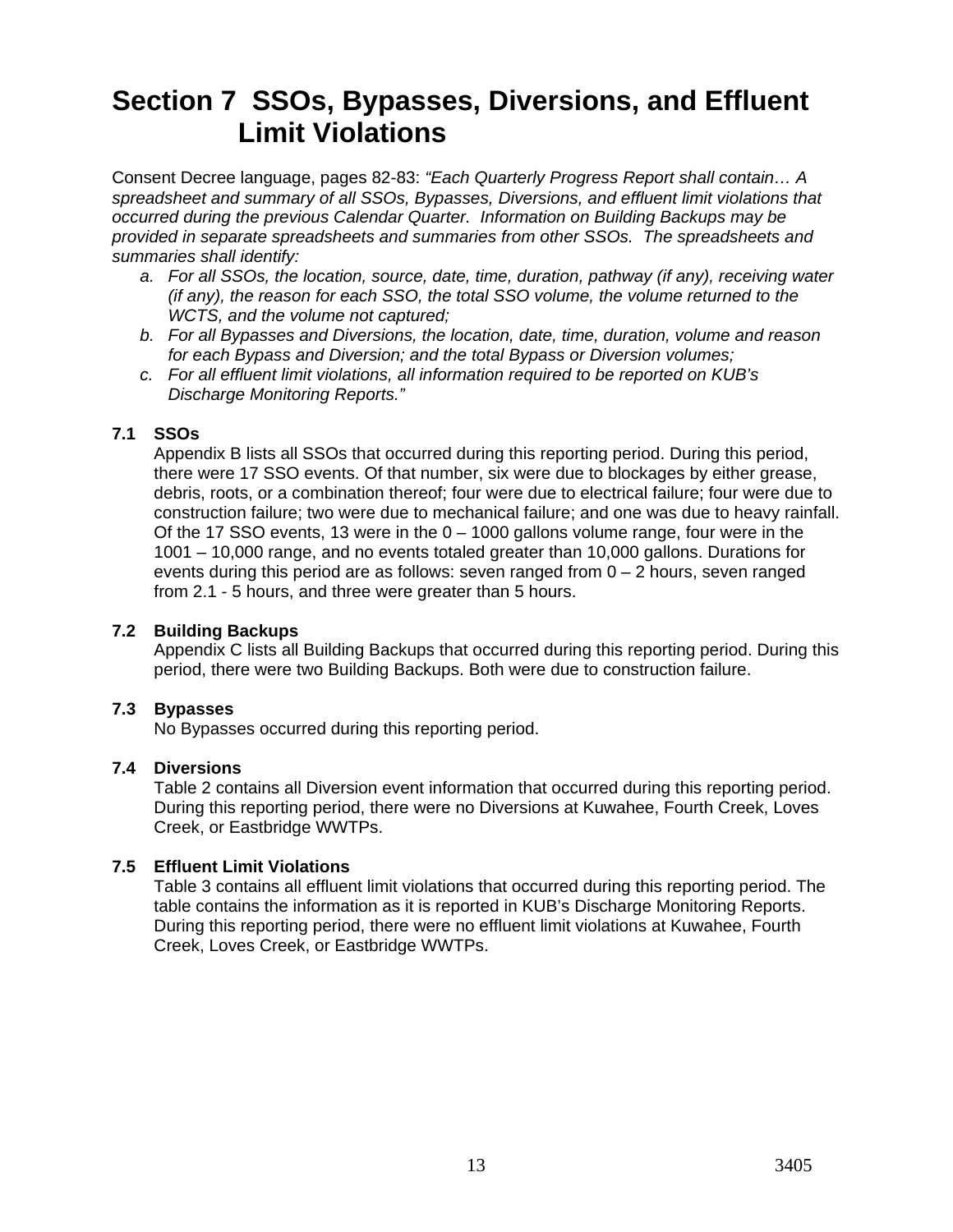## **Table 2: Bypasses and Diversions**

| <b>WWTP</b>         | Did an<br>event<br>occur? | Type of<br><b>Event</b> | <b>Date</b><br><b>Diversion</b><br>gate<br>opened | <b>Time</b><br>gate<br>opened | Date<br>Diversion Diversion<br>gate<br>closed | <b>Time</b><br><b>Diversion</b><br>gate<br>closed | <b>Date</b><br>Diversion   Duration   Volume<br>flow<br>reported | (hrs) | (MG) | <b>Total</b><br><b>Event</b><br><b>Duration</b><br>(MG) | <b>Total</b><br><b>Event</b><br><b>Volume</b><br>(MG) | <b>Reason for Event</b> |
|---------------------|---------------------------|-------------------------|---------------------------------------------------|-------------------------------|-----------------------------------------------|---------------------------------------------------|------------------------------------------------------------------|-------|------|---------------------------------------------------------|-------------------------------------------------------|-------------------------|
| Kuwahee             | No                        |                         |                                                   |                               |                                               |                                                   |                                                                  |       |      |                                                         |                                                       |                         |
| <b>Fourth Creek</b> | No                        |                         |                                                   |                               |                                               |                                                   |                                                                  |       |      |                                                         |                                                       |                         |
| Loves Creek         | <b>No</b>                 |                         |                                                   |                               |                                               |                                                   |                                                                  |       |      |                                                         |                                                       |                         |
| Eastbridge          | No                        |                         |                                                   |                               |                                               |                                                   |                                                                  |       |      |                                                         |                                                       |                         |
|                     |                           |                         |                                                   |                               |                                               |                                                   |                                                                  |       |      |                                                         |                                                       |                         |

#### **Table 3: Effluent Limit Violations**

| <b>WWTP</b>                         | Did an<br>event<br>occur?   | <b>Date</b>             | <b>Parameter</b>         | Type | Limit | Value |
|-------------------------------------|-----------------------------|-------------------------|--------------------------|------|-------|-------|
| Kuwahee                             | No.                         | $\blacksquare$          |                          |      |       |       |
| Fourth Creek                        | No.                         | $\blacksquare$          | -                        |      |       |       |
| Loves Creek                         | No.                         |                         |                          |      |       |       |
| Eastbridge                          | No.<br>۰                    |                         | $\overline{\phantom{0}}$ |      |       |       |
| <b>SS - Settleable Solids</b>       | mg/l - milligrams per liter |                         |                          |      |       |       |
| <b>TSS - Total Suspended Solids</b> |                             | cfu-Colony Forming Unit |                          |      |       |       |
| $ m /l$ – milliliters per liter     | lbs - Pounds                |                         |                          |      |       |       |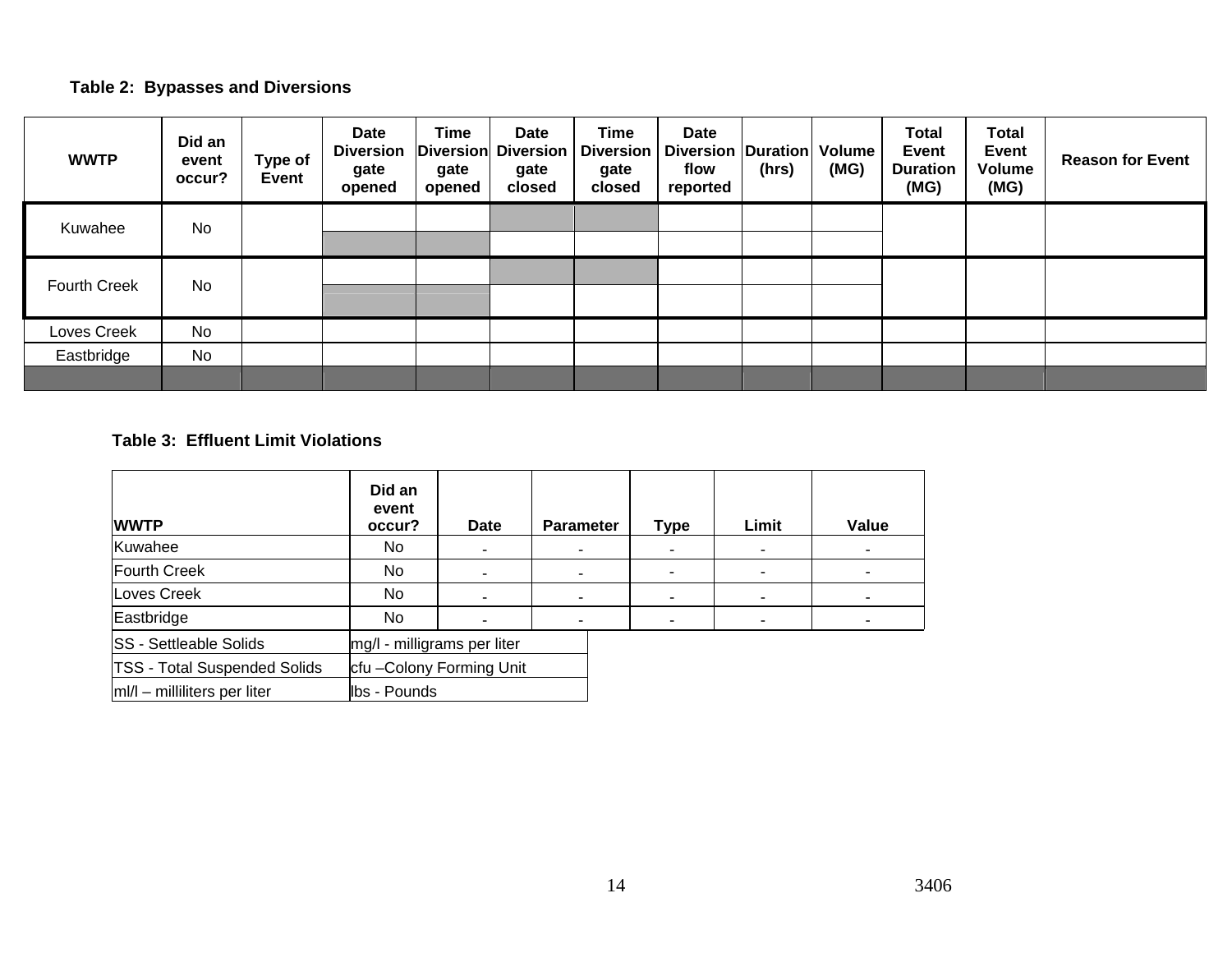# **Section 8 Water Quality Monitoring Data**

Consent Decree language, pages 82-83: *"Each Quarterly Progress Report shall contain… The water quality monitoring data and other information required pursuant to Section VII.D.1.(e).(v)."*

#### **8.1 Sampling Conducted and Results**

Appendix D lists all sampling that was conducted during the reporting period and the results thereof. In addition to routine monitoring in all creeks, and responding to Sanitary Sewer Overflows, KUB Water Quality Personnel conducted dry and wet weather investigative sampling on Baker and Williams Creek.

KUB conducted multiple sampling events on both Baker Creek and Williams Creek during dry and wet weather to further investigate the source of fecal contamination. Historically, fecal coliform counts in both Williams and Baker Creek elevate during the warm, dry summer months. These elevations could be due to the warmer ambient temperatures; the low flows typically seen in these creeks; as well as the influx of wildlife into creek basins. KUB conducted dry and wet weather sampling at five different locations on each creek, which included the three routine locations currently visited by sample collectors each month.

In addition to fecal coliform and E. coli bacteria analysis, all samples with significant E. coli counts (> 500MPN) were submitted to the University of Tennessee's Center for Environmental Biotechnology for RT-PCR testing. As stated in previous reports, the type of RT-PCR testing utilized by KUB looks at the genetic makeup of bacteria from the genus Bacteriodes. These bacteria have a higher degree of host specificity and abundance in the fecal matter of warm-blooded animals. The ultimate purpose of the RT-PCR testing is to first identify if there is human fecal content in the sample, and then to quantify the amount in the sample, if a significant amount of bacteriodes is present to give confidence to the result.

Sample results from previous RT-PCR testing performed on Baker Creek (May 2008) showed elevations in the human fecal content at the lowest sample site (stream mile 0.36), which was in confluence with the Tennessee River. This quarter samples from investigative monitoring on Baker Creek as well as two additional months (July and August) of routine testing, were submitted for RT-PCR analysis. Sample Site 0.36 was not in confluence with the river during routine monitoring in the months of July and August, and RT-PCR results did not show the similar elevation in human fecal content as when the creek was in confluence with the river. In fact, none of the routine monitoring sites during those months showed evidence of human bacteriodes despite elevated fecal and E.coli bacteria counts. The additional investigative samples from the five sites on Baker Creek were also collected during both dry and wet weather. These RT-PCR results did show some indication of human bacteriodes, especially during wet weather conditions. Fecal coliform and E. coli bacteria counts from the wet weather sampling did show the typical elevations due to bank runoff. Overall, the RT-PCR results seem to indicate some presence of human contamination during wet weather. However, it was low and results were inconsistent, clearly indicating that it is not due to leaking sewer mains. Confidence in RT-PCR results is best when the bacteriodes concentration is substantial; this is apparent from the standard deviations included in the reported data. The observed elevations could be caused by isolated leaking sewer laterals (especially at or around routine site 0.36), and be exacerbated during rainy, or wet weather conditions. KUB continues to address defective sewer laterals in our system through our Private Lateral Program and will continue to monitor and investigate in the Baker Creek area.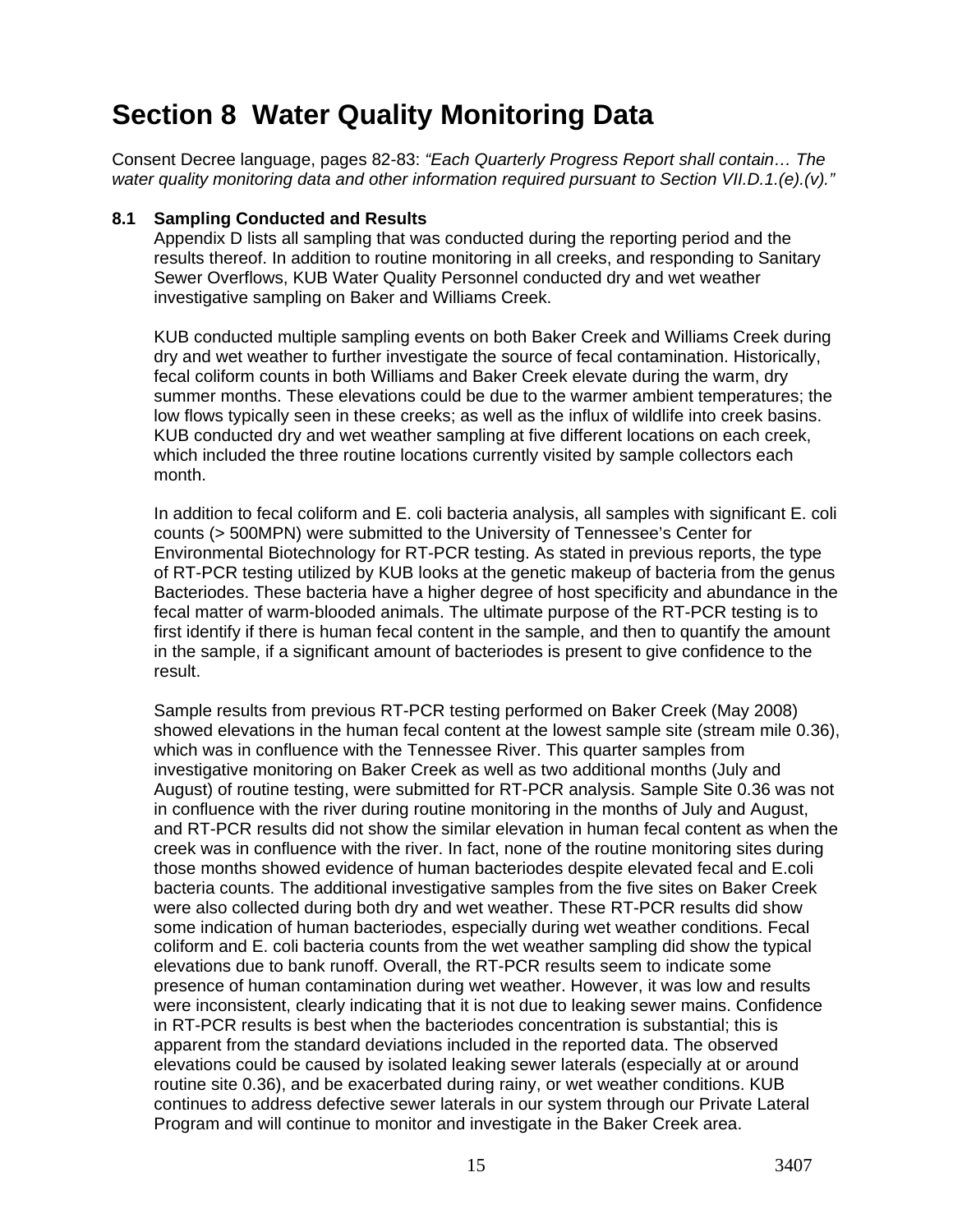KUB also conducted investigative/Location of Source testing on five locations on Williams Creek. The data included in this report is from a dry and a wet weather sampling event. An additional five samples from another dry sampling event have been collected but were not able to be analyzed before this report was submitted. Only three samples during dry weather had E. coli counts high enough to produce a reliable result. The results pattern the situation seen with Baker Creek. The fecal and E. coli bacteria counts are high especially with the wet weather conditions, but bacteriodes concentrations are low and inconsistent. The magnitude of the total and human content does not indicate a leaking sewer main, but could be an indicator of some leaking sewer laterals in the area that is exacerbated during wet weather.

#### **8.2 Projected Data Collection**

During the fourth quarter of 2008, KUB will continue to monitor the 24 routine sampling locations in the sewer basins of eight area creeks. KUB will collect samples from the following locations during the fourth quarter of 2008:

| <b>Creek Name</b>     | <b>Creek Mile #</b> | <b>Creek Mile #</b> | <b>Creek Mile #</b> |
|-----------------------|---------------------|---------------------|---------------------|
|                       |                     |                     |                     |
| <b>First Creek</b>    | 0.45                | 2.57                | 6.33                |
| <b>Second Creek</b>   | 0.30                | 1.54                | 5.76                |
| <b>Third Creek</b>    | 0.87                | 2.08E               | 4.80W               |
| <b>Fourth Creek</b>   | 0.55                | 1.33                | 1.78                |
| <b>Baker Creek</b>    | 0.36                | 0.53                | 1.45                |
| <b>Goose Creek</b>    | 0.55                | 1.19E               | 1.80E               |
| <b>Loves Creek</b>    | 0.85                | 1.89                | 3.45                |
| <b>Williams Creek</b> | 0.89                | 1.70                | 2.02                |

*Sample Locations by Creek Mile or Site Number* 

In the fourth quarter of 2008, KUB will conduct a second Wet Weather Monitoring event on Baker Creek, as well as conduct further in depth Location of Source testing on regions of concern on Baker, Goose, and Williams Creek.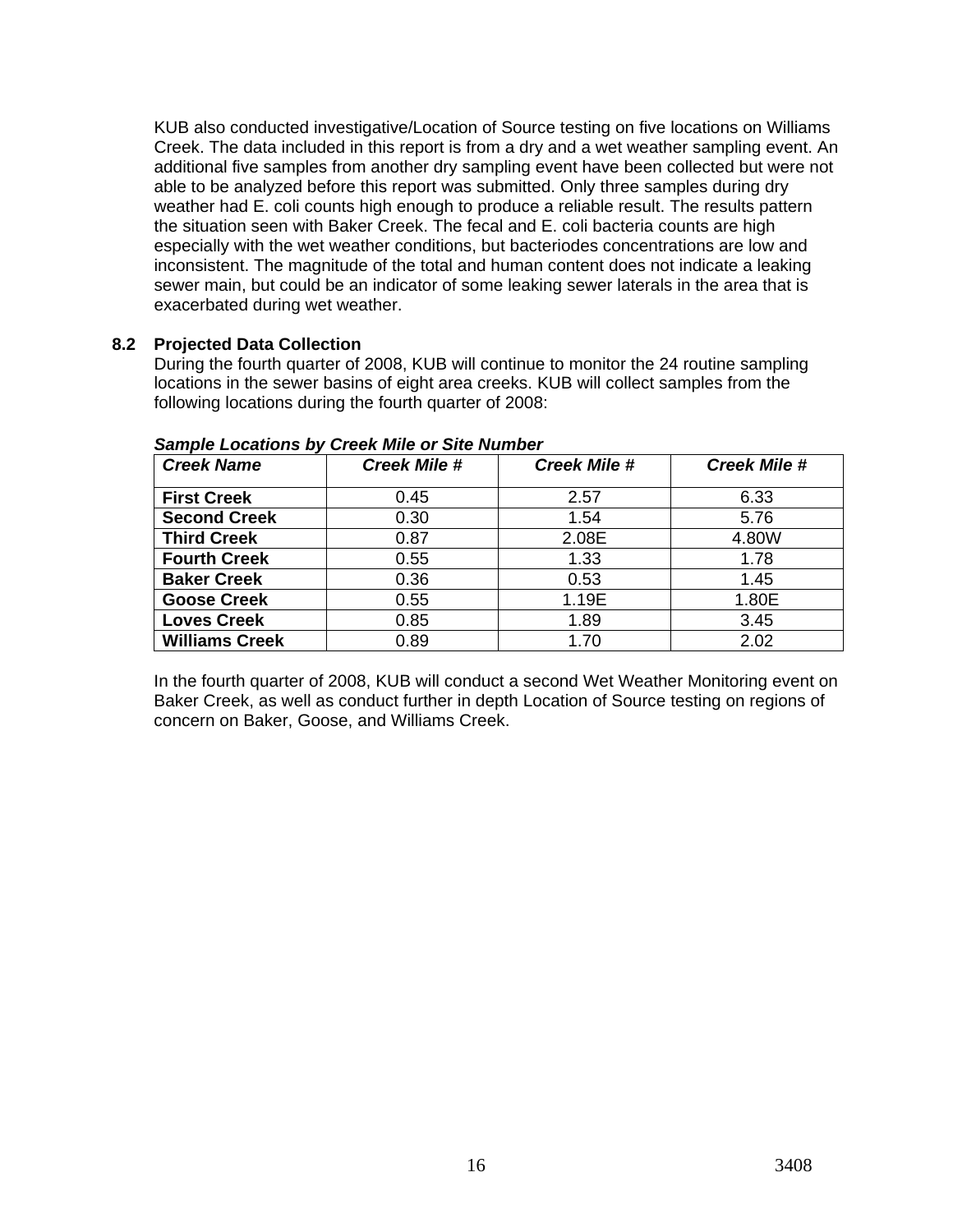# **Appendix A**

# **Capital Projects and Rehabilitation Credits**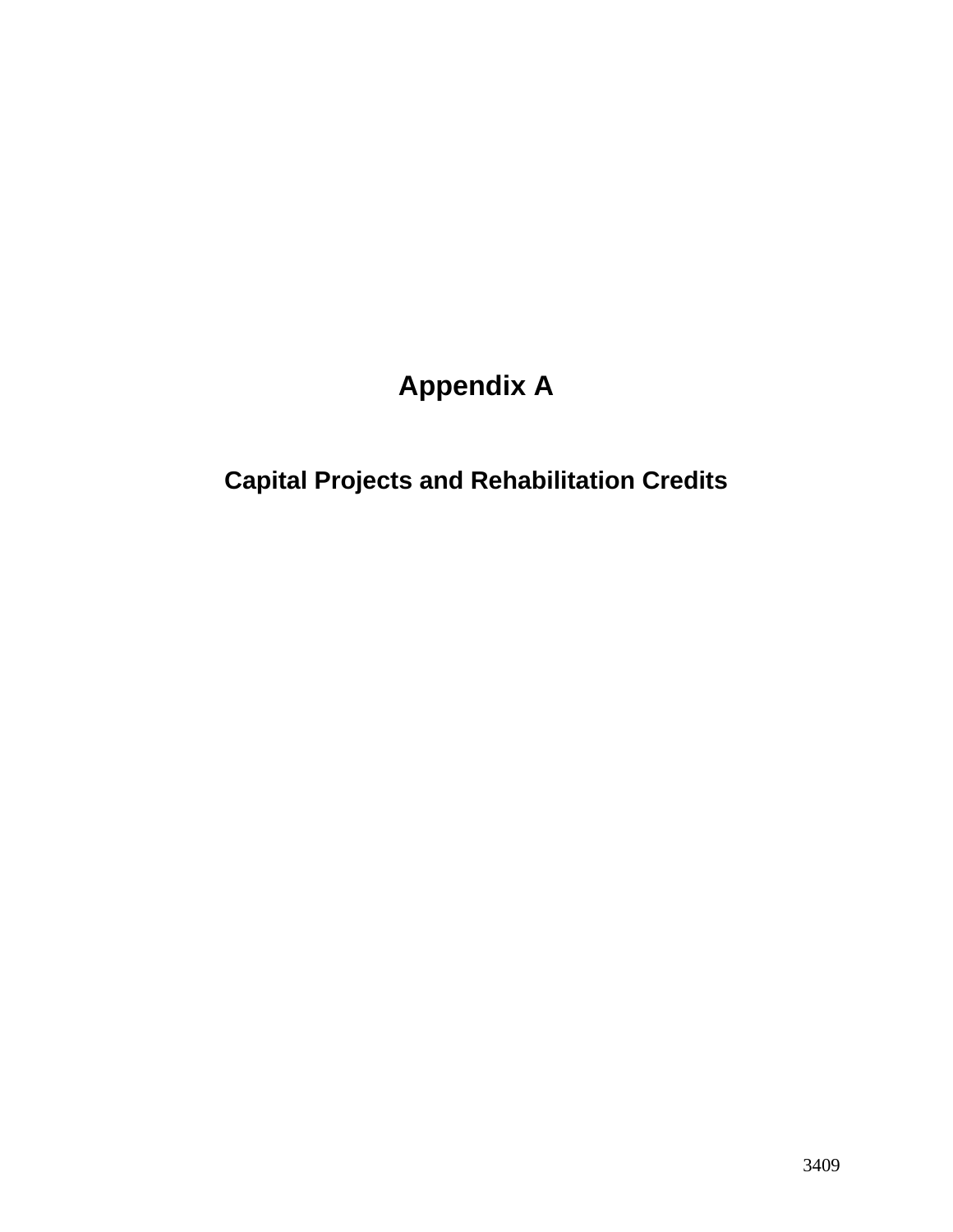#### Capital Projects and Rehabilitation Credits

|                                                                                                         |                                                              |                                                    |                                | <b>Credits</b>    |                                                    |
|---------------------------------------------------------------------------------------------------------|--------------------------------------------------------------|----------------------------------------------------|--------------------------------|-------------------|----------------------------------------------------|
|                                                                                                         |                                                              |                                                    |                                | <b>Banked</b>     |                                                    |
| <b>Project Name</b><br>1 Comprehensive Rehab 03B1a                                                      | <b>Credit Type</b><br>Comprehensive Rehabilitation           | Basin<br>1st Creek                                 | <b>WWTP</b><br>Kuwahee         | (gpd)<br>321,030  | <b>Status</b><br><b>Project Complete</b>           |
| 2 Comprehensive Rehab 03B2a                                                                             | Comprehensive Rehabilitation                                 | 1st Creek                                          | Kuwahee                        | 302,366           | Project Complete                                   |
| 3 Comprehensive Rehab 04B1a                                                                             | Comprehensive Rehabilitation                                 | 1st Creek                                          | Kuwahee                        | 334,626           | <b>Project Complete</b>                            |
| 4 Comprehensive Rehab 08A1                                                                              | Comprehensive Rehabilitation                                 | 1st Creek                                          | Kuwahee                        | 1,589,952         | Project Complete                                   |
| 5 McCampbell Lane Sewer Replacement                                                                     | Find & Fix Gravity Main                                      | 1st Creek                                          | Kuwahee                        | 25,543            | <b>Project Complete</b>                            |
| 6 Knox Road Trunkline Replacement                                                                       | Find & Fix Gravity Main                                      | 1st Creek                                          | Kuwahee                        | 36,728            | <b>Project Complete</b>                            |
| 7 vented manhole cover replacement (7A1)                                                                | Manhole Cover                                                | 1st Creek                                          | Kuwahee                        | 13,333            | <b>Project Complete</b>                            |
| 8 vented manhole cover replacement (7A1)<br>9 vented manhole cover replacement (7A1)                    | Manhole Cover<br>Manhole Cover                               | 1st Creek<br>1st Creek                             | Kuwahee<br>Kuwahee             | 13,333<br>13,333  | <b>Project Complete</b><br><b>Project Complete</b> |
| 10 Comprehensive Rehab 15D2                                                                             | Comprehensive Rehabilitation                                 | 2nd Creek                                          | Kuwahee                        | 1,450,008         | Project Complete                                   |
| 11 Comprehensive Rehab 05A4 & 05A3                                                                      | Comprehensive Rehabilitation                                 | 2nd Creek                                          | Kuwahee                        | 43,904            | <b>Project Complete</b>                            |
| 12 Comprehensive Rehab 09A2                                                                             | Comprehensive Rehabilitation                                 | 3rd Creek                                          | Kuwahee                        | 296,664           | <b>Project Complete</b>                            |
| 13 Comprehensive Rehab 09A1                                                                             | Comprehensive Rehabilitation                                 | 3rd Creek                                          | Kuwahee                        | 219,345           | <b>Project Complete</b>                            |
| 14 Walker Springs Storage Tank                                                                          | Storage Tank                                                 | 4th Creek                                          | <b>Fourth Creek</b>            | 3,250,000         | <b>Project Complete</b>                            |
| 15 Comprehensive Rehab 40F1<br>16 Comprehensive Rehab 41A4                                              | Comprehensive Rehabilitation                                 | South Knox / Knob Creek<br>South Knox / Knob Creek | Kuwahee                        | 83,600<br>371,994 | <b>Project Complete</b><br><b>Project Complete</b> |
| 17 Comprehensive Rehab 41B1                                                                             | Comprehensive Rehabilitation<br>Comprehensive Rehabilitation | South Knox / Knob Creek                            | Kuwahee<br>Kuwahee             | 152,958           | <b>Project Complete</b>                            |
| 18 Wilson Ave, Chesnut St., Donnell St. (Asset Replacement)                                             | Find & Fix Gravity Main                                      | Williams Creek                                     | Kuwahee                        | 28                | <b>Project Complete</b>                            |
| 19 Williams Creek Trunkline Replacement                                                                 | Find & Fix Gravity Main                                      | Williams Creek                                     | Kuwahee                        | 168,667           | <b>Project Complete</b>                            |
| 20 Rushland Park Off Site Sewer Rehabilitation                                                          | Find & Fix Gravity Main                                      | Loves Creek                                        | Loves Creek                    | 3,803             | Project Complete                                   |
| 21 Emily Avenue Pump Station Abandonment                                                                | Find & Fix Gravity Main                                      | Loves Creek                                        | Loves Creek                    | 141,600           | <b>Project Complete</b>                            |
| 22 Fair Drive - Phase I                                                                                 | Find & Fix Gravity Main                                      | 1st Creek                                          | Kuwahee                        | 130,928           | <b>Project Complete</b>                            |
| 23 Comprehensive Rehab 23E1                                                                             | Comprehensive Rehabilitation                                 | 2nd Creek                                          | Kuwahee                        | 4,215,003         | <b>Project Complete</b>                            |
| 24 vented manhole cover replacements (08B2)<br>25 vented manhole cover replacement (16B1)               | Manhole Cover<br>Manhole Cover                               | 1st Creek<br>1st Creek                             | Kuwahee<br>Kuwahee             | 4,669<br>667      | <b>Project Complete</b><br><b>Project Complete</b> |
| 26 vented manhole cover replacements (28C1)                                                             | Manhole Cover                                                | 3rd Creek                                          | Kuwahee                        | 1,334             | <b>Project Complete</b>                            |
| 27 10" mainline replacement (33A2)                                                                      | Find & Fix Gravity Main                                      | 4th Creek                                          | <b>Fourth Creek</b>            | 5,409             | Project Complete                                   |
| 28 vented manhole cover replacements (22C2)                                                             | Manhole Cover                                                | 3rd Creek                                          | Kuwahee                        | 16,002            | Project Complete                                   |
| 29 vented manhole cover replacements (63)                                                               | Manhole Cover                                                | Sinking Creek                                      | Loves Creek                    | 66,665            | Project Complete                                   |
| 30 10" mainline replacement (6C1)                                                                       | Find & Fix Gravity Main                                      | Loves Creek                                        | Loves Creek                    | 24,620            | <b>Project Complete</b>                            |
| 31 Comprehensive Rehab 06A5                                                                             | Comprehensive Rehabilitation                                 | Loves Creek                                        | Loves Creek                    | 263,358           | Project Complete                                   |
| 32 Comprehensive Rehab 06A4                                                                             | Comprehensive Rehabilitation                                 | Loves Creek                                        | Loves Creek<br>Kuwahee         | 386,304           | Project Complete                                   |
| 33 vented manhole cover replacement (39D2)<br>34 vented manhole cover replacement (39D4)                | Manhole Cover<br>Manhole Cover                               | South Knox / Knob Creek<br>South Knox / Knob Creek | Kuwahee                        | 667<br>667        | <b>Project Complete</b><br>Project Complete        |
| 35 vented manhole cover replacement (39D3)                                                              | Manhole Cover                                                | South Knox / Knob Creek                            | Kuwahee                        | 2,668             | Project Complete                                   |
| 36 vented manhole cover replacement (20A6)                                                              | Manhole Cover                                                | Loves Creek                                        | Loves Creek                    | 1,334             | Project Complete                                   |
| 37 vented manhole cover replacement (20A7)                                                              | Manhole Cover                                                | Loves Creek                                        | Loves Creek                    | 667               | <b>Project Complete</b>                            |
| 38 vented manhole cover replacement (13A2)                                                              | Manhole Cover                                                | 3rd Creek                                          | Kuwahee                        | 667               | <b>Project Complete</b>                            |
| 39 vented manhole cover replacement (13B1)                                                              | Manhole Cover                                                | 3rd Creek                                          | Kuwahee                        | 13,335            | <b>Project Complete</b>                            |
| 40 vented manhole cover replacement (28B1)                                                              | Manhole Cover<br>Find & Fix Gravity Main                     | 3rd Creek                                          | Kuwahee                        | 1,334             | <b>Project Complete</b>                            |
| 41 12" mainline replacement (44)<br>42 manhole frame seal repair (67)                                   | Manhole Repair                                               | South Knox / Knob Creek<br>Loves Creek             | Kuwahee<br>Loves Creek         | 4,278<br>2,304    | <b>Project Complete</b><br><b>Project Complete</b> |
| 43 Whites Creek Trunk Line Replacement (02)                                                             | Find & Fix Gravity Main                                      | 1st Creek                                          | Kuwahee                        | 50,106            | <b>Project Complete</b>                            |
| 44 Comprehensive Rehab 09D1                                                                             | Comprehensive Rehabilitation                                 | 3rd Creek                                          | Kuwahee                        | 381,376           | <b>Project Complete</b>                            |
| 45 Comprehensive Rehab 09A4                                                                             | Comprehensive Rehabilitation                                 | 3rd Creek                                          | Kuwahee                        | 408,317           | Project Complete                                   |
| 46 Lower First Creek Storage Tank                                                                       | Storage Tank                                                 | 1st Creek                                          | Kuwahee                        | 5,000,000         | <b>Project Complete</b>                            |
| 47 vented manhole cover replacement (11B2)                                                              | Manhole Cover                                                | 3rd Creek                                          | Kuwahee                        | 13,333            | <b>Project Complete</b>                            |
| 48 vented manhole cover replacement (13C1)                                                              | <b>Manhole Cover</b>                                         | 3rd Creek                                          | Kuwahee                        | 2,667             | <b>Project Complete</b>                            |
| 49 vented manhole cover replacement (22A2)<br>50 vented manhole cover replacement (22B1)                | Manhole Cover                                                | 3rd Creek                                          | Kuwahee                        | 667<br>667        | <b>Project Complete</b>                            |
| 51 Creek Head Drive sewer line replacement (32A4)                                                       | Manhole Cover<br>Find & Fix Gravity Main                     | 3rd Creek<br>4th Creek                             | Kuwahee<br><b>Fourth Creek</b> | 11,132            | Project Complete<br><b>Project Complete</b>        |
| 52 Manhole replacement (19A3)                                                                           | Find & Fix Gravity Main                                      | <b>Williams Creek</b>                              | Kuwahee                        | 207               | Project Complete                                   |
| 53 Papermill drive sewer line replacement (33A2)                                                        | Find & Fix Gravity Main                                      | 4th Creek                                          | Fourth Creek                   | 103,769           | Project Complete                                   |
| 54 Wells Rd sewer line replacement (39C2)                                                               | Find & Fix Gravity Main                                      | South Knox / Knob Creek                            | Kuwahee                        | 1,728             | Project Complete                                   |
| 55 Power Park Manhole Rehab (45)                                                                        | Find & Fix Gravity Main                                      | <b>Knob Creek</b>                                  | Kuwahee                        | 3,596             | <b>Project Complete</b>                            |
| 56 Blount Ave abandoned lateral (39A1)                                                                  | Disconnect abandoned lateral                                 | South Knox / Knob Creek                            | Kuwahee                        | 2,000             | <b>Project Complete</b>                            |
| 57 Woodbine Ave sewerline Rehab (19A2)                                                                  | Find & Fix Gravity Main                                      | <b>Williams Creek</b>                              | Kuwahee                        | 2,683             | Project Complete                                   |
| 58 Pleasant Ridge Rd Sewer line improvements (09A1)<br>59 Papermill drive sewer line replacement (27A1) | Find & Fix Gravity Main<br>Find & Fix Gravity Main           | 3rd Creek<br><b>Fourth Creek</b>                   | Kuwahee<br>Fourth Creek        | 207               | <b>Project Complete</b><br>Project Complete        |
| 60 Wilson Rd Manhole Rehab (10C1)                                                                       | Find & Fix Gravity Main                                      | 2nd Creek                                          | Kuwahee                        | 18,211<br>831     | Project Complete                                   |
| 61 Maryville Pike Trunk Replacement (39C1)                                                              | Find & Fix Gravity Main                                      | South Knox / Knob Creek                            | Kuwahee                        | 72,880            | Project Complete                                   |
| 62 Upper McKamey Trunk Replacement (11B1 11B2)                                                          | Find & Fix Gravity Main                                      | 3rd Creek                                          | Kuwahee                        | 64,324            | <b>Project Complete</b>                            |
| 63 Fox Manor Blvd sewer line replacement (32A4)                                                         | Find & Fix Gravity Main                                      | 4th Creek                                          | Fourth Creek                   | 31,510            | Project Complete                                   |
| 64 Power Park Manhole Rehab (47)                                                                        | Manhole Repair                                               | South Knox / Knob Creek                            | Kuwahee                        | 7,700             | Project Complete                                   |
| 65 Sutherland Ave Sewer Line Replacement (28B1)                                                         | Find & Fix Gravity Main                                      | 3rd Creek                                          | Kuwahee                        | 20,383            | Project Complete                                   |
| 66 Fountain City Trunkline Replacement (03B1 03B2)                                                      | Find & Fix Gravity Main                                      | 1st Creek                                          | Kuwahee                        | 72,512            | Project Complete                                   |
| 67 vented manhole cover replacement (11B2)                                                              | Manhole Cover                                                | 4th Creek                                          | Fourth Creek                   | 13,333            | Project Complete                                   |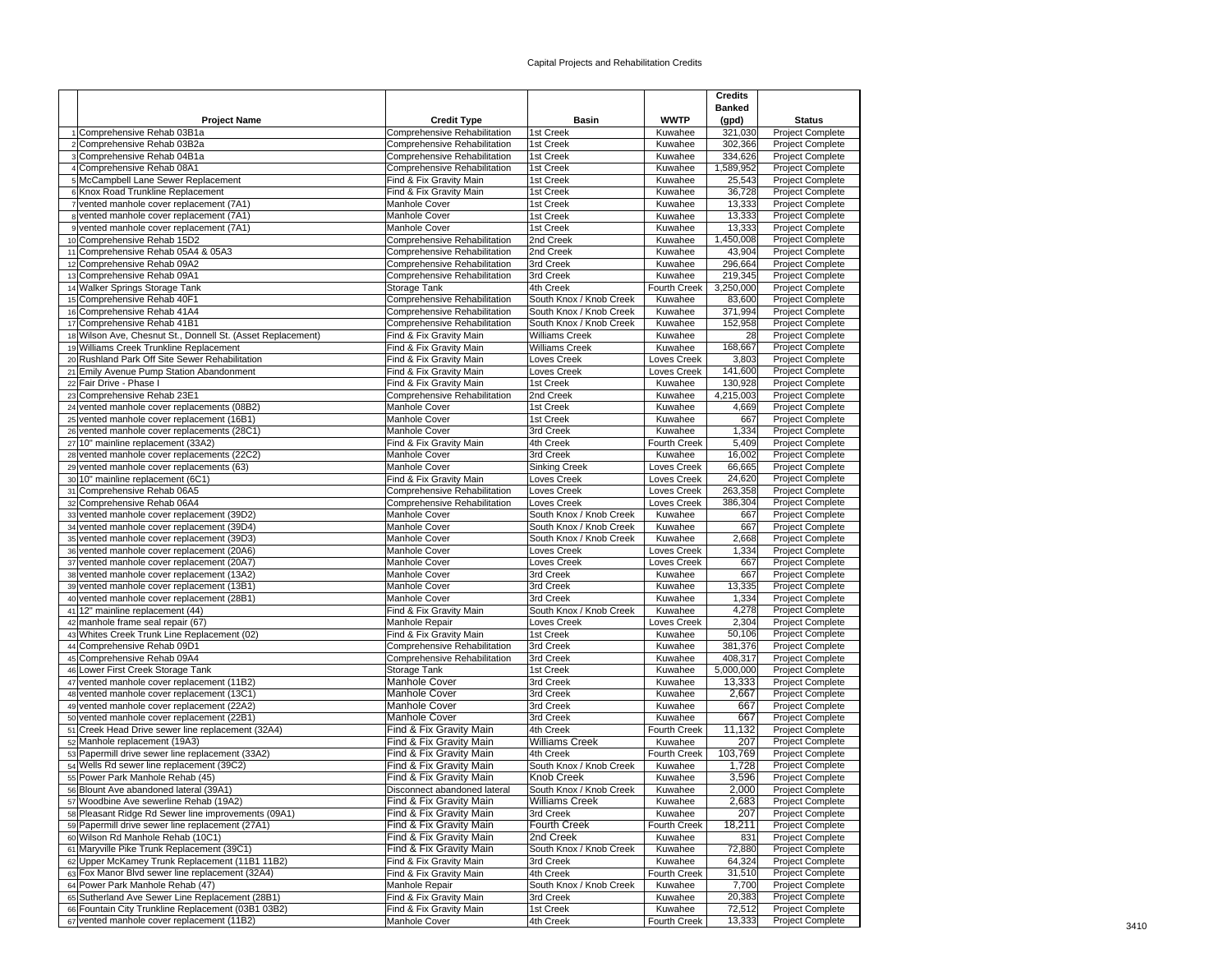#### Capital Projects and Rehabilitation Credits

| 68 vented manhole cover replacement (39D2)                      | Manhole Cover                 | South Knox / Knob Creek | Kuwahee     | 13.333    | <b>Project Complete</b> |
|-----------------------------------------------------------------|-------------------------------|-------------------------|-------------|-----------|-------------------------|
| 69 Comprehensive Rehabilitation 19A2                            | Comprehensive Rehabilitation  | <b>Williams Creek</b>   | Kuwahee     | 521.631   | <b>Project Complete</b> |
| 70 17B1 Manhole Replacement                                     | Find & Fix Gravity Main       | 1st Creek               | Kuwahee     | 1,803     | <b>Project Complete</b> |
| 71 Vine Middle School sewerline Rehab (24D1)                    | Find & Fix Gravity Main       | 1st Creek               | Kuwahee     | 23,491    | Project Complete        |
| 72 Comprehensive Rehabilitation (08B2)                          | Comprehensive Rehabilitation  | 1st Creek               | Kuwahee     | 841,370   | <b>Project Complete</b> |
| 73 Third Creek Storage Tank (21A1)                              | Storage Tank                  | 3rd Creek               | Kuwahee     | 4,000,000 | <b>Project Complete</b> |
| 74 Comprehensive Rehabiliation (19A1)                           | Comprehensive Rehabilitation  | <b>Williams Creek</b>   | Kuwahee     | 313,938   | <b>Project Complete</b> |
| 75 Comprehensive Rehabiliation (19B1)                           | Comprehensive Rehabilitation  | <b>Williams Creek</b>   | Kuwahee     | 328,300   | <b>Project Complete</b> |
| 76 Comprehensive Rehabiliation (10B1)                           | Comprehensive Rehabilitation  | 2nd Creek               | Kuwahee     | 191,698   | <b>Project Complete</b> |
| 77 Comprehensive Rehabiliation (10C1)                           | Comprehensive Rehabilitation  | 2nd Creek               | Kuwahee     | 67,840    | <b>Project Complete</b> |
| 78 Disconnected Stormwater Detention Pond Sevier Ave (40C1)     | <b>Disconnect Storm Sewer</b> | South Knox / Knob Creek | Kuwahee     | 97,333    | <b>Project Complete</b> |
| 79 Sub Basin 63 Sinking Creek Drainage rehabilitation (63)      | Comprehensive Rehabilitation  | South Knox / Knob Creek | Loves Creek | 72,110    | Project Complete        |
| 80 West Ford Valley Trunkline replacement (41A1)                | Find & Fix Gravity Main       | South Knox / Knob Creek | Kuwahee     | 236,704   | <b>Project Complete</b> |
| 81 Blount Avenue Trunkline Replacement (39A1)                   | Find & Fix Gravity Main       | South Knox / Knob Creek | Kuwahee     | 225,376   | <b>Project Complete</b> |
| 82 Broookvale Point Repairs (02A3)                              | Find & Fix Gravity Main       | 1st Creek               | Kuwahee     | 52,079    | <b>Project Complete</b> |
| 83 Park Pump Point Repairs (45)                                 | Find & Fix Gravity Main       | South Knox / Knob Creek | Kuwahee     | 11,522    | <b>Project Complete</b> |
| 84 Wayland Road Storage Tank (67)                               | Storage Tank                  | Loves Creek             | Loves Creek | 20,000    | <b>Project Complete</b> |
| 85 Comprehensive Rehab (19A3)                                   | Comprehensive Rehabilitation  | <b>Williams Creek</b>   | Kuwahee     | 162,545   | Project 50% complete    |
| 86 Comprehensive Rehab (41A2)                                   | Comprehensive Rehabilitation  | South Knox / Knob Creek | Kuwahee     | 39,330    | Project Complete        |
| 87 Comprehensive Rehab (41A5)                                   | Comprehensive Rehabilitation  | South Knox / Knob Creek | Kuwahee     | 119,327   | Project Complete        |
| 88 Jersey Ave sewer rehabilitation (SubBasin 23)                | Find & Fix Gravity Main       | 1st Creek               | Kuwahee     | 419       | <b>Project Complete</b> |
| 89 East Magnolia sewer rehabilitation (SubBasin 24)             | Find & Fix Gravity Main       | 1st Creek               | Kuwahee     | 846       | <b>Project Complete</b> |
| 90 Walker Blvd Sewer Rehabilitation (SubBasin 16)               | Find & Fix Gravity Main       | 1st Creek               | Kuwahee     | 1086      | <b>Project Complete</b> |
| 91 Kingston Court Sewer Rehabilitation (SubBasin 29)            | Find & Fix Gravity Main       | 3rd Creek               | Kuwahee     | 3727      | <b>Project Complete</b> |
| 92 Clinch Ave Sewer Rehabilitation (SubBasin 30)                | Find & Fix Gravity Main       | 1st Creek               | Kuwahee     | 442       | Project Complete        |
| 93 Badgett Drive Sewer Rehabilitation (SubBasin 22)             | Find & Fix Gravity Main       | 3rd Creek               | Kuwahee     | 214       | <b>Project Complete</b> |
| 94 Dickson Street Sewer Rehabilitation (SubBasin 20)            | Find & Fix Gravity Main       | Loves Creek             | Loves Creek | 417       | Project Complete        |
| 95 W New Street Sewer Rehabilitation (SubBasin 24)              | Find & Fix Gravity Main       | 1st Creek               | Kuwahee     | 2844      | Project Complete        |
| 96 Rennoc Rd Sewer Rehabilitation (SubBasin 4)                  | Find & Fix Gravity Main       | 1st Creek               | Kuwahee     | 2853      | Project Complete        |
| 97 Spicewood Lane Sewer Rehabilitation (SubBasin 13)            | Find & Fix Gravity Main       | 3rd Creek               | Kuwahee     | 216       | <b>Project Complete</b> |
| 98 Chapman Highway Sewer Rehabilitation (SubBasin 39)           | Find & Fix Gravity Main       | South Knox / Knob Creek | Kuwahee     | 212       | Project Complete        |
| 99 McCroskey Ave Sewer Rehabilitation (SubBasin 17)             | Find & Fix Gravity Main       | 1st Creek               | Kuwahee     | 1076      | <b>Project Complete</b> |
| 100 East 5th Ave Sewer Rehabilitation (SubBasin 24)             | Find & Fix Gravity Main       | 1st Creek               | Kuwahee     | 447       | <b>Project Complete</b> |
| 101 Simms Rd Sewer Rehabilitation (SubBasin 39)                 | Find & Fix Gravity Main       | South Knox / Knob Creek | Kuwahee     | 2955      | Project Complete        |
| 102 Maynard Ave Sewer Rehabilitation (SubBasin 16)              | Find & Fix Gravity Main       | 1st Creek               | Kuwahee     | 423       | <b>Project Complete</b> |
| 103 Minibasin 10B1 & 10C1 find & fix                            | Find & Fix Gravity Main       | 2nd Creek               | Kuwahee     | 15.689    | Project Complete        |
| 104 Third Creek Trunkline Replacement                           | Find & Fix Gravity Main       | 3rd Creek               | Kuwahee     | 483,793   | Project Complete        |
| 105 Disconnected Stormwater 15" discharge pipe Island Home blvd | <b>Disconnect Storm Sewer</b> | South Knox / Knob Creek | Kuwahee     | 1.720.000 | <b>Project Complete</b> |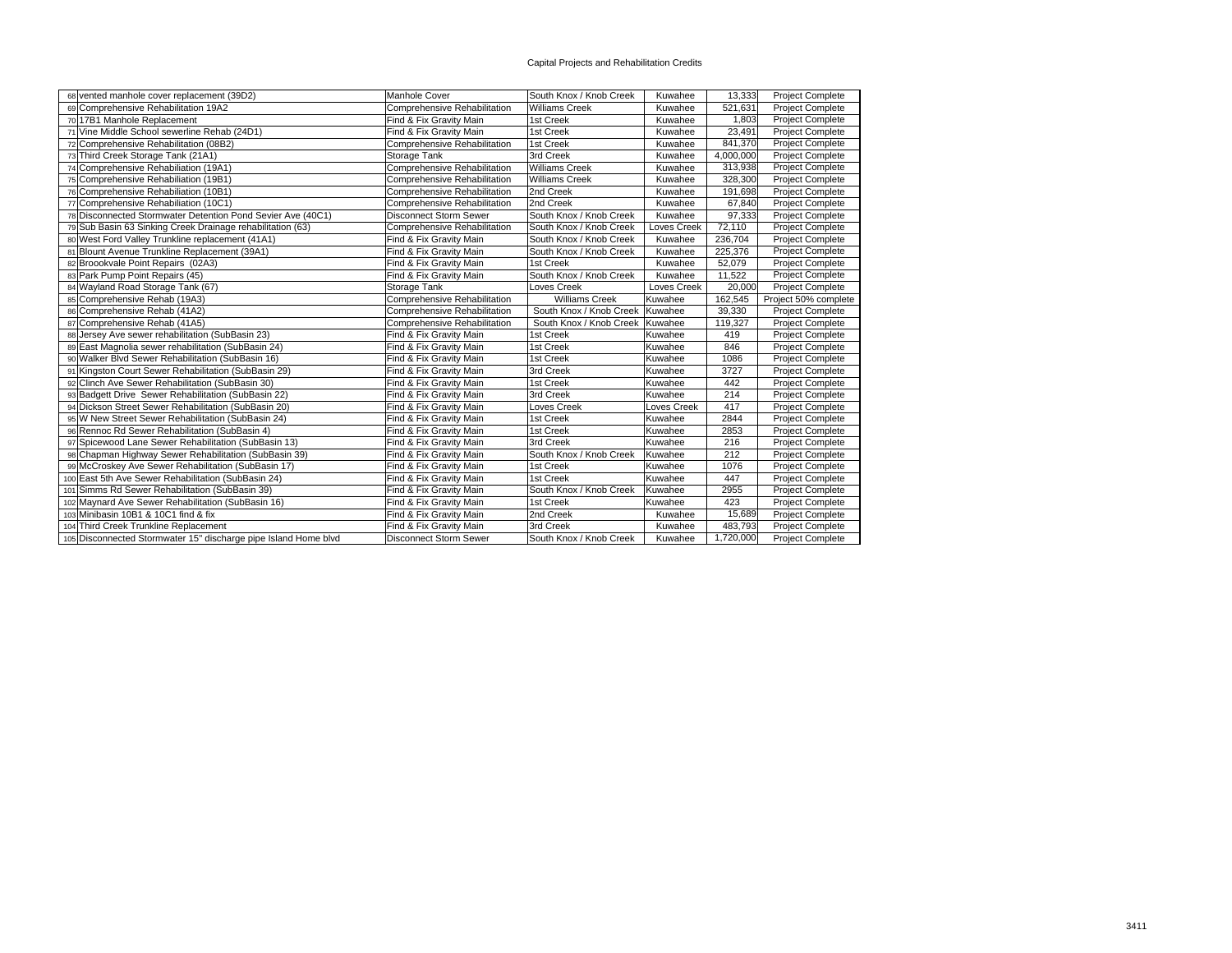**Appendix B** 

**SSOs**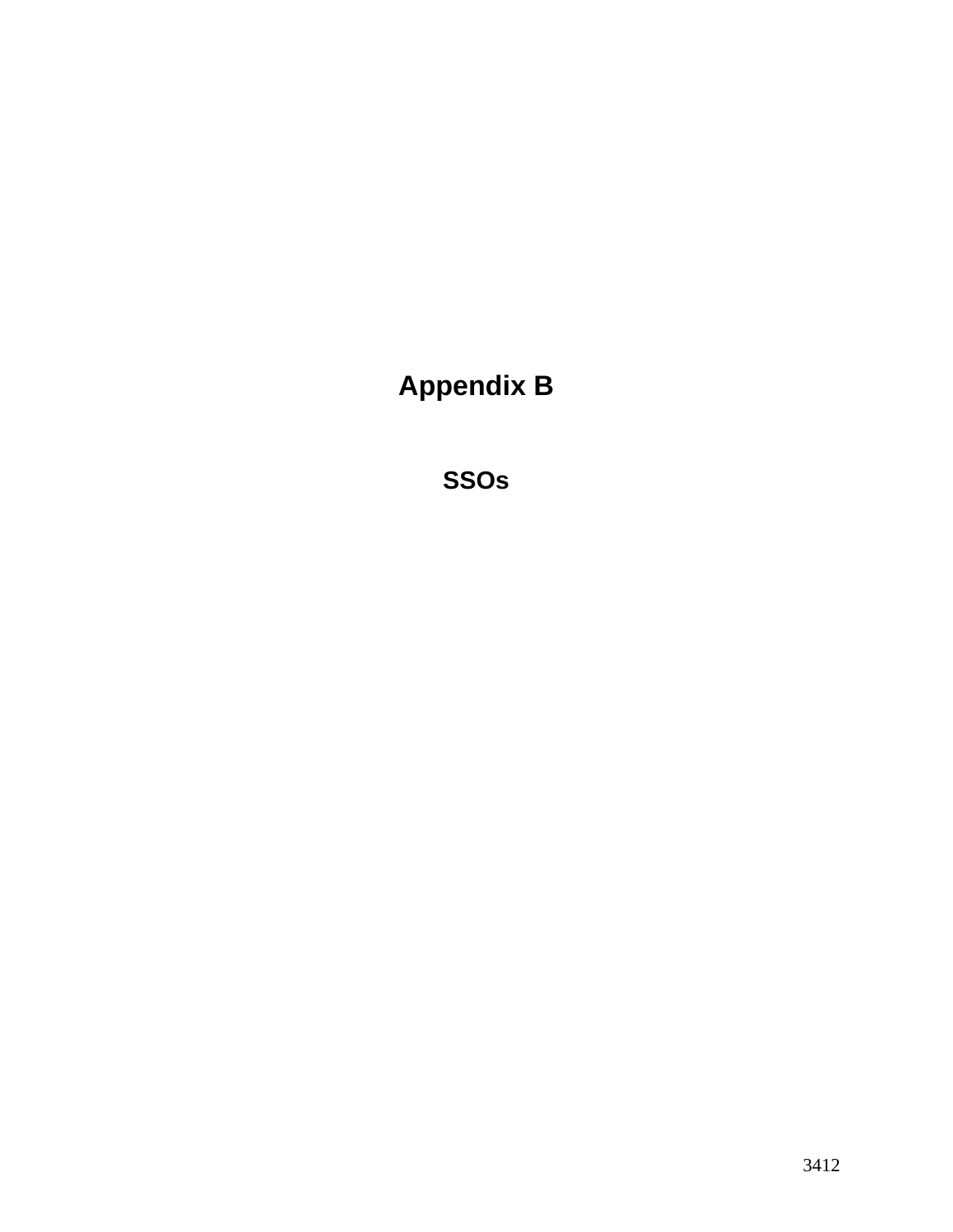#### SSOs

| Date      |                    | Time Street # Street |                                   |       | Watershed           |     | <b>Overflow Location</b>      | Pathway                                                     | <b>Receiving Water</b> | <b>Cause of SSO/KUB Response</b>                                                                           |       | Recovered<br>Volume<br>(Gallons | $Non-$<br>Recovered<br>Volume<br>(Gallons | <b>Duration</b><br>(Hours) | <b>Unpermitted</b><br><b>Discharge</b> |
|-----------|--------------------|----------------------|-----------------------------------|-------|---------------------|-----|-------------------------------|-------------------------------------------------------------|------------------------|------------------------------------------------------------------------------------------------------------|-------|---------------------------------|-------------------------------------------|----------------------------|----------------------------------------|
|           | 7/4/2008 12:00 PM  |                      | 5241 BENT RIVER BOULEVARD         |       | <b>Fourth Creek</b> | 43. | Residential Grinder Pump      | Soil Saturation                                             |                        | There was a mechanical failure of the residential grinder pump.                                            |       |                                 |                                           |                            | No.                                    |
|           | 7/7/2008 1:57 PM   |                      | 4410 BUFFAT MILL ROAD             |       | Loves Creek         |     | MH 29-289                     | Soil Saturation                                             |                        | The sewer main was flushed to remove the blockage caused by roots.                                         | 216   |                                 |                                           |                            | No                                     |
|           | 7/10/2008 2:45 P   |                      | 2904 MOUNT PLEASANT ROAD          | KI IW | <b>Third Creek</b>  | 50  | MH 12-7                       | Soil Saturation                                             |                        | The sewer main was flushed to remove the blockage caused by grease and debris.                             | 748   |                                 | 740                                       |                            | N <sub>10</sub>                        |
|           | 7/20/2008 3:30 PM  |                      | 5900 NEUBERT SPRINGS ROAD         | KI IW | Knob Creek          |     | Lateral Cleanout              | Soil Saturation                                             |                        | Debris from a rehabilitation contractor caused a partial blockage. The sewer main was cleared and cleaned. | 360   |                                 | 360                                       |                            |                                        |
|           | 7/22/2008 12:30 AM |                      | 6410 S. RUGGLES FERRY PIKE        |       | Loves Creek         | 62  | MH 3                          | Soil Saturation                                             |                        | Power failure at the pump station caused by storm damage to the power lines.                               | 300   |                                 | 300                                       |                            | No.                                    |
|           | 7/28/2008 8:59 PM  |                      | 409 NORTH BELLEMEADE AVENUE   KUW |       | <b>Third Creek</b>  | 28  | MH 3-53                       | Soil Saturation                                             |                        | Heavy rainfall in the area resulted in high flows in the collection system.                                |       |                                 | 300                                       |                            | <b>No</b>                              |
|           | 7/30/2008 8:05 PM  |                      | 5405 LANCE DRIVE                  | KUW   | <b>Third Creek</b>  |     | MH 10-85                      | Soil Saturation                                             |                        | The sewer main was flushed to remove the blockage caused by roots and debris.                              | 4,900 |                                 | 4.900                                     | 24                         | No                                     |
|           | 8/4/2008 3:02 PM   |                      | 5246 BENT RIVER BOULEVARD         |       | Fourth Creek        | -43 | Residential Grinder Pump      | Soil Saturation                                             |                        | There was an electrical failure of the residential grinder pump.                                           | -29   |                                 |                                           | 2.33                       |                                        |
|           | 8/6/2008 2:01 PM   |                      | 1019 OGLESBY ROAD                 |       | Loves Creek         | 66  | Leaking Force Main            | Soil Saturation                                             |                        | The contractor was removing a temporary force main and allowed leakage to occur.                           | 38    |                                 |                                           |                            | No.                                    |
|           | 8/7/2008 1:55 P    |                      | 7217 WASHINGTON PIKE              | EB    | Eastbridge          | 109 | Residential Grinder Pump      | Soil Saturation                                             |                        | There was an electrical failure of the residential grinder pump.                                           |       |                                 |                                           |                            |                                        |
|           | 8/14/2008 1:30 PM  |                      | 5309 ROBERTS ROAD                 |       | Eastbridge          |     | Leaking Force Main            | Soil Saturation                                             |                        | There was a dig-in on the force main during the installation of an electrical power pole.                  | 5.030 |                                 | 030.                                      |                            |                                        |
|           | 9/4/2008 3:45 PM   |                      | 2015 NEYLAND DRIVE                | KI IW | <b>Third Creek</b>  | 35B | Broken Pipe                   | Soil Saturation                                             |                        | A sewer main was damaged during excavation for a potable water line.                                       | 50    |                                 | 50.                                       | 0.083                      | N <sub>o</sub>                         |
|           | 9/6/2008 11:14 AM  |                      | 301 E CHURCH AVENUE               | KUW   | <b>First Creek</b>  |     | MH 10-11                      | Payement to Catch Basin and Storm Sewer to Creek            | <b>First Creek</b>     | The sewer main was flushed to remove the blockage caused by debris.                                        | 1.438 |                                 | 1.438                                     |                            | Yes                                    |
|           | 9/8/2008 10:30 AM  |                      | 738 MARYVILLE PIKE                | KUW   | South Knoxville     |     | MHs 27-1, 27-2 & Leaking Pipe | Direct Flow to Tributary to Goose Creek and Soil Saturation | Goose Creek            | The event was related to a partial failure of the pump-around process during a sewer replacement project.  | 1.570 |                                 | 1.570                                     | 12                         | Yes                                    |
| 9/28/2008 |                    |                      | 5371 BENT RIVER BOULEVARD         |       | <b>Fourth Creek</b> |     | Residential Grinder Pump      | Soil Saturation                                             |                        | There was an electrical failure of the residential grinder pump.                                           | 120   |                                 |                                           |                            | N∩                                     |
|           | 9/30/2008 3:00 PM  |                      | 5323 BENT RIVER BOULEVARD         |       | <b>Fourth Creek</b> | 43  | Residential Grinder Pump      | Soil Saturation                                             |                        | There was a mechanical failure of an improperly-installed residential grinder pump.                        | 150   |                                 |                                           |                            | <b>No</b>                              |
|           | 9/30/2008 8:45 PM  |                      | 5915 CASEY DRIVE                  |       | <b>Fourth Creek</b> |     | MH 22-8                       | Soil Saturation                                             |                        | The sewer main was flushed to remove the blockage caused by grease and roots.                              | 375   |                                 |                                           | 0.25                       | No                                     |
|           |                    |                      |                                   |       |                     |     |                               |                                                             |                        |                                                                                                            |       |                                 |                                           |                            |                                        |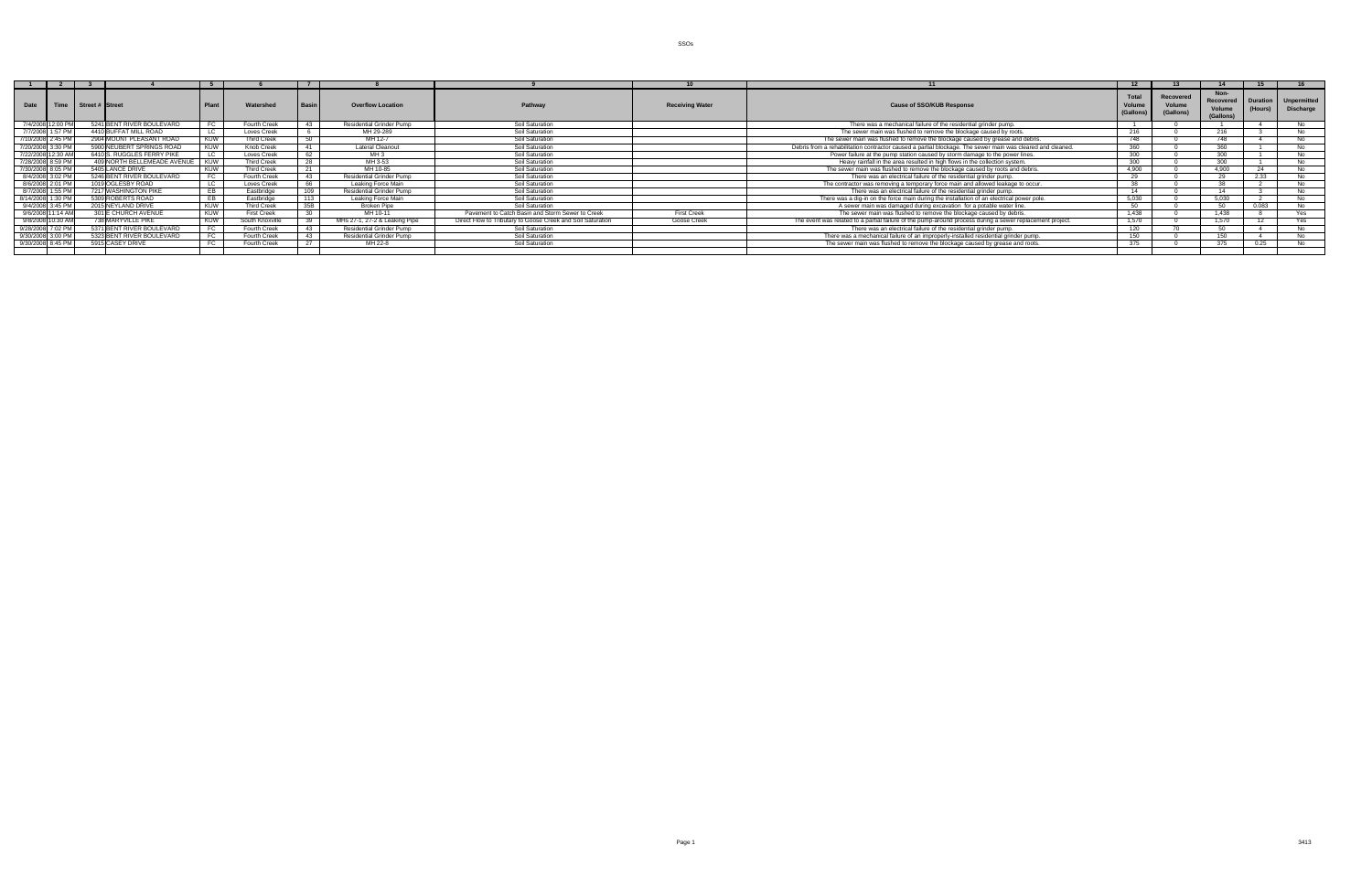# **Appendix C**

**Building Backups**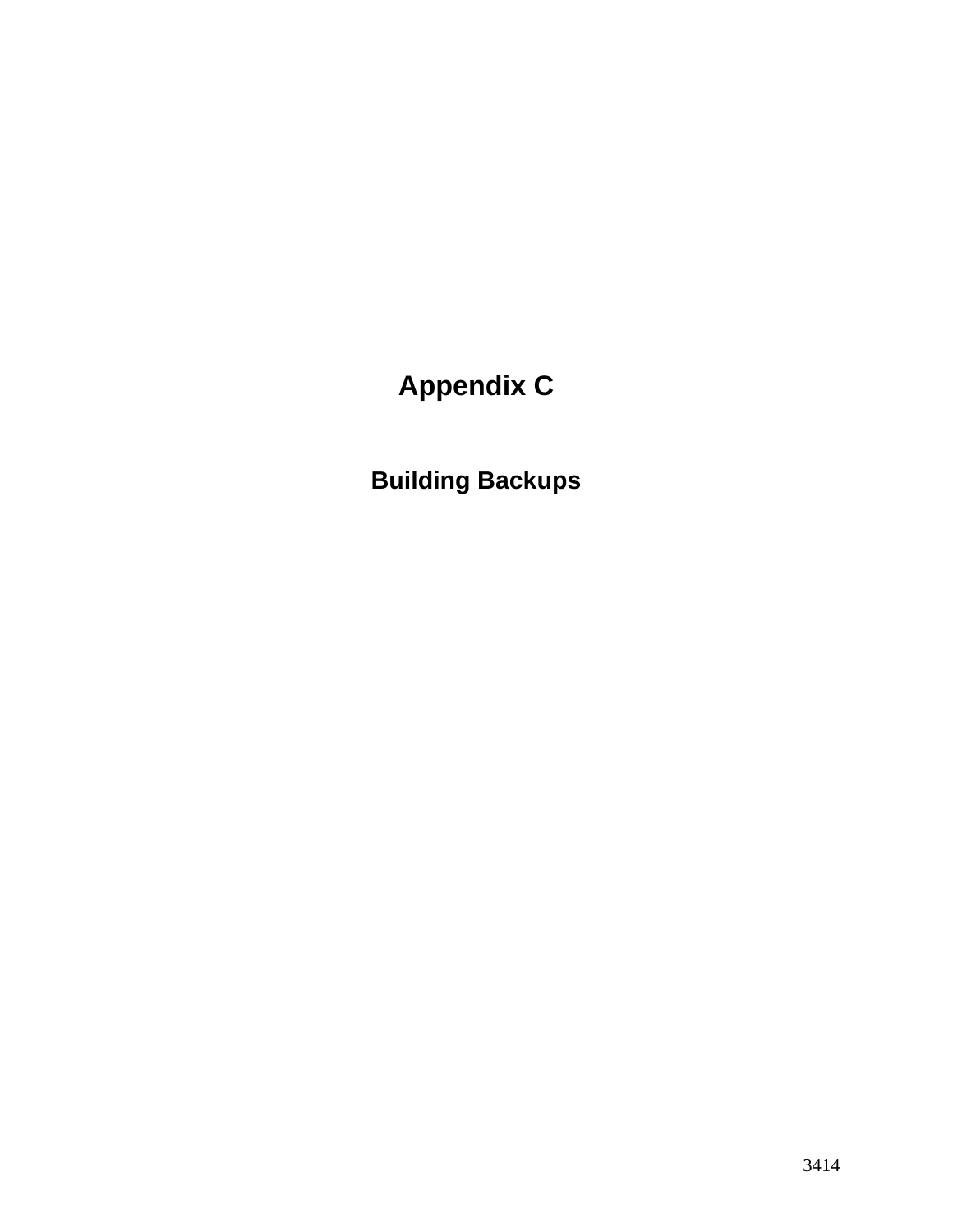| Date | Time             | Street # Street |                    | Plant | Watershed          | <b>Basin</b> | <b>Overflow Location</b> | <b>Total</b><br><b>Cause of SSO/KUB Response</b><br>Volum<br>  (Gallons)                 |  | Recovered<br>Volume<br>(Gallons) | Non-<br>Recovered   Duration<br>Volume<br>(Gallons) | (Hours) |
|------|------------------|-----------------|--------------------|-------|--------------------|--------------|--------------------------|------------------------------------------------------------------------------------------|--|----------------------------------|-----------------------------------------------------|---------|
|      | 7/8/2008 1:45 PM |                 | 102 LAKEVIEW DRIVE |       | Knob Creek         |              | <b>BBU</b>               | Failure by contractor to reinstate the service connection after sewer rehabilitation.    |  |                                  |                                                     | Unknown |
|      | 8/7/2008 8:30 AM |                 | 2428 LAWSON AVENUE |       | <b>First Creek</b> |              | <b>BBU</b>               | A plug failure occurred during a post-construction pipe pressure test by the contractor. |  |                                  |                                                     | 0.001   |
|      |                  |                 |                    |       |                    |              |                          |                                                                                          |  |                                  |                                                     |         |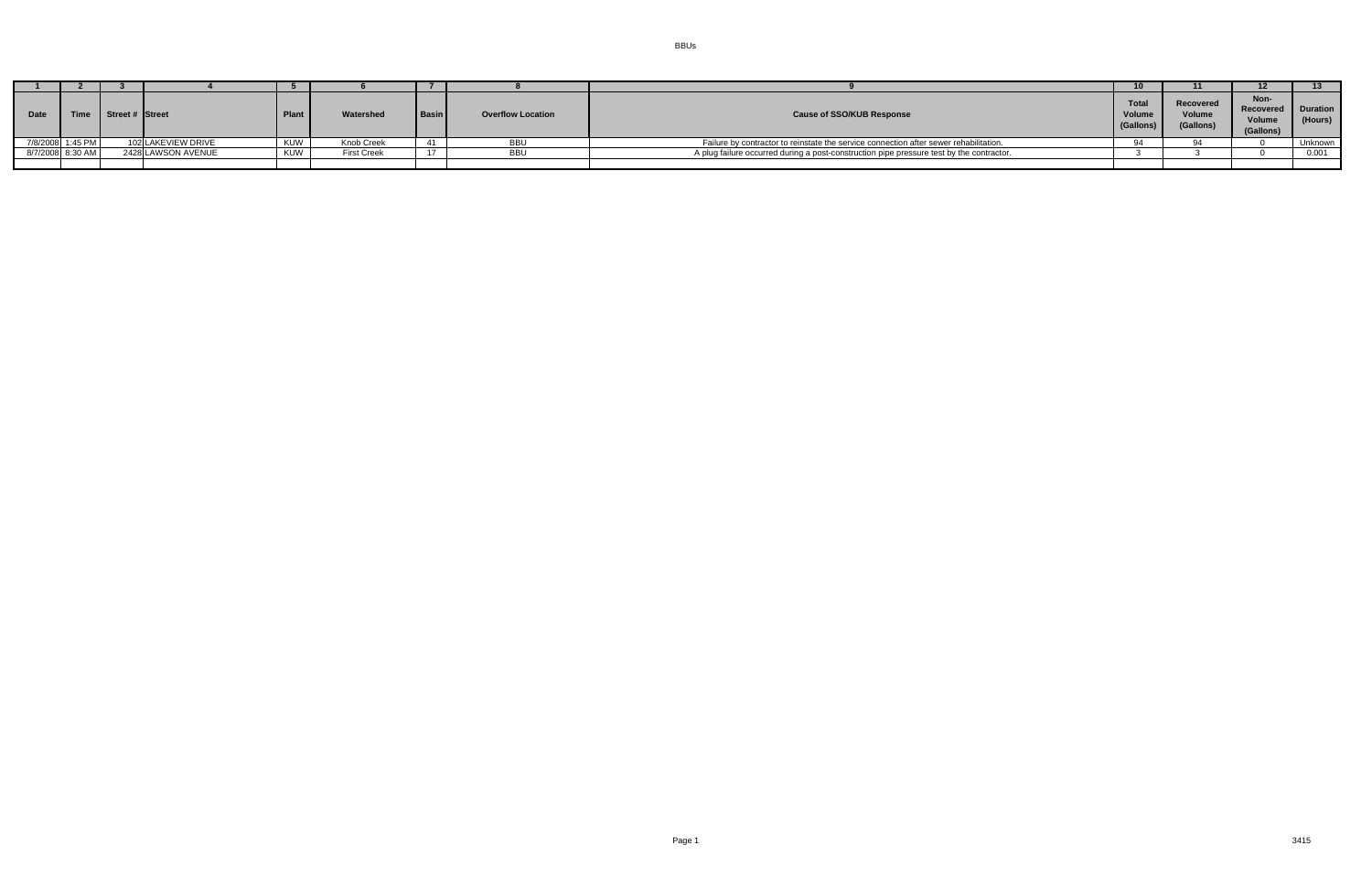# **Appendix D**

**Water Quality Monitoring Program Sampling Results**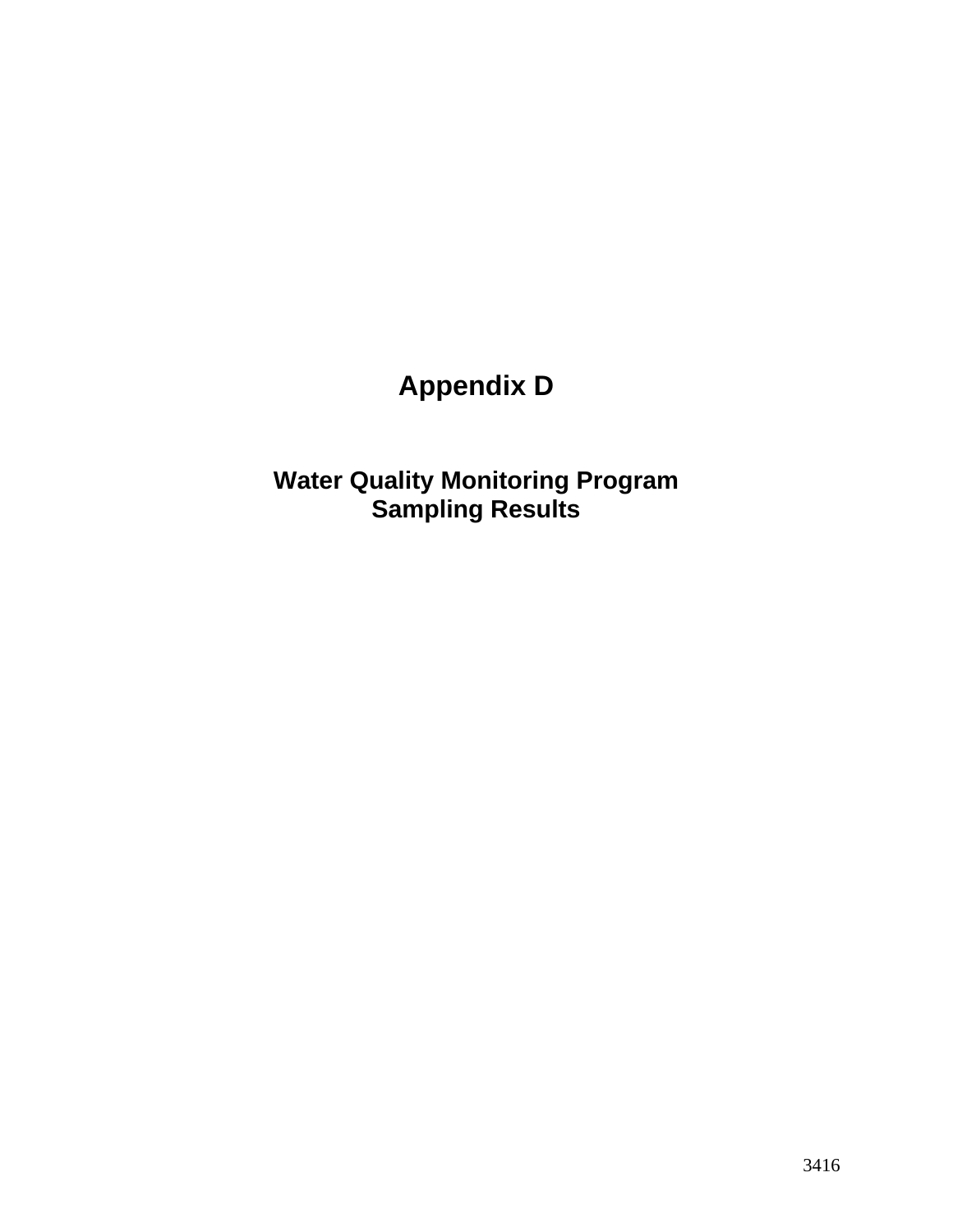

**7/1/2008 9/30/2008Through**

#### **Knoxville Utilities Board**

Water Quality Laboratory Debbie Ailey, Lab Supervisor 835 East Jackson Avenue Knoxville, Tennessee 37915 (865) 594-8286 Fax: (865)594-8245

|                     | Creek Mile # | Sample Date | Sample Time | pH  | Sample Temp<br>(C) | <b>Dissolved</b><br>Oxygen (mg/l) | Fecal Coliform<br>(CFU/100 ml) | E. Coli<br>(MPN) | Precipitation<br>Event | <b>Status</b> |
|---------------------|--------------|-------------|-------------|-----|--------------------|-----------------------------------|--------------------------------|------------------|------------------------|---------------|
| <b>First Creek</b>  |              |             |             |     |                    |                                   |                                |                  |                        |               |
|                     | 0.45         | 7/30/2008   | 08:57       | 7.8 | 23                 | 7.7                               | 3100                           | 2000             | Wet                    | ${\sf R}$     |
|                     | 2.57         | 7/30/2008   | 08:37       | 7.7 | 22                 | 6.8                               | 600                            | 200              | Wet                    | R             |
|                     | 6.33         | 7/30/2008   | 08:25       | 7.6 | 21                 | 5.9                               | 630                            | 610              | Wet                    | ${\sf R}$     |
|                     | 0.45         | 8/25/2008   | 09:05       | 7.8 | 20                 | 7.3                               | 230                            | 230              | Dry                    | ${\sf R}$     |
|                     | 2.57         | 8/25/2008   | 08:42       | 7.8 | 22                 | 6.6                               | 110                            | 110              | Dry                    | ${\sf R}$     |
|                     | 6.33         | 8/25/2008   | 08:26       | 7.1 | 20                 | 5.6                               | 360                            | 260              | Dry                    | ${\sf R}$     |
|                     | 0.45         | 9/25/2008   | 09:25       | 7.3 | 17                 | 9.0                               | 240                            | 190              | Dry                    | ${\sf R}$     |
|                     | 2.57         | 9/25/2008   | 09:00       | 7.7 | 16                 | 8.0                               | 400                            | 120              | Dry                    | ${\sf R}$     |
|                     | 6.33         | 9/25/2008   | 08:46       | 7.6 | 17                 | 6.5                               | 630                            | 520              | Dry                    | ${\sf R}$     |
| <b>Second Creek</b> |              |             |             |     |                    |                                   |                                |                  |                        |               |
|                     | 0.30         | 7/16/2008   | 09:52       | 7.6 | 21                 | 8.2                               | 280                            | 160              | Wet                    | ${\sf R}$     |
|                     | 1.54         | 7/16/2008   | 09:37       | 7.2 | 20                 | 7.5                               | 1100                           | 730              | Wet                    | ${\sf R}$     |
|                     | 5.76         | 7/16/2008   | 09:14       | 6.7 | 16                 | 6.0                               | 240                            | 145              | Wet                    | ${\sf R}$     |
|                     | 0.30         | 8/27/2008   | 08:52       | 7.6 | 21                 | 7.6                               | 1800                           | 1600             | Wet                    | ${\sf R}$     |
|                     | 1.54         | 8/27/2008   | 08:32       | 7.5 | 21                 | 6.8                               | 54000                          | 920              | Wet                    | ${\sf R}$     |
|                     | 5.76         | 8/27/2008   | 08:16       | 7.0 | 17                 | 5.2                               | 6400                           | 770              | Wet                    | ${\sf R}$     |
|                     | 0.30         | 9/22/2008   | 10:28       | 7.7 | 19                 | 8.2                               | 120                            | 9                | Dry                    | ${\sf R}$     |
|                     | 1.54         | 9/22/2008   | 10:05       | 7.7 | 18                 | 8.2                               | 470                            | 110              | Dry                    | ${\sf R}$     |
|                     | 5.76         | 9/22/2008   | 09:40       | 7.2 | 18                 | 6.6                               | 2900                           | 2000             | Dry                    | R             |

\*Status:  $I =$  Site Under Investigation,  $R =$  Reportable for monitoring purposes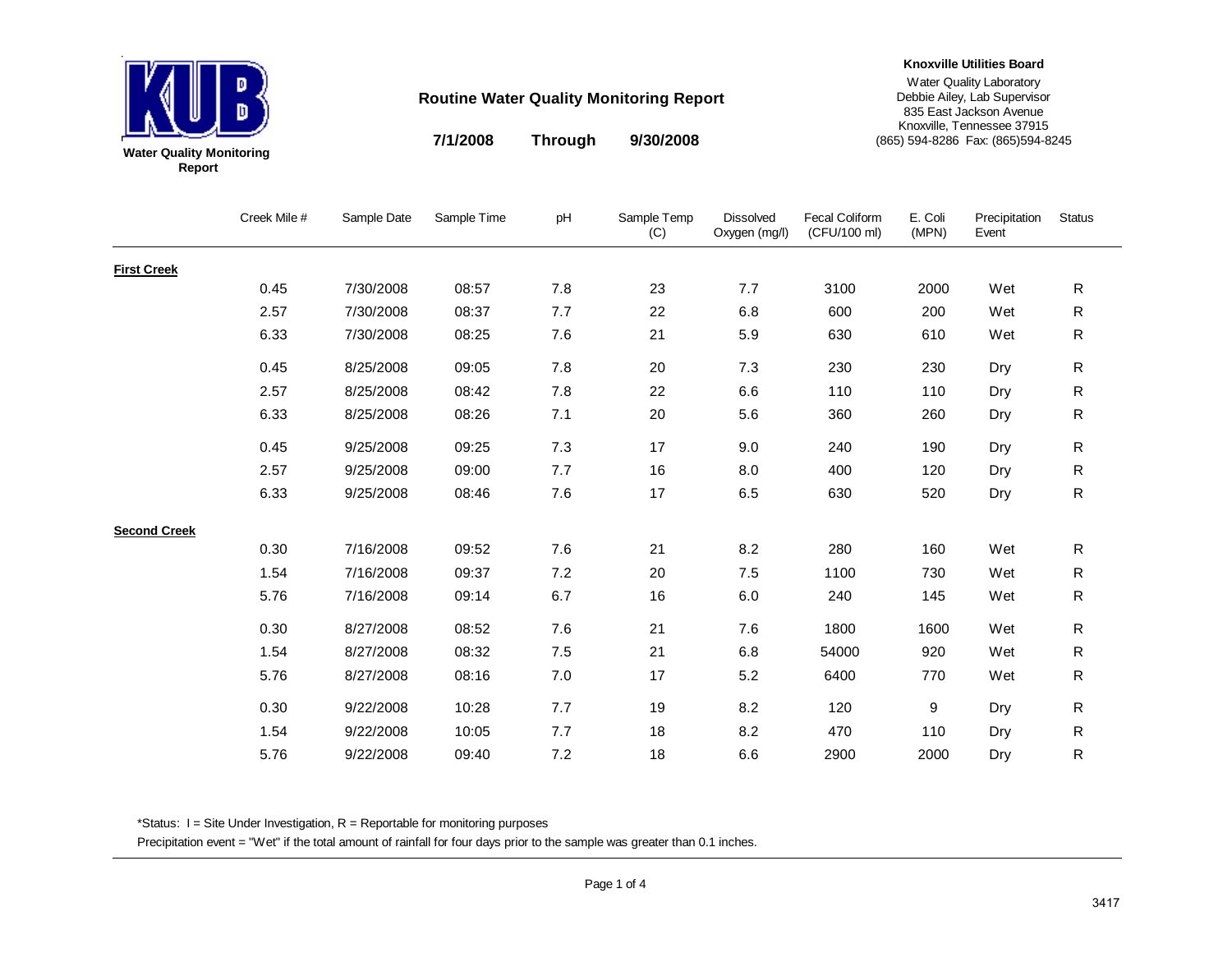

**7/1/2008 9/30/2008Through**

#### **Knoxville Utilities Board**

Water Quality Laboratory Debbie Ailey, Lab Supervisor 835 East Jackson Avenue Knoxville, Tennessee 37915 (865) 594-8286 Fax: (865)594-8245

|                     | Creek Mile # | Sample Date | Sample Time | pH  | Sample Temp<br>(C) | <b>Dissolved</b><br>Oxygen (mg/l) | <b>Fecal Coliform</b><br>(CFU/100 ml) | E. Coli<br>(MPN) | Precipitation<br>Event | <b>Status</b> |
|---------------------|--------------|-------------|-------------|-----|--------------------|-----------------------------------|---------------------------------------|------------------|------------------------|---------------|
| <b>Third Creek</b>  |              |             |             |     |                    |                                   |                                       |                  |                        |               |
|                     | 0.87         | 7/10/2008   | 09:52       | 7.3 | 21                 | 7.6                               | 140                                   | 110              | Wet                    | ${\sf R}$     |
|                     | 2.08E        | 7/10/2008   | 09:40       | 7.4 | 22                 | 5.4                               | 1400                                  | 1000             | Wet                    |               |
|                     | 4.80W        | 7/10/2008   | 09:25       | 7.3 | 18                 | 7.7                               | 4500                                  | 550              | Wet                    | ${\sf R}$     |
|                     | 0.87         | 8/14/2008   | 10:05       | 8.0 | 20                 | 7.6                               | 410                                   | 270              | Dry                    | ${\sf R}$     |
|                     | 2.08E        | 8/14/2008   | 09:52       | 7.7 | 21                 | 6.0                               | 470                                   | 490              | Dry                    | R             |
|                     | 4.80W        | 8/14/2008   | 09:41       | 7.6 | 18                 | 7.9                               | 200                                   | 140              | Dry                    | R             |
|                     | 0.87         | 9/3/2008    | 06:59       | 7.9 | 20                 | 7.1                               | 340                                   | 340              | Dry                    | ${\sf R}$     |
|                     | 2.08E        | 9/3/2008    | 06:47       | 7.6 | 22                 | 5.0                               | 1100                                  | 1300             | Dry                    |               |
|                     | 4.80W        | 9/3/2008    | 06:35       | 7.4 | 18                 | 7.6                               | 210                                   | 150              | Dry                    | ${\sf R}$     |
| <b>Fourth Creek</b> |              |             |             |     |                    |                                   |                                       |                  |                        |               |
|                     | 0.55         | 7/18/2008   | 09:12       | 7.7 | 18                 | 7.9                               | 290                                   | 170              | Dry                    | ${\sf R}$     |
|                     | 1.33         | 7/18/2008   | 08:59       | 7.9 | 17                 | 8.0                               | 440                                   | 390              | Dry                    | ${\sf R}$     |
|                     | 1.78         | 7/18/2008   | 08:50       | 7.8 | 17                 | 8.7                               | 230                                   | 130              | Dry                    | R             |
|                     | 0.55         | 8/18/2008   | 10:12       | 7.6 | 19                 | 8.4                               | 380                                   | 210              | Dry                    | R             |
|                     | 1.33         | 8/18/2008   | 10:25       | 7.7 | 18                 | 8.3                               | 280                                   | 200              | Dry                    | R             |
|                     | 1.78         | 8/18/2008   | 10:35       | 8.0 | 17                 | 9.4                               | 130                                   | 170              | Dry                    | R             |
|                     | 0.55         | 9/2/2008    | 08:35       | 7.6 | 19                 | 7.7                               | 460                                   | 690              | Dry                    | R             |
|                     | 1.33         | 9/2/2008    | 08:46       | 7.5 | 18                 | 7.7                               | 360                                   | 820              | Dry                    | R             |
|                     | 1.78         | 9/2/2008    | 08:57       | 7.9 | 17                 | 8.8                               | 420                                   | 690              | Dry                    | ${\sf R}$     |

\*Status:  $I =$  Site Under Investigation,  $R =$  Reportable for monitoring purposes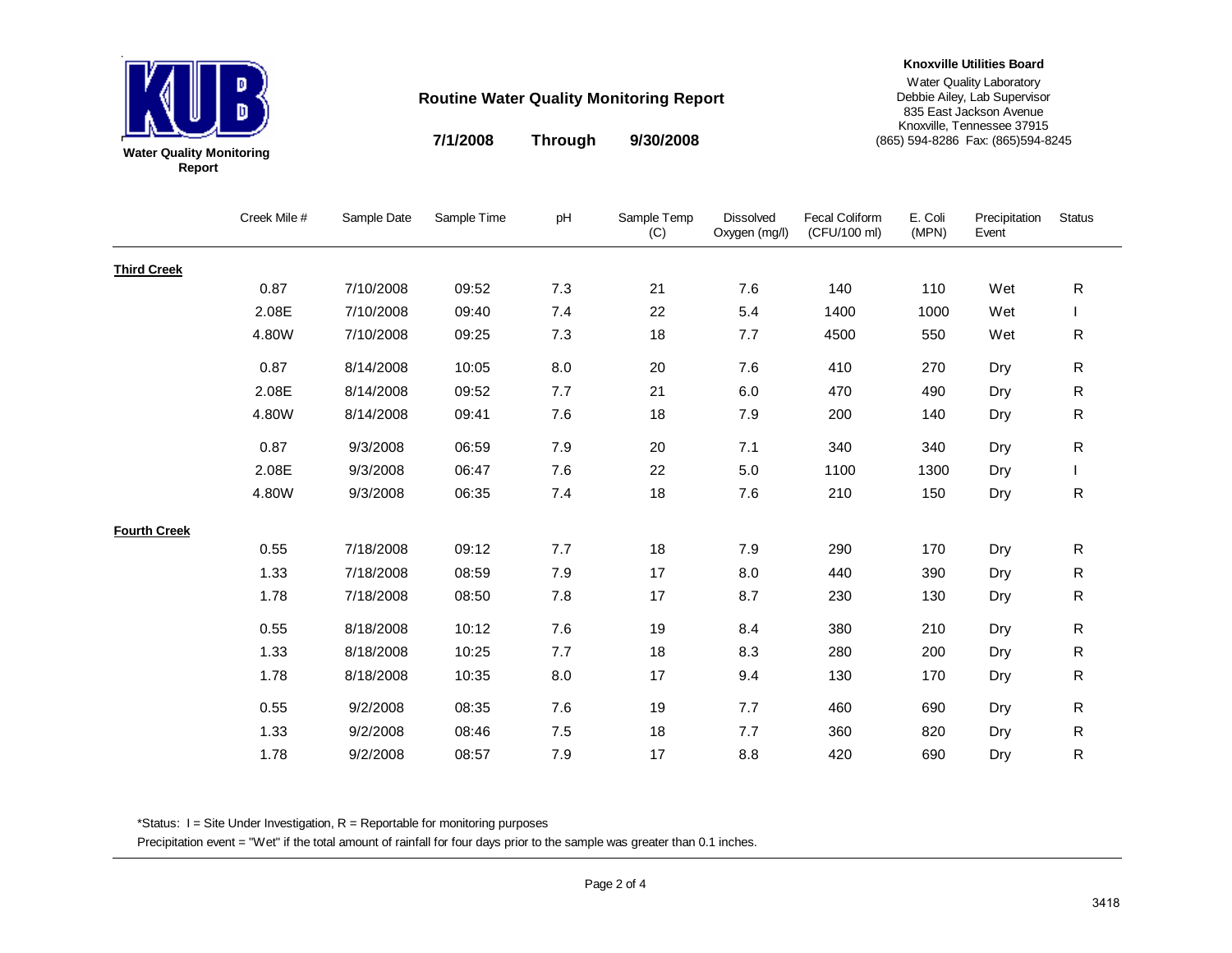

**7/1/2008 9/30/2008Through**

#### **Knoxville Utilities Board**

Water Quality Laboratory Debbie Ailey, Lab Supervisor 835 East Jackson Avenue Knoxville, Tennessee 37915 (865) 594-8286 Fax: (865)594-8245

|                    | Creek Mile # | Sample Date | Sample Time | pH    | Sample Temp<br>(C) | <b>Dissolved</b><br>Oxygen (mg/l) | Fecal Coliform<br>(CFU/100 ml) | E. Coli<br>(MPN) | Precipitation<br>Event | Status |
|--------------------|--------------|-------------|-------------|-------|--------------------|-----------------------------------|--------------------------------|------------------|------------------------|--------|
| <b>Baker Creek</b> |              |             |             |       |                    |                                   |                                |                  |                        |        |
|                    | 0.36         | 7/15/2008   | 09:04       | 7.3   | 19                 | 6.8                               | 810                            | 1100             | Wet                    |        |
|                    | 0.53         | 7/15/2008   | 09:18       | 7.6   | 19                 | 7.8                               | 1100                           | 980              | Wet                    |        |
|                    | 1.45         | 7/15/2008   | 09:31       | 7.6   | 18                 | 8.0                               | 3000                           | > 2400           | Wet                    |        |
|                    | 0.36         | 8/13/2008   | 13:13       | 7.4   | 20                 | 7.6                               | 540                            | 920              | Dry                    | R      |
|                    | 0.53         | 8/13/2008   | 13:32       | 7.6   | 21                 | 7.8                               | 1500                           | 1700             | Dry                    |        |
|                    | 1.45         | 8/13/2008   | 12:59       | 7.7   | 19                 | 8.1                               | 26000                          | > 2400           | Dry                    |        |
|                    | 0.36         | 9/3/2008    | 08:59       | 7.5   | 19                 | 6.9                               | 2400                           | > 2400           | Dry                    |        |
|                    | 0.53         | 9/3/2008    | 08:41       | 7.7   | 20                 | 7.7                               | 1800                           | 1800             | Dry                    |        |
|                    | 1.45         | 9/3/2008    | 08:29       | 7.9   | 18                 | 7.8                               | 2500                           | > 2400           | Dry                    |        |
| <b>Goose Creek</b> |              |             |             |       |                    |                                   |                                |                  |                        |        |
|                    | 0.55         | 7/2/2008    | 09:10       | 7.3   | 18                 | 5.0                               | 5800                           | > 2400           | Dry                    |        |
|                    | 1.19E        | 7/2/2008    | 09:20       | 7.5   | 18                 | 7.5                               | 1800                           | 2000             | Dry                    |        |
|                    | 1.80E        | 7/2/2008    | 09:28       | 7.7   | 17                 | 8.4                               | 900                            | 1200             | Dry                    |        |
|                    | 0.55         | 8/8/2008    | 09:47       | 7.4   | 20                 | 4.5                               | 2400                           | 1700             | Dry                    |        |
|                    | 1.19E        | 8/8/2008    | 09:25       | 7.7   | 19                 | 6.9                               | 4900                           | >2400            | Dry                    |        |
|                    | 1.80E        | 8/8/2008    | 09:37       | 7.4   | 18                 | 7.9                               | 1200                           | 2000             | Dry                    |        |
|                    | 0.55         | 9/18/2008   | 09:49       | $7.5$ | 18                 | 5.2                               | 1400                           | 2400             | Wet                    |        |
|                    | 1.19E        | 9/18/2008   | 09:30       | 7.6   | 18                 | 7.3                               | 990                            | 440              | Wet                    | R      |
|                    | 1.80E        | 9/18/2008   | 09:40       | 7.7   | 17                 | 8.4                               | 210                            | 240              | Wet                    | R      |

\*Status:  $I =$  Site Under Investigation,  $R =$  Reportable for monitoring purposes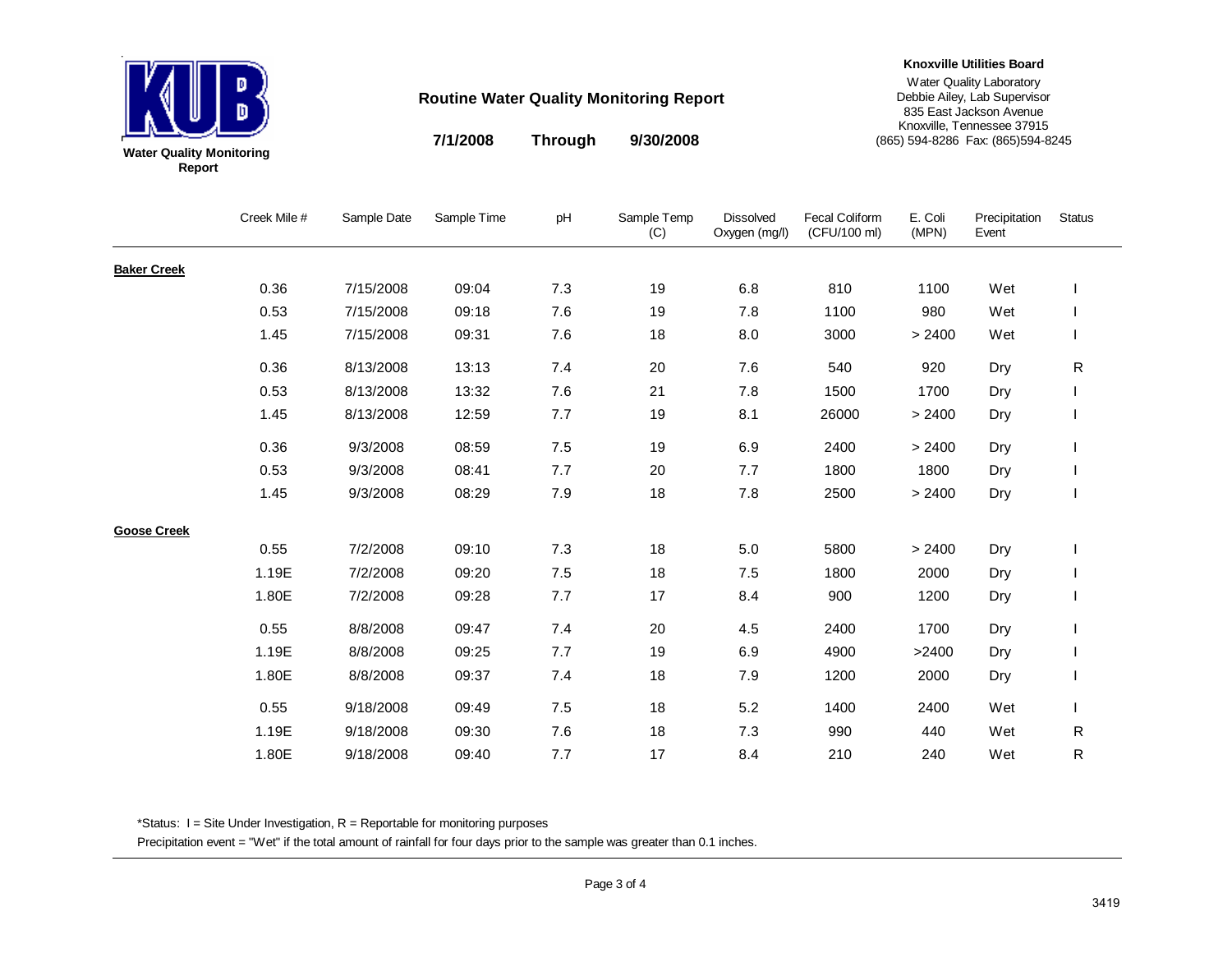

**7/1/2008 9/30/2008Through**

#### **Knoxville Utilities Board**

Water Quality Laboratory Debbie Ailey, Lab Supervisor 835 East Jackson Avenue Knoxville, Tennessee 37915 (865) 594-8286 Fax: (865)594-8245

|                       | Creek Mile # | Sample Date | Sample Time | pH  | Sample Temp<br>(C) | <b>Dissolved</b><br>Oxygen (mg/l) | <b>Fecal Coliform</b><br>(CFU/100 ml) | E. Coli<br>(MPN) | Precipitation<br>Event | <b>Status</b> |
|-----------------------|--------------|-------------|-------------|-----|--------------------|-----------------------------------|---------------------------------------|------------------|------------------------|---------------|
| <b>Loves Creek</b>    |              |             |             |     |                    |                                   |                                       |                  |                        |               |
|                       | 0.85         | 7/24/2008   | 08:50       | 7.9 | 19                 | 8.8                               | 1100                                  | 980              | Dry                    | ${\sf R}$     |
|                       | 1.89         | 7/24/2008   | 09:06       | 7.4 | 18                 | 7.0                               | 480                                   | 59               | Dry                    | R             |
|                       | 3.45         | 7/24/2008   | 09:18       | 7.6 | 19                 | 6.9                               | 810                                   | 220              | Dry                    | R             |
|                       | 0.85         | 8/12/2008   | 10:35       | 7.8 | 18                 | 7.8                               | 520                                   | 870              | Dry                    | ${\sf R}$     |
|                       | 1.89         | 8/12/2008   | 10:23       | 7.2 | 18                 | 6.9                               | 190                                   | 110              | Dry                    | R             |
|                       | 3.45         | 8/12/2008   | 10:10       | 7.6 | 19                 | 7.1                               | 190                                   | 220              | Dry                    | R             |
|                       | 0.85         | 9/17/2008   | 09:17       | 7.7 | 18                 | 7.6                               | 420                                   | 330              | Wet                    | ${\sf R}$     |
|                       | 1.89         | 9/17/2008   | 09:06       | 7.2 | 17                 | 6.8                               | 410                                   | 330              | Wet                    | R             |
|                       | 3.45         | 9/17/2008   | 08:55       | 7.3 | 18                 | 7.1                               | 440                                   | 250              | Wet                    | R             |
| <b>Williams Creek</b> |              |             |             |     |                    |                                   |                                       |                  |                        |               |
|                       | 0.89         | 7/17/2008   | 12:50       | 7.7 | 22                 | 7.8                               | 600                                   | 2400             | Wet                    | ${\sf R}$     |
|                       | 1.70         | 7/17/2008   | 12:59       | 7.6 | 19                 | 7.3                               | 2500                                  | 290              | Wet                    | R             |
|                       | 2.02         | 7/17/2008   | 13:10       | 7.9 | 21                 | 8.6                               | 2500                                  | 820              | Wet                    | ${\sf R}$     |
|                       | 0.89         | 8/21/2008   | 09:32       | 7.6 | 18                 | 8.1                               | 900                                   | 250              | Dry                    | R             |
|                       | 1.70         | 8/21/2008   | 09:04       | 7.6 | 18                 | 7.2                               | 2100                                  | > 2400           | Dry                    | R             |
|                       | 2.02         | 8/21/2008   | 08:37       | 7.1 | 18                 | 7.8                               | 6400                                  | 2000             | Dry                    |               |
|                       | 0.89         | 9/24/2008   | 09:23       | 7.7 | 16                 | 8.8                               | 230                                   | 360              | Dry                    | R             |
|                       | 1.70         | 9/24/2008   | 08:48       | 7.1 | 16                 | 7.3                               | 630                                   | 920              | Dry                    | R             |
|                       | 2.02         | 9/24/2008   | 08:32       | 7.6 | 18                 | 6.7                               | 8100                                  | > 2400           | Dry                    |               |

\*Status:  $I =$  Site Under Investigation,  $R =$  Reportable for monitoring purposes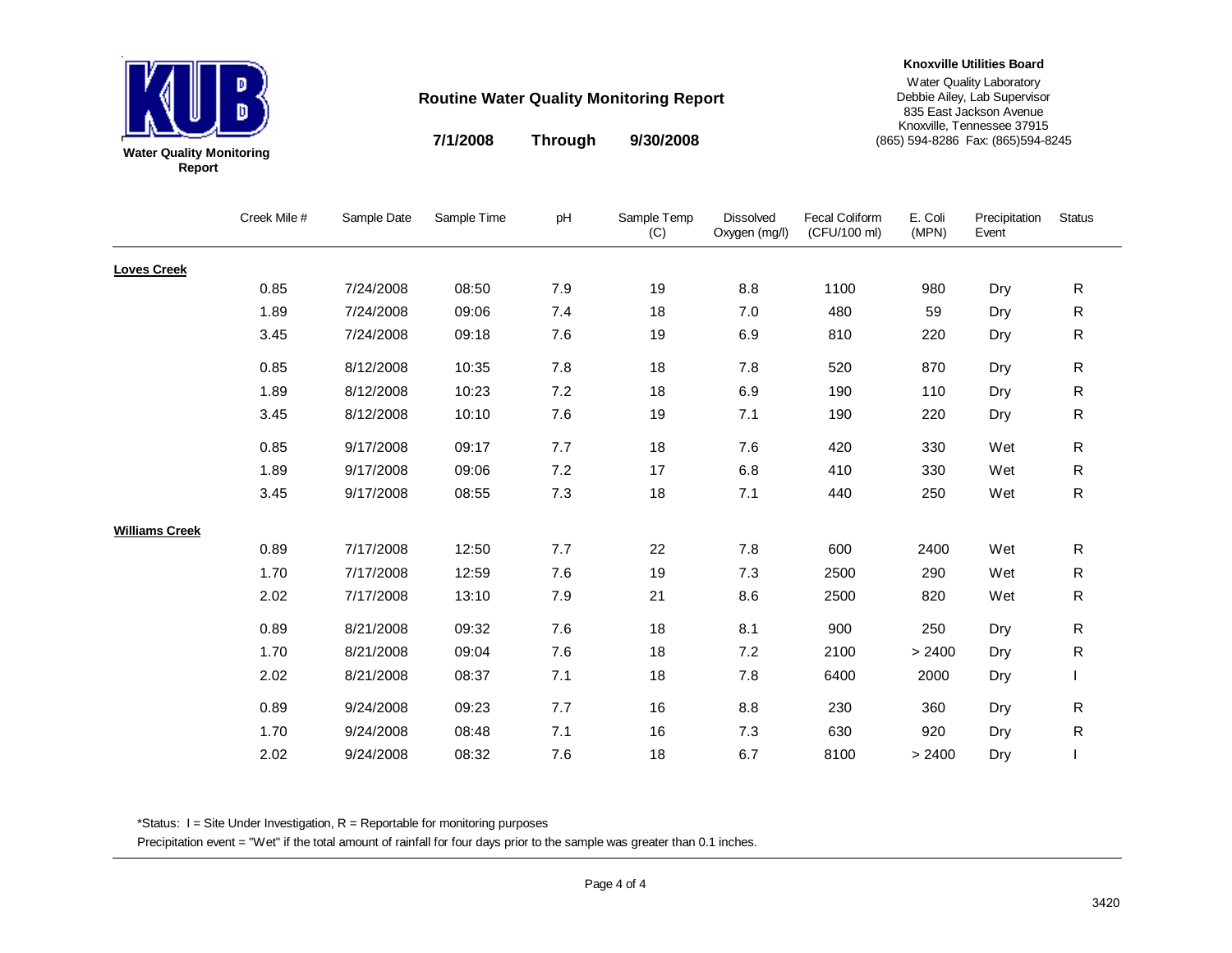

#### **Investigative Water Quality Monitoring Report**

#### **Knoxville Utilities Board**

Water Quality Laboratory Debbie Ailey, Lab Supervisor 835 East Jackson Avenue Knoxville, Tennessee 37915 (865) 594-8286 Fax: (865)594-8245

**7/1/2008 Through 9/30/2008**

#### **Baker CreekDry Weather Investigative Monitoring**

| Sample<br>Location                            | Date      | <b>Time</b> | <b>Dissolved</b><br>Oxygen (mg/l) | Fecal Coliform<br>(CFU/100 ml) | E-Coli (MPNI) | pH  | Silt level | Water<br>Temperature (C) |
|-----------------------------------------------|-----------|-------------|-----------------------------------|--------------------------------|---------------|-----|------------|--------------------------|
| Routine Site 0.36                             | 8/20/2008 | 9:50 AM     | 8.1                               | 2900                           | 2400          | 7.6 | N/A        | 19                       |
| Routine Site 0.53                             | 8/20/2008 | 9:37 AM     | 7.8                               | 990                            | 1300          | 7.8 | N/A        | 19                       |
| Routine Site 1.45                             | 8/20/2008 | 8:45 AM     | 8.2                               | 3500                           | >2400         | 7.9 | N/A        | 18                       |
| Taylor Rd. and<br>Cruze (stream mile<br>2.08) | 8/20/2008 | 8:59 AM     | 8.4                               | 1400                           | 2000          | 7.8 | N/A        | 16                       |
| Upstream of routine<br>site 1.45              | 8/20/2008 | 9:19 AM     | 8.2                               | 3200                           | 2400          | 7.8 | N/A        | 17                       |

#### **Baker Creek Wet Weather Investigative Monitoring**

| Sample<br>Location                            | Date      | <b>Time</b> | Dissolved<br>Oxygen (mg/l) | <b>Fecal Coliform</b><br>(CFU/100 ml) | E-Coli (MPNI) | pH  | Silt level | Water<br>Temperature (C) |
|-----------------------------------------------|-----------|-------------|----------------------------|---------------------------------------|---------------|-----|------------|--------------------------|
| Routine site 0.36                             | 8/26/2008 | 11:59 AM    | 6.9                        | 48000                                 | > 2400        | 7.4 | N/A        | 21                       |
| Routine site 0.53                             | 8/26/2008 | 12:11 PM    | 7.1                        | 120000                                | > 2400        | 7.5 | N/A        | 22                       |
| Routine site 1.45                             | 8/26/2008 | 11:47 AM    | 7.0                        | 580000                                | > 2400        | 7.5 | N/A        | 22                       |
| Taylor Rd. and<br>Cruze (stream mile<br>2.08) | 8/26/2008 | 11:25 AM    | 7.1                        | 220000                                | > 2400        | 7.3 | N/A        | 20                       |
| Upstream of routine<br>site 1.45              | 8/26/2008 | 11:37 AM    | 7.3                        | 370000                                | > 2400        | 7.3 | N/A        | 21                       |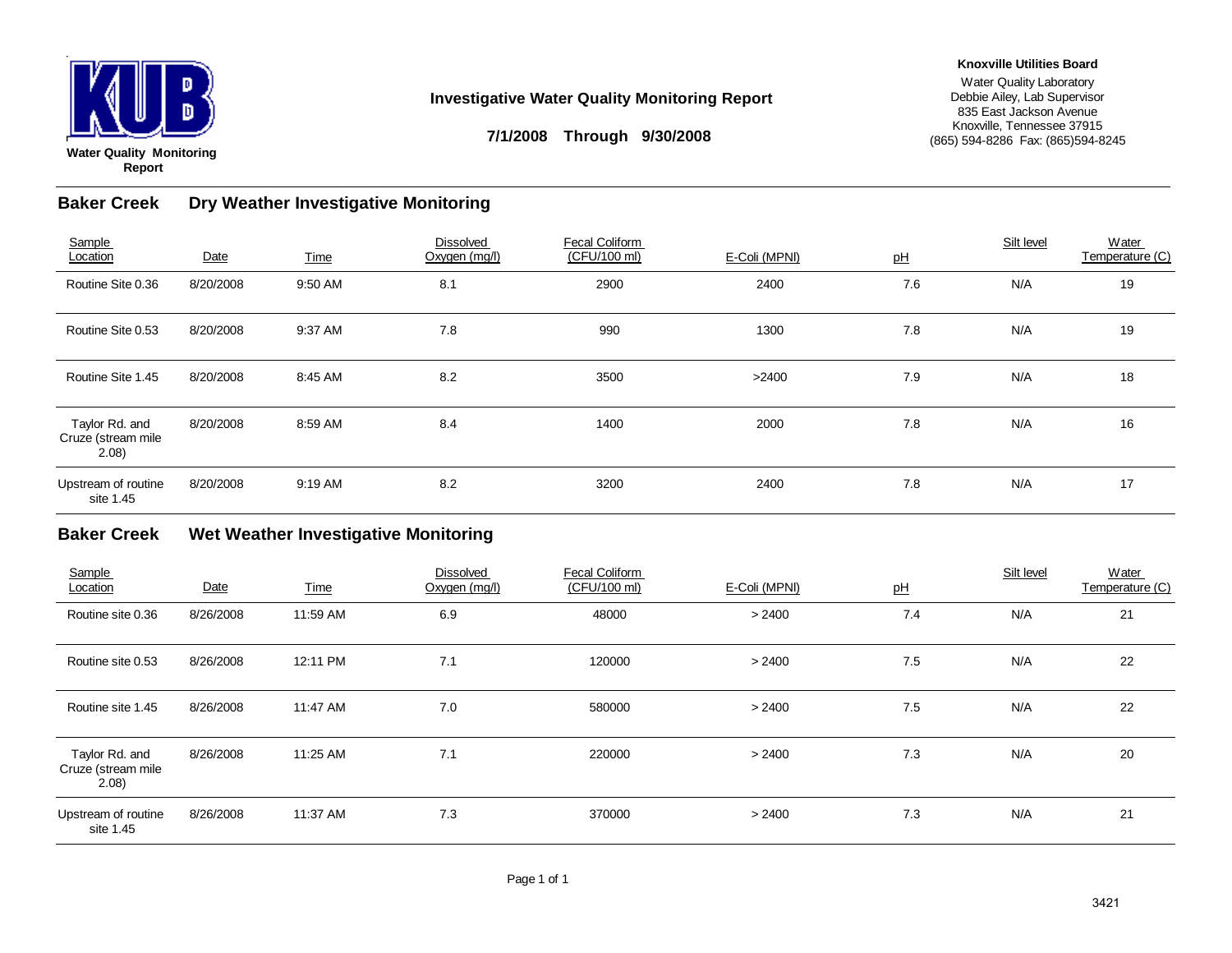

#### **Investigative Water Quality Monitoring Report**

#### **Knoxville Utilities Board**

Water Quality Laboratory Debbie Ailey, Lab Supervisor 835 East Jackson Avenue Knoxville, Tennessee 37915 (865) 594-8286 Fax: (865)594-8245

## **7/1/2008 Through 9/30/2008**

#### **Williams Creek Dry Weather Investigative Monitoring**

| Sample<br>Location                        | Date      | <b>Time</b> | <b>Dissolved</b><br>Oxygen (mg/l) | <b>Fecal Coliform</b><br>(CFU/100 ml) | E-Coli (MPNI) | pH  | Silt level | Water<br>Temperature (C) |
|-------------------------------------------|-----------|-------------|-----------------------------------|---------------------------------------|---------------|-----|------------|--------------------------|
| Downstream of<br>stream mile 1.33         | 8/21/2008 | 9:16 AM     | 8.3                               | 1600                                  | 270           | 7.9 | N/A        | 19                       |
| Routine Site 0.89                         | 8/21/2008 | 9:32 AM     | 8.1                               | 900                                   | 250           | 7.6 | N/A        | 18                       |
| Routine Site 1.70                         | 8/21/2008 | 9:04 AM     | 7.2                               | 2100                                  | > 2400        | 7.6 | N/A        | 18                       |
| Routine Site 2.02                         | 8/21/2008 | 8:37 AM     | 7.8                               | 6400                                  | 2000          | 7.1 | N/A        | 18                       |
| Tributary<br>downstream from<br>site 1.70 | 8/21/2008 | 8:50 AM     | 6.0                               | 4500                                  | > 2400        | 7.7 | N/A        | 21                       |

#### **Williams Creek Wet Weather Investigative Monitoring**

| Sample<br>Location                        | Date      | <b>Time</b> | <b>Dissolved</b><br>Oxygen (mg/l) | <b>Fecal Coliform</b><br>(CFU/100 ml) | E-Coli (MPNI) | pH  | Silt level | Water<br>Temperature (C) |
|-------------------------------------------|-----------|-------------|-----------------------------------|---------------------------------------|---------------|-----|------------|--------------------------|
| Downstream of<br>stream mile 1.33         | 8/26/2008 | 9:38 AM     | 6.9                               | 290000                                | > 2400        | 7.5 | N/A        | 22                       |
| Routine site 0.89                         | 8/26/2008 | 9:53 AM     | 7.3                               | 160000                                | > 2400        | 7.2 | N/A        | 22                       |
| Routine site 1.70                         | 8/26/2008 | 9:26 AM     | 6.2                               | 280000                                | > 2400        | 7.1 | N/A        | 22                       |
| Routine site 2.02                         | 8/26/2008 | 9:05 AM     | 6.0                               | 240000                                | > 2400        | 7.2 | N/A        | 23                       |
| Tributary<br>downstream from<br>site 1.70 | 8/26/2008 | 9:17 AM     | 6.9                               | 90000                                 | > 2400        | 7.2 | N/A        | 22                       |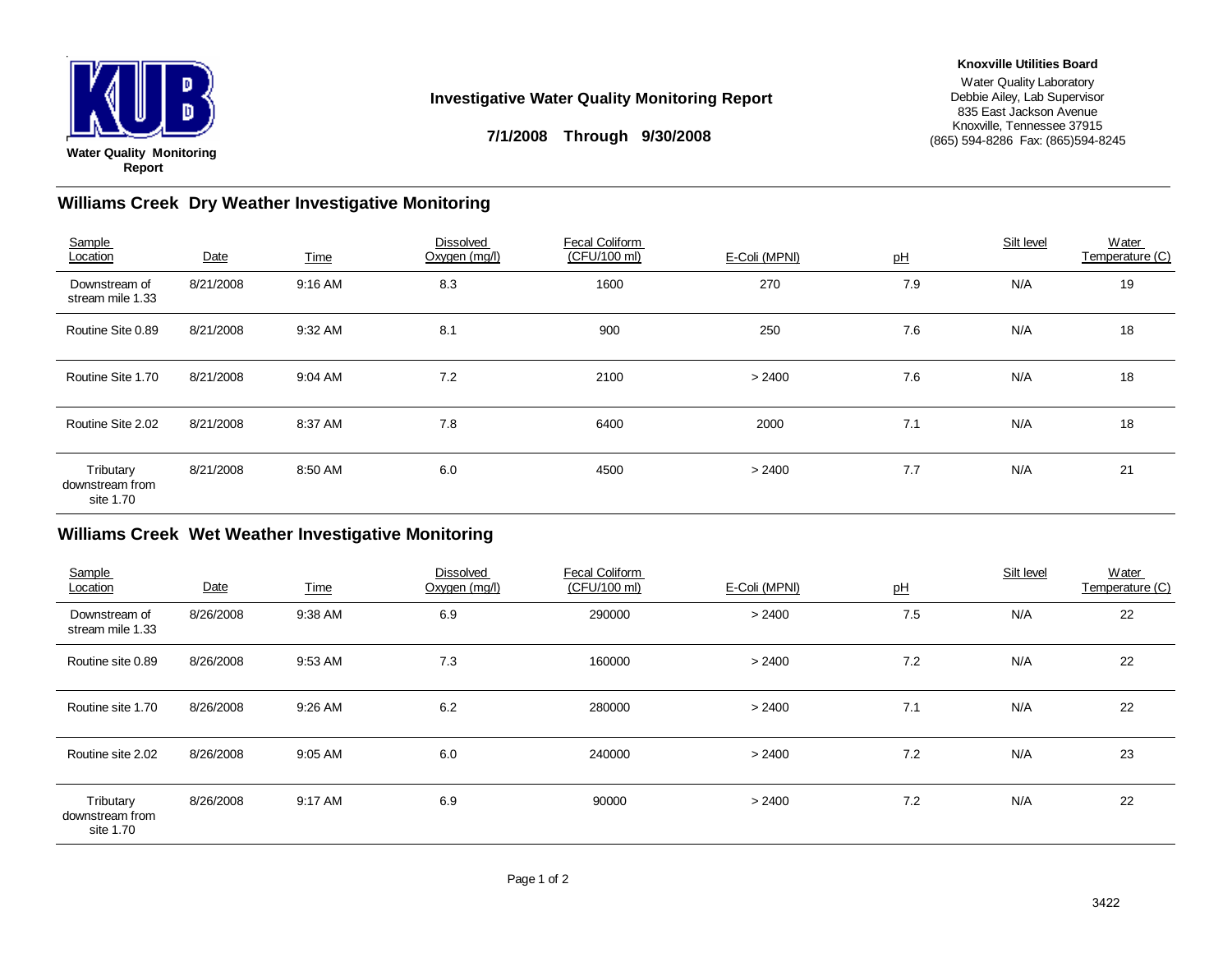

#### **Investigative Water Quality Monitoring Report**

#### **Knoxville Utilities Board**

Water Quality Laboratory Debbie Ailey, Lab Supervisor 835 East Jackson Avenue Knoxville, Tennessee 37915 (865) 594-8286 Fax: (865)594-8245

**7/1/2008 Through 9/30/2008**

#### **Williams Creek Dry Weather Investigative Monitoring**

| Sample<br>Location                        | Date      | <b>Time</b> | <b>Dissolved</b><br>Oxygen (mg/l) | <b>Fecal Coliform</b><br>(CFU/100 ml) | E-Coli (MPNI) | pH  | Silt level | Water<br>Temperature (C) |
|-------------------------------------------|-----------|-------------|-----------------------------------|---------------------------------------|---------------|-----|------------|--------------------------|
| Downstream of<br>stream mile 1.33         | 9/24/2008 | 9:00 AM     | 8.5                               | 470                                   | 980           | 7.8 | N/A        | 16                       |
| Routine site 0.89                         | 9/24/2008 | 9:23 AM     | 8.8                               | 230                                   | 360           | 7.7 | N/A        | 16                       |
| Routine site 1.70                         | 9/24/2008 | 8:48 AM     | 7.3                               | 630                                   | 920           | 7.1 | N/A        | 16                       |
| Routine site 2.02                         | 9/24/2008 | 8:32 AM     | 6.7                               | 8100                                  | > 2400        | 7.6 | N/A        | 18                       |
| Tributary<br>downstream from<br>site 1.70 | 9/24/2008 | 8:40 AM     | 6.5                               | 510                                   | 650           | 7.5 | N/A        | 18                       |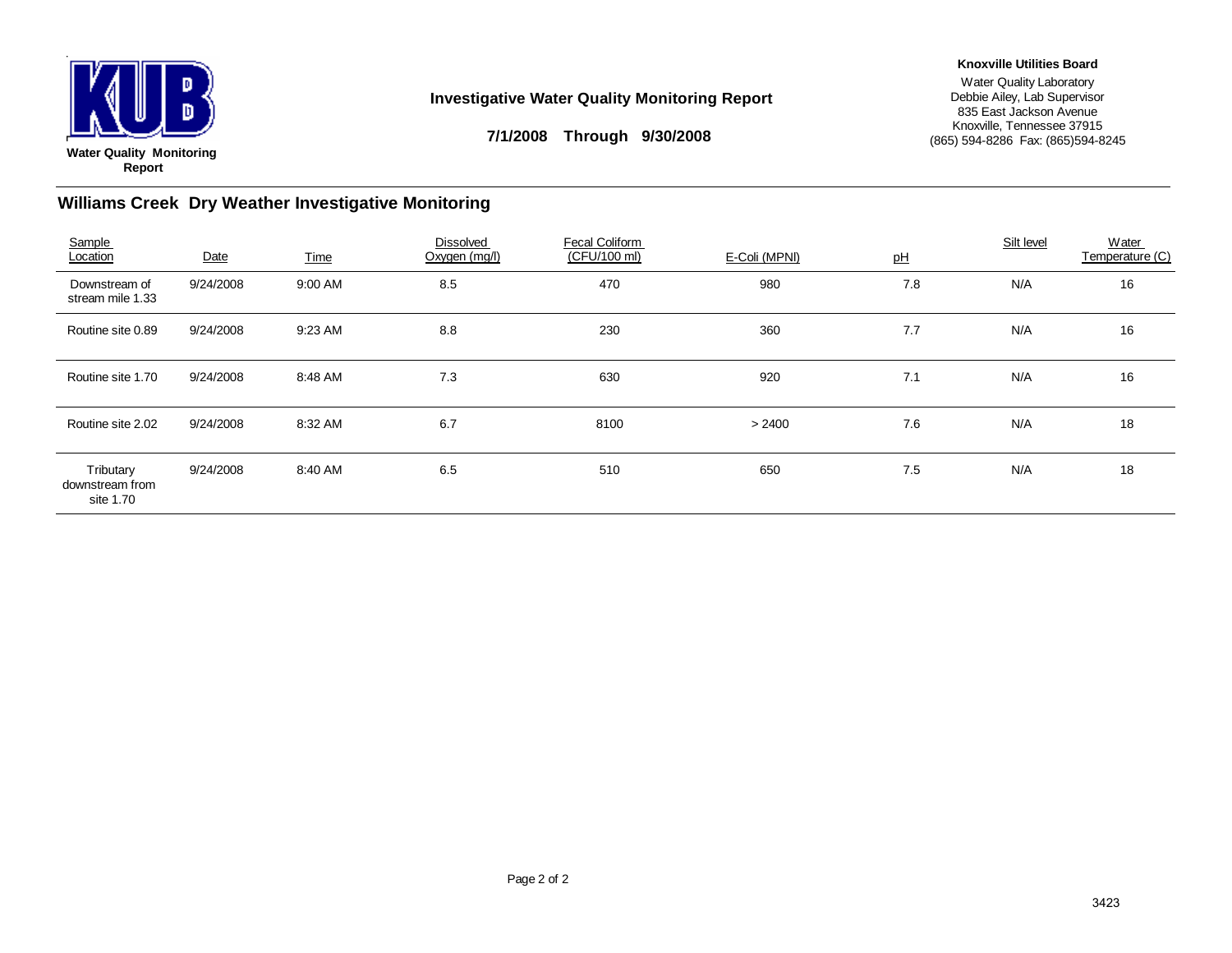| <b>Water Quality Monitoring</b><br>Report |          |                             | <b>Spill Impact Sampling Results</b><br><b>Water Quality Monitoring Program</b>                                                    |             |                             |                          |     | <b>Knoxville Utilities Board</b><br>Water Quality Laboratory<br>Debbie Ailey, Lab Supervisor<br>835 East Jackson Avenue<br>Knoxville, Tennessee 37915<br>(865) 594-8286 Fax: (865) 594-8245 |                 |  |
|-------------------------------------------|----------|-----------------------------|------------------------------------------------------------------------------------------------------------------------------------|-------------|-----------------------------|--------------------------|-----|---------------------------------------------------------------------------------------------------------------------------------------------------------------------------------------------|-----------------|--|
| <b>Event Date</b>                         | 9/6/2008 |                             |                                                                                                                                    |             |                             |                          |     |                                                                                                                                                                                             |                 |  |
| <b>Street Address</b>                     |          | 301 E. Church Ave.          |                                                                                                                                    |             |                             |                          |     |                                                                                                                                                                                             |                 |  |
| <b>Description</b>                        |          | storm sewer to First Creek. | The SSO was caused by a partial blockage in the sewer main caused by debris. The SSO flowed from the pavement to a catch basin and |             |                             |                          |     |                                                                                                                                                                                             |                 |  |
| <b>Estimated unrecovered</b><br>volume    |          | 1,438 gallons               |                                                                                                                                    |             |                             |                          |     |                                                                                                                                                                                             |                 |  |
|                                           |          |                             | Sampling Notes: There was no industry upstream of the SSO, therefore no Priority Pollutant samples were collected.                 |             |                             |                          |     |                                                                                                                                                                                             |                 |  |
| <b>Precipitation</b>                      |          | <b>Date</b>                 | <b>Total - Day of Event</b>                                                                                                        |             | <b>Total - Prior 4 Days</b> |                          |     |                                                                                                                                                                                             |                 |  |
| (McGhee-Tyson Airport)                    |          | 9/6/2008                    | 0                                                                                                                                  |             | 0                           |                          |     |                                                                                                                                                                                             |                 |  |
| Sample Location                           |          |                             | Sample Date                                                                                                                        | Sample Time | <b>Dissolved</b><br>Oxygen  | Temperature<br>(Celsius) | pH  | Fecal<br>Coliform                                                                                                                                                                           | E-Coli<br>(MPN) |  |
| Upstream of SSO Discharge                 |          |                             | 9/6/2008                                                                                                                           | 13:10       | 9.2                         | 23                       | 7.9 | 210                                                                                                                                                                                         | 130             |  |
| Downstream of SSO<br>Discharge            |          |                             | 9/6/2008                                                                                                                           | 13:45       | 8.2                         | 23                       | 8.1 | 810                                                                                                                                                                                         | 220             |  |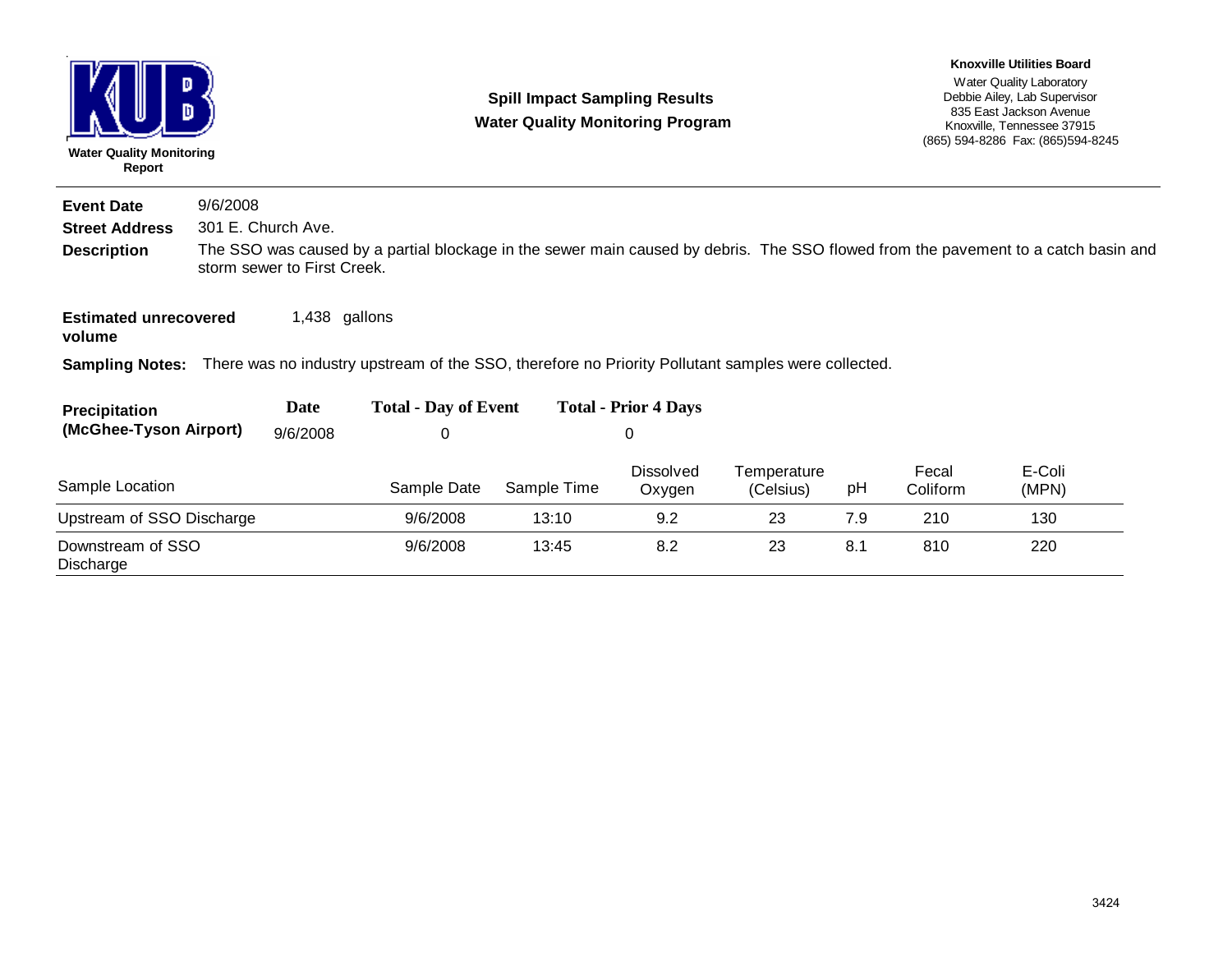| Report                         | <b>Water Quality Monitoring</b><br>9/8/2008<br>438 Maryville Pike |                                                                                                                                                                                                                      |                                                                                                                    | <b>Spill Impact Sampling Results</b><br><b>Water Quality Monitoring Program</b> | <b>Knoxville Utilities Board</b><br>Water Quality Laboratory<br>Debbie Ailey, Lab Supervisor<br>835 East Jackson Avenue<br>Knoxville, Tennessee 37915<br>(865) 594-8286 Fax: (865) 594-8245 |                          |     |                   |                 |  |  |  |
|--------------------------------|-------------------------------------------------------------------|----------------------------------------------------------------------------------------------------------------------------------------------------------------------------------------------------------------------|--------------------------------------------------------------------------------------------------------------------|---------------------------------------------------------------------------------|---------------------------------------------------------------------------------------------------------------------------------------------------------------------------------------------|--------------------------|-----|-------------------|-----------------|--|--|--|
| <b>Event Date</b>              |                                                                   |                                                                                                                                                                                                                      |                                                                                                                    |                                                                                 |                                                                                                                                                                                             |                          |     |                   |                 |  |  |  |
| <b>Street Address</b>          |                                                                   |                                                                                                                                                                                                                      |                                                                                                                    |                                                                                 |                                                                                                                                                                                             |                          |     |                   |                 |  |  |  |
| <b>Description</b>             |                                                                   | The SSO consisted of two manhole overflows and a sewer main leak associated with a pump-around operation during a construction<br>project. The SSO went from soil saturation and flow to a tributary of Goose Creek. |                                                                                                                    |                                                                                 |                                                                                                                                                                                             |                          |     |                   |                 |  |  |  |
| volume                         | 1,570 gallons<br><b>Estimated unrecovered</b>                     |                                                                                                                                                                                                                      |                                                                                                                    |                                                                                 |                                                                                                                                                                                             |                          |     |                   |                 |  |  |  |
|                                |                                                                   |                                                                                                                                                                                                                      | Sampling Notes: There was no industry upstream of the SSO, therefore no Priority Pollutant samples were collected. |                                                                                 |                                                                                                                                                                                             |                          |     |                   |                 |  |  |  |
| Precipitation                  |                                                                   | <b>Date</b>                                                                                                                                                                                                          | <b>Total - Day of Event</b>                                                                                        |                                                                                 | <b>Total - Prior 4 Days</b>                                                                                                                                                                 |                          |     |                   |                 |  |  |  |
| (McGhee-Tyson Airport)         |                                                                   | 9/8/2008                                                                                                                                                                                                             | 1.28                                                                                                               |                                                                                 | 0                                                                                                                                                                                           |                          |     |                   |                 |  |  |  |
| Sample Location                |                                                                   |                                                                                                                                                                                                                      | Sample Date                                                                                                        | Sample Time                                                                     | Dissolved<br>Oxygen                                                                                                                                                                         | Temperature<br>(Celsius) | pH  | Fecal<br>Coliform | E-Coli<br>(MPN) |  |  |  |
| Upstream of SSO Discharge      |                                                                   |                                                                                                                                                                                                                      | 9/8/2008                                                                                                           | 11:27                                                                           | 6.6                                                                                                                                                                                         | 20                       | 7.6 | 1800              | 1600            |  |  |  |
| Downstream of SSO<br>Discharge |                                                                   |                                                                                                                                                                                                                      | 9/8/2008                                                                                                           | 11:40                                                                           | 6.6                                                                                                                                                                                         | 20                       | 7.5 | 44000             | > 2400          |  |  |  |
| Upstream of SSO Discharge      |                                                                   |                                                                                                                                                                                                                      | 9/12/2008                                                                                                          | 08:37                                                                           | 6.9                                                                                                                                                                                         | 20                       | 7.5 | 360               | 1100            |  |  |  |
| Downstream of SSO<br>Discharge |                                                                   |                                                                                                                                                                                                                      | 9/12/2008                                                                                                          | 08:26                                                                           | 7.0                                                                                                                                                                                         | 20                       | 7.6 | 810               | 1100            |  |  |  |
| Upstream of SSO Discharge      |                                                                   |                                                                                                                                                                                                                      | 9/16/2008                                                                                                          | 10:19                                                                           | 7.2                                                                                                                                                                                         | 19                       | 7.1 | 1300              | 920             |  |  |  |
| Downstream of SSO<br>Discharge |                                                                   |                                                                                                                                                                                                                      | 9/16/2008                                                                                                          | 10:13                                                                           | 7.6                                                                                                                                                                                         | 19                       | 7.7 | 540               | 387             |  |  |  |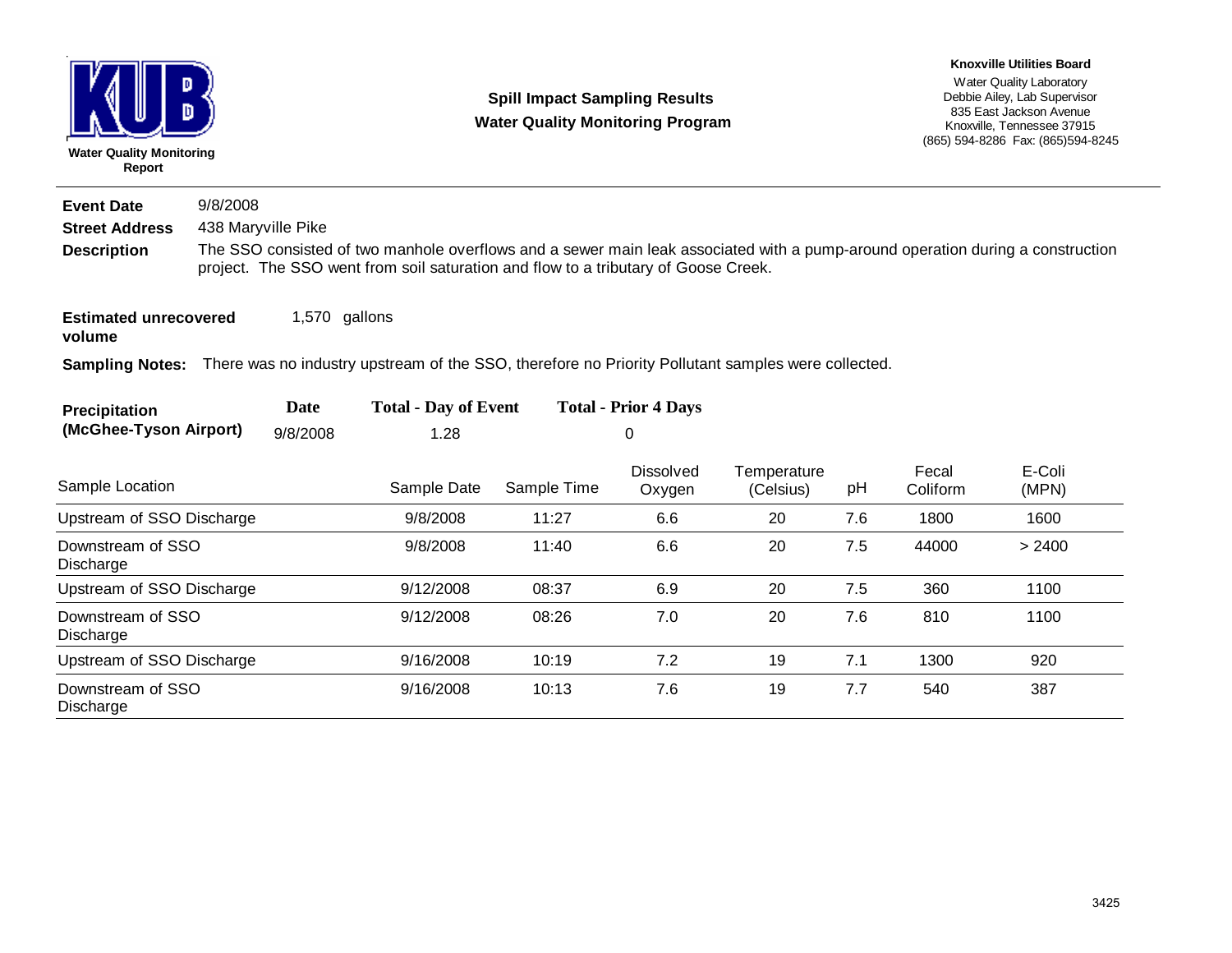## **Baker Creek: Routine and Investigative Sampling**

## **Real Time-PCR Results**

|                                         |                   |                   |             |         | <b>Total Fecal</b>          | <b>Human Fecal</b>          |
|-----------------------------------------|-------------------|-------------------|-------------|---------|-----------------------------|-----------------------------|
|                                         |                   |                   |             |         | <b>Concentration</b>        | <b>Concentration</b>        |
|                                         |                   |                   |             |         | (mg/L)                      | (mg/L)                      |
|                                         |                   |                   | Fecal       |         | $(\text{mean}\pm\text{SD})$ | $(\text{mean}\pm\text{SD})$ |
|                                         | <b>Collection</b> | <b>Collection</b> | Coliform    | E. coli |                             |                             |
| <b>Sample Location</b>                  | <b>Date</b>       | <b>Time</b>       | (CFU/100mL) | (MPN)   |                             |                             |
| <b>Routine Sampling</b>                 |                   |                   |             |         |                             | <b>BDL</b>                  |
| Routine Site 0.36                       | 7/15/2008         | 9:04              | 810         | 1100    | $8.0 (\pm 3.8)$             |                             |
| Routine Site 0.53                       | 7/15/2008         | 9:18              | 1100        | 980     | 6.8 ( $\pm$ 3.6)            | <b>BDL</b>                  |
| Routine Site 1.45                       | 7/15/2008         | 9:31              | 3000        | > 2400  | 12.8 $(\pm 5.0)$            | <b>BDL</b>                  |
| Routine Site 0.36                       | 8/13/2008         | 12:59             | 540         | > 2400  | $2.9 \ (\pm 1.1)$           | 1.1 $(\pm 0.8)$             |
| Routine Site 0.53                       | 8/13/2008         | 13:13             | 1500        | 920     | 7.4 $(\pm 1.5)$             | <b>BDL</b>                  |
| Routine Site 1.45                       | 8/13/2008         | 13:32             | 26000       | 1700    | 10.1 $(\pm 3.5)$            | <b>BDL</b>                  |
|                                         |                   |                   |             |         |                             |                             |
| <b>Dry Weather Investigation</b>        |                   |                   |             |         |                             |                             |
| Routine Site 0.36                       | 8/20/2008         | 9:50              | 2900        | 2400    | $25.9 \ (\pm 9.2)$          | 23.8 $(\pm 5.5)$            |
| Routine Site 0.53                       | 8/20/2008         | 9:37              | 990         | 1300    | $2.5 \ (\pm 1.4)$           | <b>BDL</b>                  |
| Upstream of routine site 1.45           | 8/20/2008         | 9:19              | 3200        | 2400    | $6.5 \ (\pm 2.9)$           | $2.1(\pm 2.8)$              |
| Taylor Rd. and Cruze (stream mile 2.08) | 8/20/2008         | 8:59              | 1400        | 2000    | 4.5 $(\pm 2.0)$             | 1.1 $(\pm 1.2)$             |
| Routine Site 1.45                       | 8/20/2008         | 8:45              | 3500        | >2400   | $3.3 \ (\pm 2.8)$           | $2.8~(\pm 4.0)$             |
|                                         |                   |                   |             |         |                             |                             |
| Wet Weather Investigation               |                   |                   |             |         |                             |                             |
| Routine Site 0.36                       | 8/26/2008         | 11:59             | 48000       | > 2400  | 142.8 $(\pm 78.9)$          | 33.9 $(\pm 8.3)$            |
| Routine Site 0.53                       | 8/26/2008         | 12:11             | 120000      | > 2400  | 22.6 ( $\pm$ 0.8)           | $2.3 (\pm 3.6)$             |
| Upstream of routine site 1.45           | 8/26/2008         | 11:37             | 370000      | > 2400  | $20.3 (\pm 6.2)$            | 13.7 $(\pm 6.1)$            |
| Taylor Rd. and Cruze (stream mile 2.08) | 8/26/2008         | 11:25             | 220000      | > 2400  | $35.5 (\pm 15.5)$           | $12.0 (\pm 9.7)$            |
| Routine Site 1.45                       | 8/26/2008         | 11:47             | 580000      | > 2400  | $23.6(\pm 0.1)$             | $21.5 (\pm 15.1)$           |